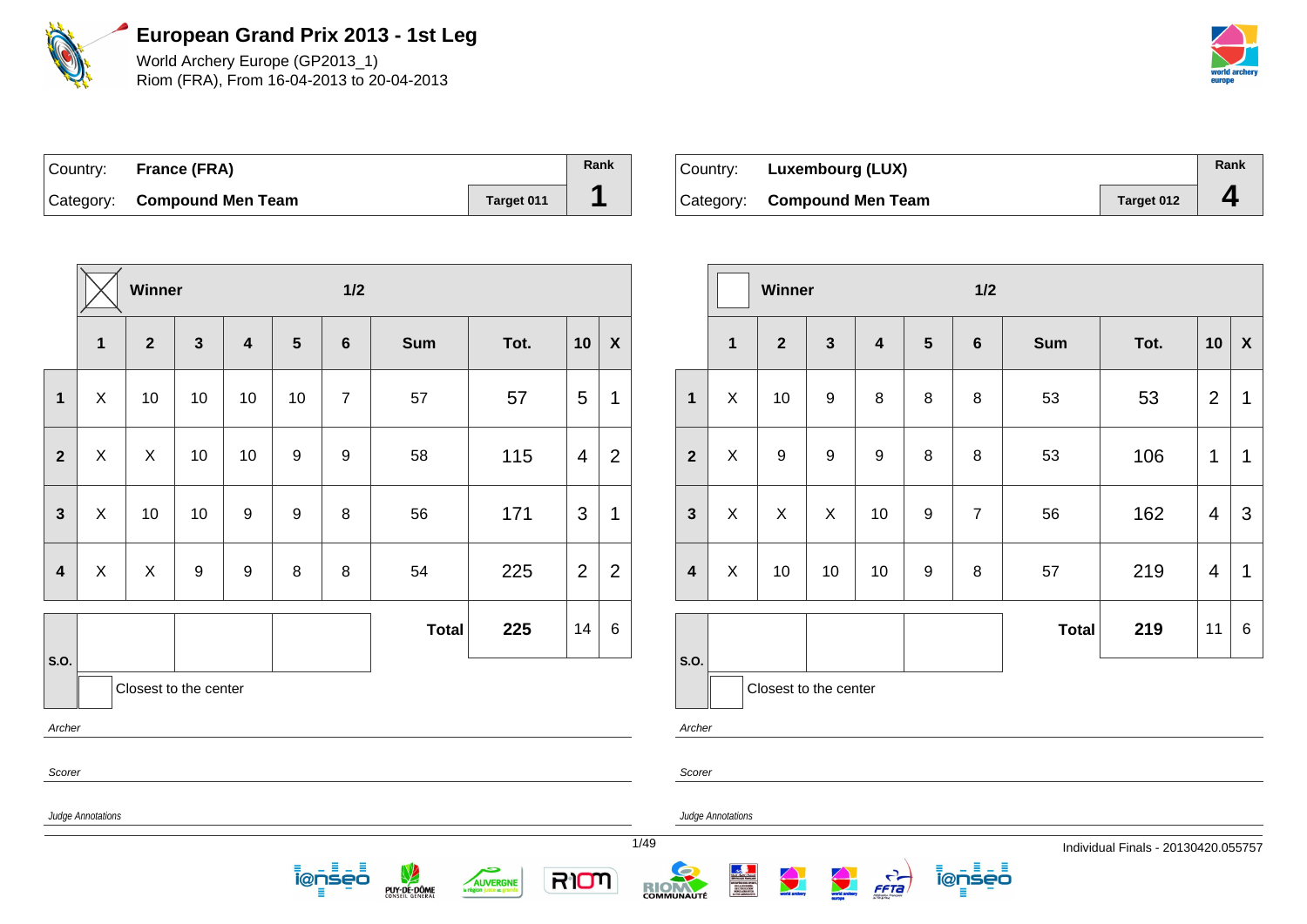

World Archery Europe (GP2013\_1) Riom (FRA), From 16-04-2013 to 20-04-2013



| Country: Slovenia (SLO)     |            | Rank |
|-----------------------------|------------|------|
| Category: Compound Men Team | Target 015 | J.   |

| Country: | Norway (NOR)                |            | Rank |
|----------|-----------------------------|------------|------|
|          | Category: Compound Men Team | Target 016 |      |

|                         |                   | Winner           |                       |                         |                | $1/2$                          |                  |               |                |                  |                         |                          | Winner                |              |                  |                | $1/2$              |              |                                   |                |                           |
|-------------------------|-------------------|------------------|-----------------------|-------------------------|----------------|--------------------------------|------------------|---------------|----------------|------------------|-------------------------|--------------------------|-----------------------|--------------|------------------|----------------|--------------------|--------------|-----------------------------------|----------------|---------------------------|
|                         | $\mathbf 1$       | $\boldsymbol{2}$ | $\mathbf{3}$          | $\overline{\mathbf{4}}$ | $5\phantom{1}$ | $6\phantom{1}$                 | <b>Sum</b>       | Tot.          | 10             | $\boldsymbol{X}$ |                         | $\mathbf{1}$             | $\overline{2}$        | $\mathbf{3}$ | 4                | $5\phantom{1}$ | 6                  | <b>Sum</b>   | Tot.                              | 10             | $\boldsymbol{\mathsf{X}}$ |
| $\mathbf 1$             | 10                | 10               | 10                    | $\boldsymbol{9}$        | 9              | $\overline{7}$                 | 55               | 55            | $\mathbf{3}$   | $\mathbf 0$      | $\mathbf{1}$            | X                        | 10                    | 10           | 9                | 8              | 8                  | 55           | 55                                | $\mathbf{3}$   | $\overline{1}$            |
| $\overline{2}$          | $\pmb{\times}$    | 10               | $9\,$                 | 9                       | 9              | $\overline{7}$                 | 54               | 109           | $\overline{2}$ | $\mathbf 1$      | $\mathbf{2}$            | 10                       | 10                    | 9            | 8                | 8              | 6                  | 51           | 106                               | $\overline{2}$ | $\mathbf 0$               |
| $\mathbf{3}$            | 10                | 10               | 10                    | $\boldsymbol{9}$        | 9              | 8                              | 56               | 165           | $\mathbf{3}$   | $\mathbf 0$      | $\mathbf{3}$            | $9\,$                    | 9                     | 9            | 9                | 9              | 8                  | 53           | 159                               | $\overline{0}$ | $\mathbf 0$               |
| $\overline{\mathbf{4}}$ | 10                | 9                | 9                     | $\boldsymbol{9}$        | 8              | 8                              | 53               | 218           | $\mathbf{1}$   | $\overline{0}$   | $\overline{\mathbf{4}}$ | 10                       | 10                    | 9            | 9                | 9              | $\overline{7}$     | 54           | 213                               | $\overline{2}$ | $\mathbf 0$               |
| S.O.                    |                   |                  |                       |                         |                |                                | <b>Total</b>     | 218           | $9\,$          | $\mathbf{1}$     | s.o.                    |                          |                       |              |                  |                |                    | <b>Total</b> | 213                               | $\overline{7}$ | $\overline{\mathbf{1}}$   |
|                         |                   |                  | Closest to the center |                         |                |                                |                  |               |                |                  |                         |                          | Closest to the center |              |                  |                |                    |              |                                   |                |                           |
| Archer                  |                   |                  |                       |                         |                |                                |                  |               |                |                  | Archer                  |                          |                       |              |                  |                |                    |              |                                   |                |                           |
| Scorer                  |                   |                  |                       |                         |                |                                |                  |               |                |                  | Scorer                  |                          |                       |              |                  |                |                    |              |                                   |                |                           |
|                         | Judge Annotations |                  |                       |                         |                |                                |                  |               |                |                  | 2/49                    | <b>Judge Annotations</b> |                       |              |                  |                |                    |              | Individual Finals - 20130420.0557 |                |                           |
|                         |                   |                  |                       |                         | ≡              | Ξ<br>- ≣<br>i@nseo<br>$\equiv$ | V<br>PUY-DE-DÔME | c<br>AUVERGNE | RION           |                  | RIOM                    |                          | <b>World archary</b>  | world archay | $\frac{1}{5572}$ |                | ionseo<br>$\equiv$ |              |                                   |                |                           |

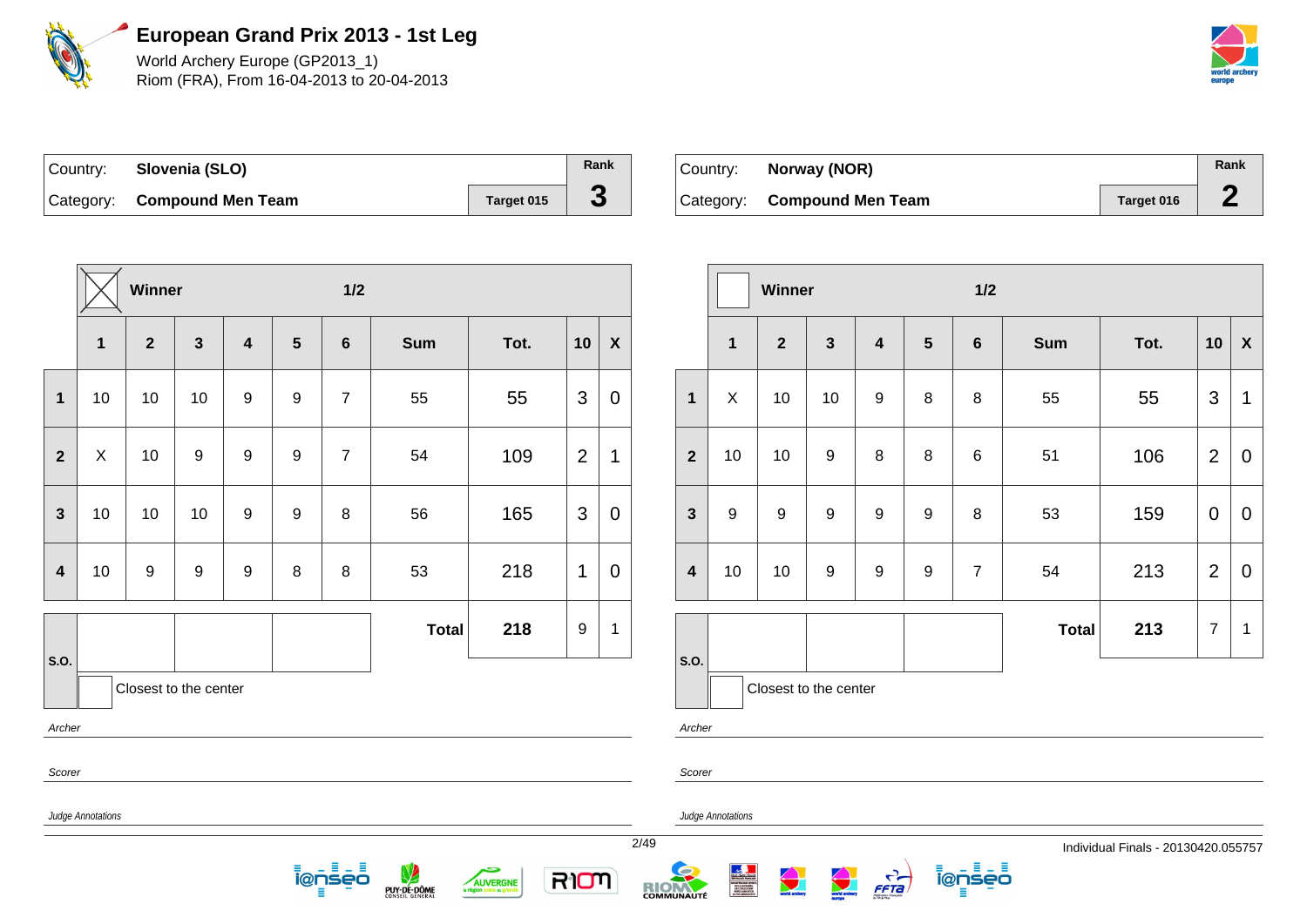

World Archery Europe (GP2013\_1) Riom (FRA), From 16-04-2013 to 20-04-2013



| ⊺Country: | <b>Luxembourg (LUX)</b>     |            | Rank |
|-----------|-----------------------------|------------|------|
|           | Category: Compound Men Team | Target 015 | 4    |

|                         |              | Winner                |                  |                         |                | <b>Bronze</b>  |              |      |                |                    |
|-------------------------|--------------|-----------------------|------------------|-------------------------|----------------|----------------|--------------|------|----------------|--------------------|
|                         | $\mathbf{1}$ | $\overline{2}$        | $\mathbf{3}$     | $\overline{\mathbf{4}}$ | $5\phantom{1}$ | $\bf 6$        | <b>Sum</b>   | Tot. | 10             | $\pmb{\mathsf{X}}$ |
| $\mathbf{1}$            | 10           | 10                    | $\boldsymbol{9}$ | 9                       | 8              | 8              | 54           | 54   | $\overline{2}$ | $\pmb{0}$          |
| $\mathbf{2}$            | X            | 9                     | $\boldsymbol{9}$ | 9                       | 8              | $\overline{7}$ | 52           | 106  | 1              | $\mathbf 1$        |
| $\mathbf{3}$            | 10           | 9                     | $\boldsymbol{9}$ | 9                       | 8              | 8              | 53           | 159  | 1              | 0                  |
| $\overline{\mathbf{4}}$ | X            | X                     | 10               | 10                      | 8              | $\overline{7}$ | 55           | 214  | $\overline{4}$ | $\overline{2}$     |
|                         |              |                       |                  |                         |                |                | <b>Total</b> | 214  | 8              | 3                  |
| S.O.                    |              | Closest to the center |                  |                         |                |                |              |      |                |                    |
| Archer                  |              |                       |                  |                         |                |                |              |      |                |                    |
| Scorer                  |              |                       |                  |                         |                |                |              |      |                |                    |

 $\equiv$ . ≡ <u> ionseo</u>

PUY-DE-DÔME

÷

AUVERGNE

| Country: | Norway (NOR)                |            | Rank      |
|----------|-----------------------------|------------|-----------|
|          | Category: Compound Men Team | Target 016 | $\bullet$ |

|                         |              | Winner                |              |                         |                  | <b>Bronze</b>    |              |      |    |                |
|-------------------------|--------------|-----------------------|--------------|-------------------------|------------------|------------------|--------------|------|----|----------------|
|                         | $\mathbf{1}$ | $\overline{2}$        | $\mathbf{3}$ | $\overline{\mathbf{4}}$ | $5\phantom{1}$   | $\bf 6$          | <b>Sum</b>   | Tot. | 10 | X              |
| $\mathbf{1}$            | X            | X                     | 10           | 10                      | $\boldsymbol{9}$ | $\overline{7}$   | 56           | 56   | 4  | $\overline{2}$ |
| $\overline{2}$          | X            | 10                    | 10           | 9                       | 8                | 8                | 55           | 111  | 3  | 1              |
| $\mathbf{3}$            | X            | 9                     | 9            | $\boldsymbol{9}$        | $\bf 8$          | $\boldsymbol{7}$ | 52           | 163  | 1  | 1              |
| $\overline{\mathbf{4}}$ | X            | 10                    | 10           | $\boldsymbol{9}$        | $\boldsymbol{9}$ | 8                | 56           | 219  | 3  | 1              |
|                         |              |                       |              |                         |                  |                  | <b>Total</b> | 219  | 11 | 5              |
| S.O.                    |              | Closest to the center |              |                         |                  |                  |              |      |    |                |

<u> ĩ@ņsēō</u>

Ξ

Archer

Scorer

RION

Judge Annotations

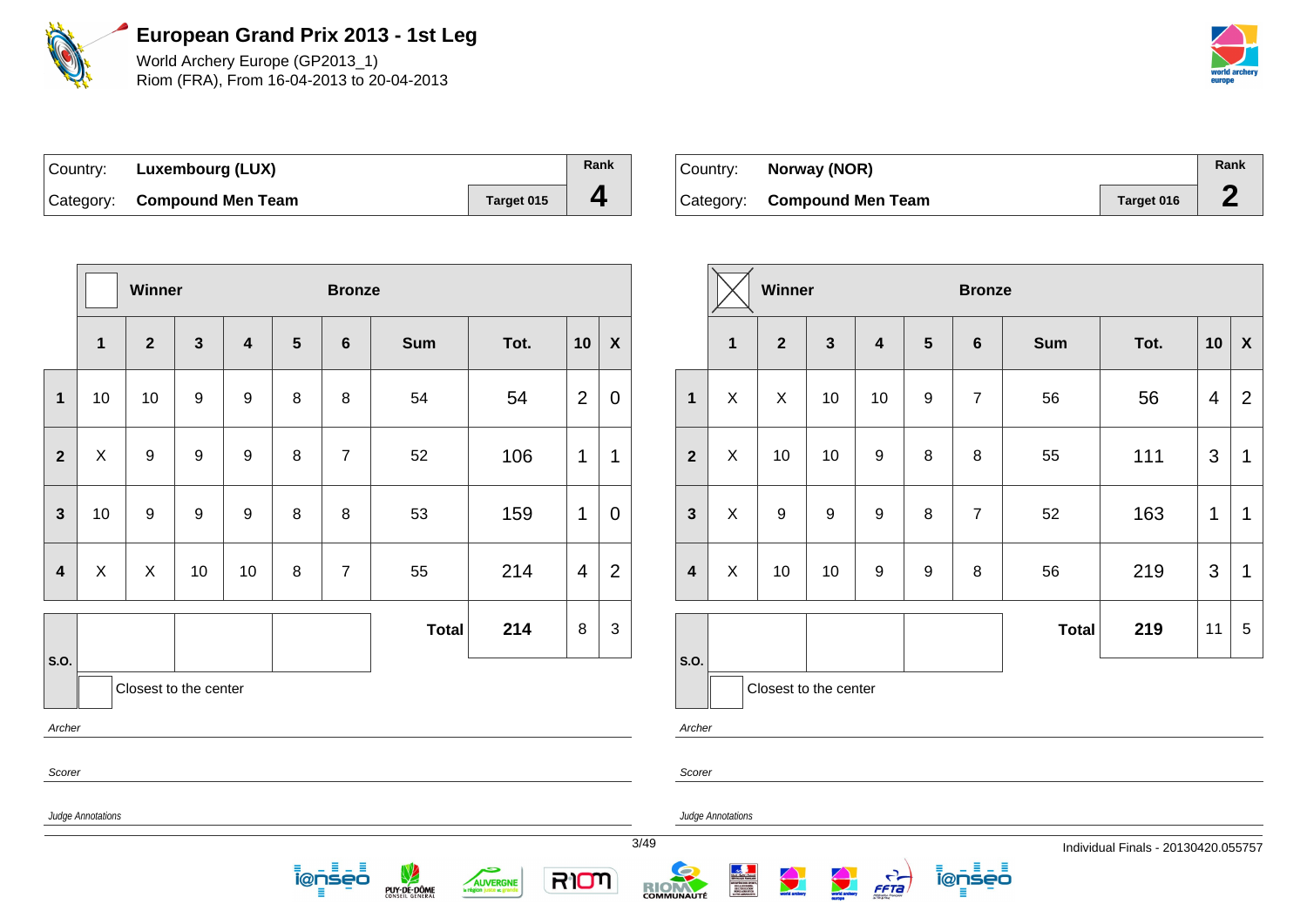

World Archery Europe (GP2013\_1) Riom (FRA), From 16-04-2013 to 20-04-2013



| Country: France (FRA)       |            | Rank |
|-----------------------------|------------|------|
| Category: Compound Men Team | Target 001 |      |

| Country: | Slovenia (SLO)              |            | Rank |
|----------|-----------------------------|------------|------|
|          | Category: Compound Men Team | Target 002 |      |

|                         | <b>Winner</b>                                                                                                          |                       |                  |                         |                  |                  | <b>Final</b> |      |                |              |  |                         |                   | Winn             |
|-------------------------|------------------------------------------------------------------------------------------------------------------------|-----------------------|------------------|-------------------------|------------------|------------------|--------------|------|----------------|--------------|--|-------------------------|-------------------|------------------|
|                         | 1                                                                                                                      | $\overline{2}$        | $\mathbf{3}$     | $\overline{\mathbf{4}}$ | 5                | $6\phantom{a}$   | <b>Sum</b>   | Tot. | 10             | $\pmb{\chi}$ |  |                         | $\mathbf 1$       | $\mathbf{2}$     |
| 1                       | $\boldsymbol{9}$                                                                                                       | 10                    | 10               | $\pmb{\times}$          | $\boldsymbol{9}$ | $\bf 8$          | 56           | 56   | 3              | 1            |  | $\mathbf{1}$            | $9\,$             | $\overline{7}$   |
| $\overline{\mathbf{2}}$ | $\boldsymbol{9}$                                                                                                       | $9\,$                 | 9                | 10                      | $\boldsymbol{9}$ | 10               | 56           | 112  | $\overline{2}$ | $\mathbf 0$  |  | $\overline{2}$          | $\overline{9}$    | $\overline{7}$   |
| $\mathbf{3}$            | $\boldsymbol{9}$                                                                                                       | $\boldsymbol{9}$      | 10               | 10                      | $\mathsf X$      | $\boldsymbol{9}$ | 57           | 169  | 3              | 1            |  | $\mathbf{3}$            | $\bf 8$           | $\boldsymbol{9}$ |
| $\overline{\mathbf{4}}$ | $\mathsf X$                                                                                                            | $\boldsymbol{9}$      | $\boldsymbol{9}$ | $\boldsymbol{9}$        | $\boldsymbol{9}$ | $\boldsymbol{9}$ | 55           | 224  | 1              | 1            |  | $\overline{\mathbf{4}}$ | 10                | 10               |
| S.O.                    |                                                                                                                        |                       |                  |                         |                  |                  | <b>Total</b> | 224  | 9              | $\mathbf{3}$ |  | S.O.                    |                   |                  |
|                         |                                                                                                                        | Closest to the center |                  |                         |                  |                  |              |      |                |              |  |                         |                   | Closest          |
| Archer                  |                                                                                                                        |                       |                  |                         |                  |                  |              |      |                |              |  | Archer                  |                   |                  |
| Scorer                  |                                                                                                                        |                       |                  |                         |                  |                  |              |      |                |              |  | Scorer                  |                   |                  |
|                         | Judge Annotations                                                                                                      |                       |                  |                         |                  |                  |              |      |                |              |  |                         | Judge Annotations |                  |
|                         | 4/49<br>Ξ<br>RION<br>i@nseo<br><b>AUVERGNE</b><br>RIC<br>PUY-DE-DÔME<br>la région juste et p<br>Ξ<br><b>COMMUNAUTÉ</b> |                       |                  |                         |                  |                  |              |      |                |              |  |                         |                   |                  |

|                         |              | Winner                |              |                         |                  | <b>Final</b>   |              |      |                |                    |
|-------------------------|--------------|-----------------------|--------------|-------------------------|------------------|----------------|--------------|------|----------------|--------------------|
|                         | $\mathbf{1}$ | $\overline{2}$        | $\mathbf{3}$ | $\overline{\mathbf{4}}$ | 5                | $6\phantom{1}$ | <b>Sum</b>   | Tot. | 10             | $\pmb{\mathsf{X}}$ |
| $\mathbf{1}$            | 9            | $\overline{7}$        | 8            | 8                       | $\overline{7}$   | 10             | 49           | 49   | 1              | $\mathbf 0$        |
| $\overline{2}$          | 9            | $\overline{7}$        | 10           | 9                       | 10               | $\mathsf g$    | 54           | 103  | $\overline{2}$ | $\mathbf 0$        |
| $\mathbf{3}$            | 8            | 9                     | 10           | 8                       | $\boldsymbol{9}$ | 8              | 52           | 155  | 1              | $\mathbf 0$        |
| $\overline{\mathbf{4}}$ | 10           | 10                    | X            | $\boldsymbol{9}$        | 8                | 9              | 56           | 211  | 3              | $\mathbf 1$        |
|                         |              |                       |              |                         |                  |                | <b>Total</b> | 211  | $\overline{7}$ | $\mathbf 1$        |
| S.O.                    |              | Closest to the center |              |                         |                  |                |              |      |                |                    |

ienseo

 $\frac{1}{\sqrt{1-\frac{1}{2}}}$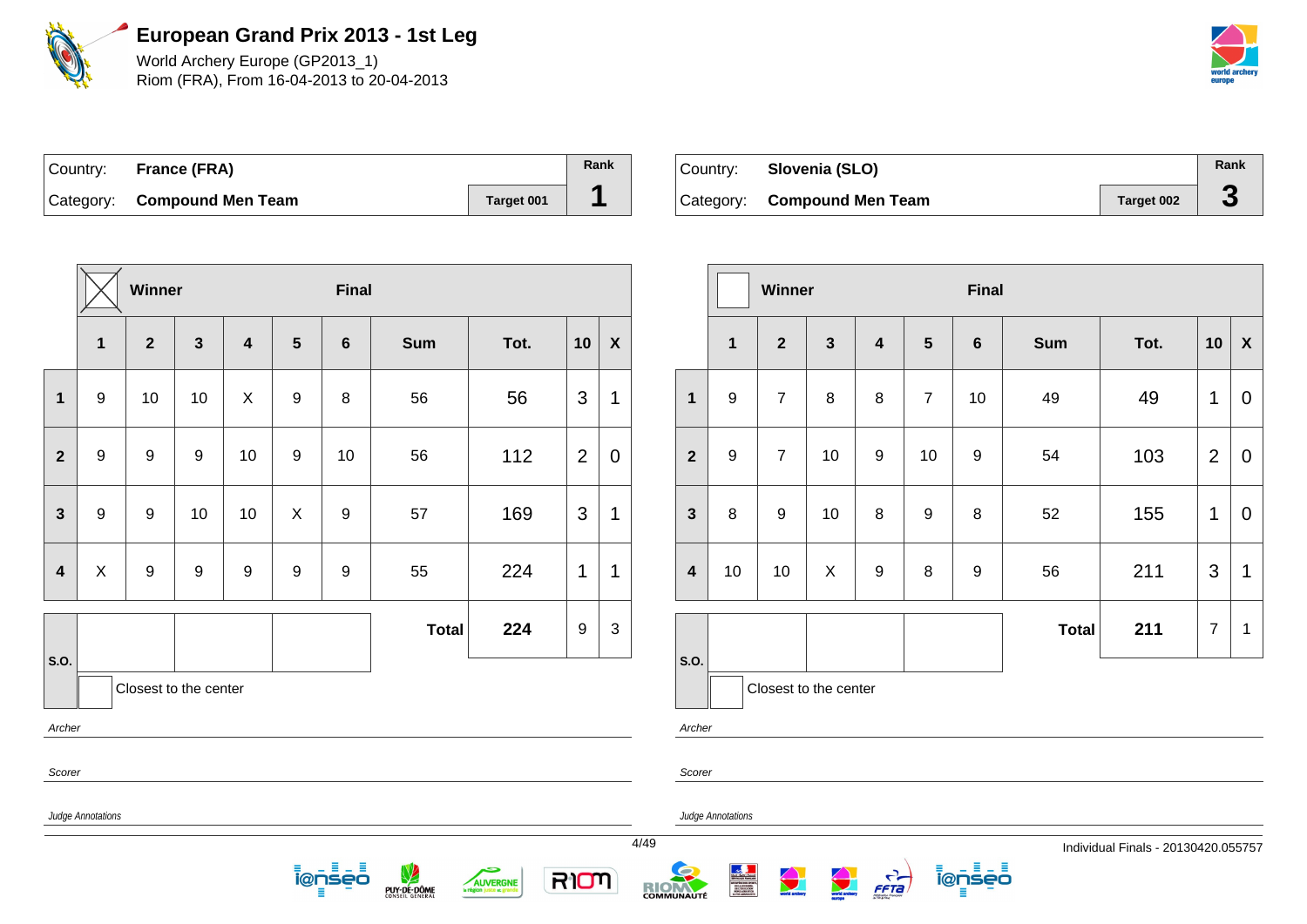

World Archery Europe (GP2013\_1) Riom (FRA), From 16-04-2013 to 20-04-2013



5/49 Individual Finals - 20130420.055757

| Country: | France (FRA)                  |            | Rank |
|----------|-------------------------------|------------|------|
|          | Category: Compound Women Team | Target 001 |      |

| Country: <b>Poland (POL)</b>  |            | Rank   |
|-------------------------------|------------|--------|
| Category: Compound Women Team | Target 002 | $\sim$ |

|                         |                   | Winner                |                         |                         |                  | <b>Final</b>     |              |      |                |              |      |                         |   |
|-------------------------|-------------------|-----------------------|-------------------------|-------------------------|------------------|------------------|--------------|------|----------------|--------------|------|-------------------------|---|
|                         | $\mathbf{1}$      | $\overline{2}$        | $\overline{\mathbf{3}}$ | $\overline{\mathbf{4}}$ | $5\phantom{1}$   | $6\phantom{1}$   | <b>Sum</b>   | Tot. | 10             | $\pmb{\chi}$ |      |                         |   |
| $\mathbf{1}$            | 8                 | $\boldsymbol{9}$      | $\boldsymbol{9}$        | X                       | $\boldsymbol{9}$ | 8                | 53           | 53   | 1              | 1            |      | $\mathbf{1}$            | ς |
| $\overline{\mathbf{2}}$ | $\boldsymbol{9}$  | 10                    | 8                       | $\boldsymbol{9}$        | $\boldsymbol{9}$ | 10               | 55           | 108  | $\overline{2}$ | $\mathbf 0$  |      | $\overline{2}$          | ٤ |
| $\mathbf{3}$            | 9                 | 8                     | $\overline{7}$          | 9                       | 10               | 10               | 53           | 161  | $\overline{2}$ | $\mathbf 0$  |      | $\mathbf{3}$            | 7 |
| $\overline{\mathbf{4}}$ | $\boldsymbol{9}$  | 10                    | $\bf 8$                 | $\bf 8$                 | $\boldsymbol{9}$ | $\boldsymbol{9}$ | 53           | 214  | 1              | $\mathbf 0$  |      | $\overline{\mathbf{4}}$ | Š |
|                         |                   |                       |                         |                         |                  |                  | <b>Total</b> | 214  | 6              | 1            |      |                         |   |
| S.O.                    |                   | Closest to the center |                         |                         |                  |                  |              |      |                |              |      | S.O.                    |   |
| Archer                  |                   |                       |                         |                         |                  |                  |              |      |                |              |      | Archer                  |   |
| Scorer                  |                   |                       |                         |                         |                  |                  |              |      |                |              |      | Scorer                  |   |
|                         | Judge Annotations |                       |                         |                         |                  |                  |              |      |                |              |      | Judge Annota            |   |
|                         |                   |                       |                         |                         |                  |                  |              |      |                |              | 5/49 |                         |   |

<u> ĩ@ņsēō</u>

PUY-DE-DÔME

5

AUVERGNE

RIOM

|                         |                  | Winner                |              |                         |                  | <b>Final</b>     |              |      |    |                           |
|-------------------------|------------------|-----------------------|--------------|-------------------------|------------------|------------------|--------------|------|----|---------------------------|
|                         | $\mathbf{1}$     | $\overline{2}$        | $\mathbf{3}$ | $\overline{\mathbf{4}}$ | 5                | $\bf 6$          | <b>Sum</b>   | Tot. | 10 | $\boldsymbol{\mathsf{X}}$ |
| $\mathbf{1}$            | $\boldsymbol{9}$ | $\overline{7}$        | 10           | 8                       | $\boldsymbol{9}$ | $\overline{7}$   | 50           | 50   | 1  | 0                         |
| $\overline{2}$          | 8                | $\overline{7}$        | 9            | $\overline{7}$          | 9                | 10               | 50           | 100  | 1  | 0                         |
| $\overline{\mathbf{3}}$ | $\overline{7}$   | 8                     | 9            | 5                       | $\overline{7}$   | $\boldsymbol{9}$ | 45           | 145  | 0  | $\pmb{0}$                 |
| $\overline{\mathbf{4}}$ | $\boldsymbol{9}$ | $\boldsymbol{9}$      | 9            | 10                      | $\boldsymbol{9}$ | $\boldsymbol{9}$ | 55           | 200  | 1  | $\mathbf 0$               |
|                         |                  |                       |              |                         |                  |                  | <b>Total</b> | 200  | 3  | 0                         |
| S.O.                    |                  |                       |              |                         |                  |                  |              |      |    |                           |
|                         |                  | Closest to the center |              |                         |                  |                  |              |      |    |                           |

ienseo

 $\frac{1}{5572}$ 

ations

RIOM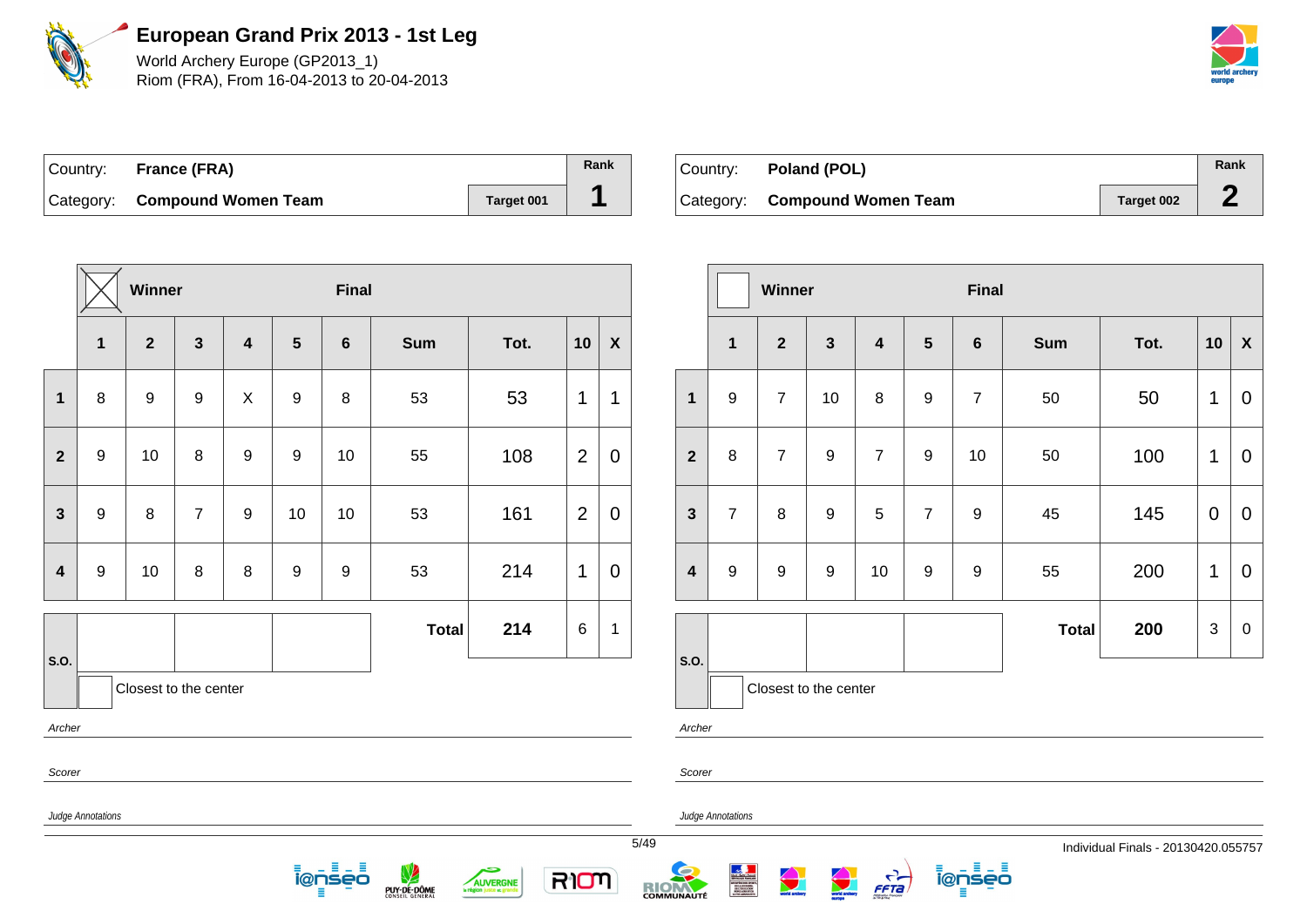

World Archery Europe (GP2013\_1) Riom (FRA), From 16-04-2013 to 20-04-2013



| Country: | Ukraine (UKR)                 |            | Rank |
|----------|-------------------------------|------------|------|
|          | Category: Compound Mixed Team | Target 007 |      |

| ⊺Country: | Poland (POL)                  |            | Rank |
|-----------|-------------------------------|------------|------|
|           | Category: Compound Mixed Team | Target 008 |      |

|                         |                          | Winner                |                  | 1/8                     |              |      |                |                    |
|-------------------------|--------------------------|-----------------------|------------------|-------------------------|--------------|------|----------------|--------------------|
|                         | $\mathbf{1}$             | $\overline{2}$        | $\mathbf{3}$     | $\overline{\mathbf{4}}$ | Sum          | Tot. | 10             | $\pmb{\mathsf{X}}$ |
| $\mathbf 1$             | $\boldsymbol{9}$         | $\boldsymbol{9}$      | $\boldsymbol{9}$ | $\bf 8$                 | 35           | 35   | $\pmb{0}$      | $\mathbf 0$        |
| $\overline{2}$          | $10$                     | $10$                  | $\bf 8$          | $\overline{7}$          | 35           | 70   | $\overline{2}$ | $\mathbf 0$        |
| 3                       | $10$                     | $10$                  | $\boldsymbol{9}$ | $\overline{7}$          | 36           | 106  | $\mathbf{2}$   | $\mathbf 0$        |
| $\overline{\mathbf{4}}$ | X                        | $\boldsymbol{9}$      | $\boldsymbol{9}$ | 9                       | 37           | 143  | 1              | 1                  |
|                         |                          |                       |                  |                         | <b>Total</b> | 143  | 5              | 1                  |
| S.O.                    |                          | Closest to the center |                  |                         |              |      |                |                    |
| Archer<br>Scorer        |                          |                       |                  |                         |              |      |                |                    |
|                         | <b>Judge Annotations</b> |                       |                  |                         |              |      |                |                    |

<u> ionseo</u> 目

**PUY-DE-DÔME** 

5

AUVERGNE

RION

|                         |                         | Winner                  |                  | 1/8                     |              |      |             |                    |
|-------------------------|-------------------------|-------------------------|------------------|-------------------------|--------------|------|-------------|--------------------|
|                         | $\overline{\mathbf{1}}$ | $\overline{\mathbf{2}}$ | $\mathbf{3}$     | $\overline{\mathbf{4}}$ | <b>Sum</b>   | Tot. | 10          | $\pmb{\mathsf{X}}$ |
| $\mathbf{1}$            | $10$                    | $\boldsymbol{9}$        | $\boldsymbol{9}$ | 8                       | 36           | 36   | 1           | 0                  |
| $\overline{2}$          | $\pmb{\times}$          | $\boldsymbol{9}$        | $\boldsymbol{9}$ | 9                       | 37           | 73   | 1           | 1                  |
| $\mathbf{3}$            | X                       | $\boldsymbol{9}$        | $\boldsymbol{9}$ | 8                       | 36           | 109  | 1           | $\mathbf 1$        |
| $\overline{\mathbf{4}}$ | $\boldsymbol{9}$        | 9                       | 9                | 8                       | 35           | 144  | $\mathbf 0$ | $\mathbf 0$        |
|                         |                         |                         |                  |                         | <b>Total</b> | 144  | 3           | $\overline{2}$     |
| S.O.                    |                         | Closest to the center   |                  |                         |              |      |             |                    |

Archer

Judge Annotations

RIOM



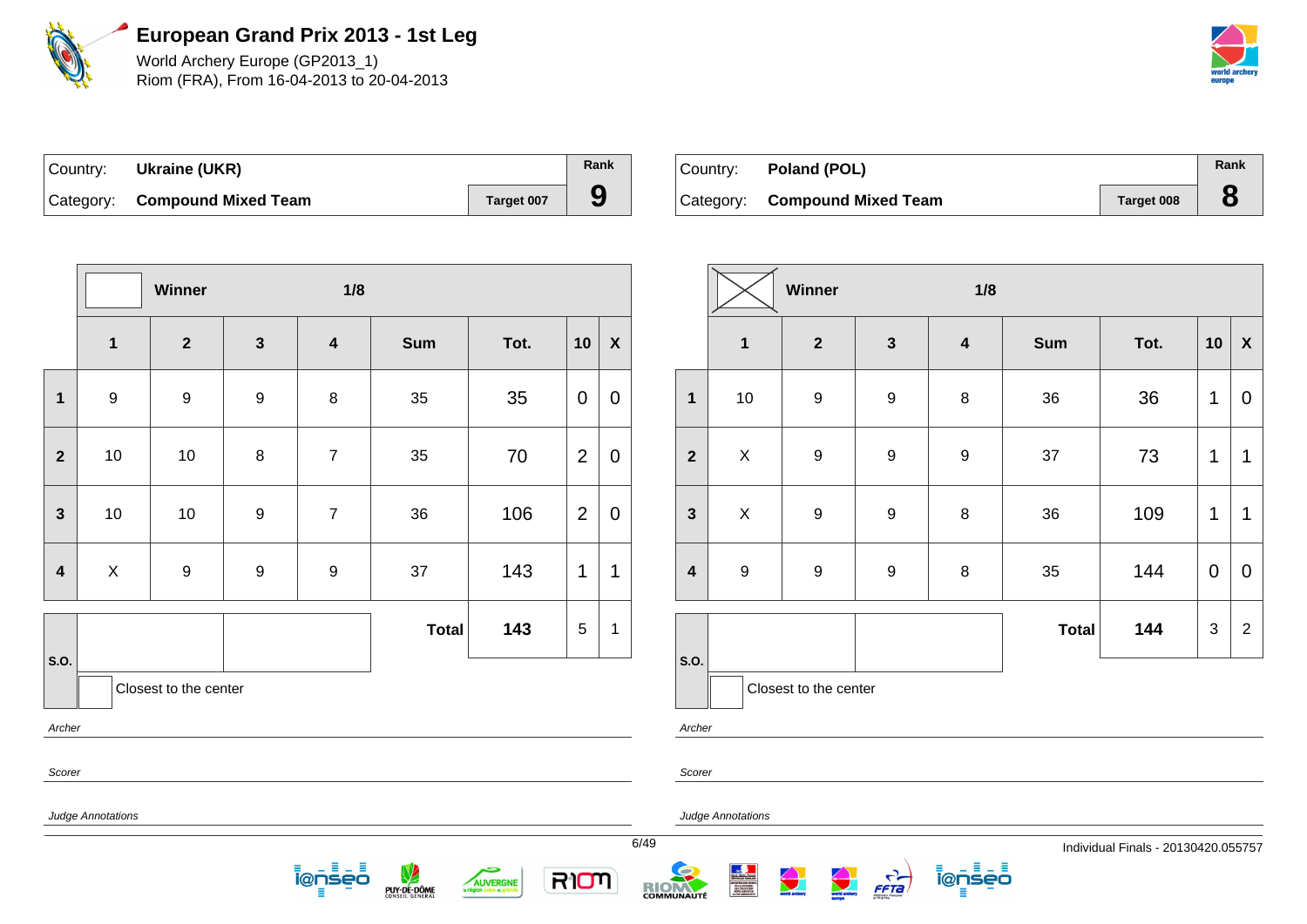

World Archery Europe (GP2013\_1) Riom (FRA), From 16-04-2013 to 20-04-2013



| Country: France (FRA)         |            | Rank |
|-------------------------------|------------|------|
| Category: Compound Mixed Team | Target 009 |      |

| Country: Poland (POL)         |            | Rank |
|-------------------------------|------------|------|
| Category: Compound Mixed Team | Target 010 |      |

|                         |                          | <b>Winner</b>           |                  | 1/4                     |              |      |                |                         |
|-------------------------|--------------------------|-------------------------|------------------|-------------------------|--------------|------|----------------|-------------------------|
|                         | $\mathbf{1}$             | $\overline{\mathbf{2}}$ | $\mathbf{3}$     | $\overline{\mathbf{4}}$ | Sum          | Tot. | 10             | $\pmb{\chi}$            |
| $\mathbf 1$             | $\boldsymbol{9}$         | 8                       | 8                | $\overline{7}$          | 32           | 32   | $\mathbf 0$    | $\pmb{0}$               |
| $\overline{\mathbf{2}}$ | $\mathsf X$              | X                       | $\pmb{\times}$   | $\bf 8$                 | 38           | 70   | $\mathfrak{S}$ | $\mathfrak{S}$          |
| $\mathbf{3}$            | $10$                     | $10\,$                  | 10               | $\boldsymbol{9}$        | 39           | 109  | 3              | $\pmb{0}$               |
| $\overline{\mathbf{4}}$ | $\mathsf X$              | 10                      | $\boldsymbol{9}$ | $\bf 8$                 | 37           | 146  | $\overline{2}$ | $\mathbf 1$             |
|                         |                          |                         |                  |                         | <b>Total</b> | 146  | 8              | $\overline{\mathbf{4}}$ |
| S.O.                    |                          | Closest to the center   |                  |                         |              |      |                |                         |
| Archer                  |                          |                         |                  |                         |              |      |                |                         |
| Scorer                  |                          |                         |                  |                         |              |      |                |                         |
|                         | <b>Judge Annotations</b> |                         |                  |                         |              |      |                |                         |

<u> ĩ@ņsឺēo</u> E

**PUY-DE-DÔME** 

5

AUVERGNE

RION

|                         |                  | Winner                |                  | 1/4                     |              |      |                |                  |
|-------------------------|------------------|-----------------------|------------------|-------------------------|--------------|------|----------------|------------------|
|                         | $\mathbf 1$      | $\mathbf{2}$          | $\mathbf{3}$     | $\overline{\mathbf{4}}$ | <b>Sum</b>   | Tot. | 10             | $\pmb{\chi}$     |
| $\mathbf{1}$            | $10$             | 10                    | $\boldsymbol{9}$ | $\bf 8$                 | 37           | 37   | $\overline{2}$ | $\boldsymbol{0}$ |
| $\overline{2}$          | $\boldsymbol{9}$ | $\boldsymbol{9}$      | $\boldsymbol{9}$ | $\bf 8$                 | 35           | 72   | $\mathbf 0$    | $\mathbf 0$      |
| $\mathbf{3}$            | $\boldsymbol{9}$ | $\boldsymbol{9}$      | $\boldsymbol{9}$ | $\boldsymbol{9}$        | 36           | 108  | $\mathbf 0$    | $\mathbf 0$      |
| $\overline{\mathbf{4}}$ | $\pmb{\times}$   | $\boldsymbol{9}$      | $\boldsymbol{9}$ | $\boldsymbol{9}$        | 37           | 145  | 1              | 1                |
|                         |                  |                       |                  |                         | <b>Total</b> | 145  | 3              | $\mathbf 1$      |
| S.O.                    |                  | Closest to the center |                  |                         |              |      |                |                  |

ienseo

Ξ

Archer

Scorer

Judge Annotations

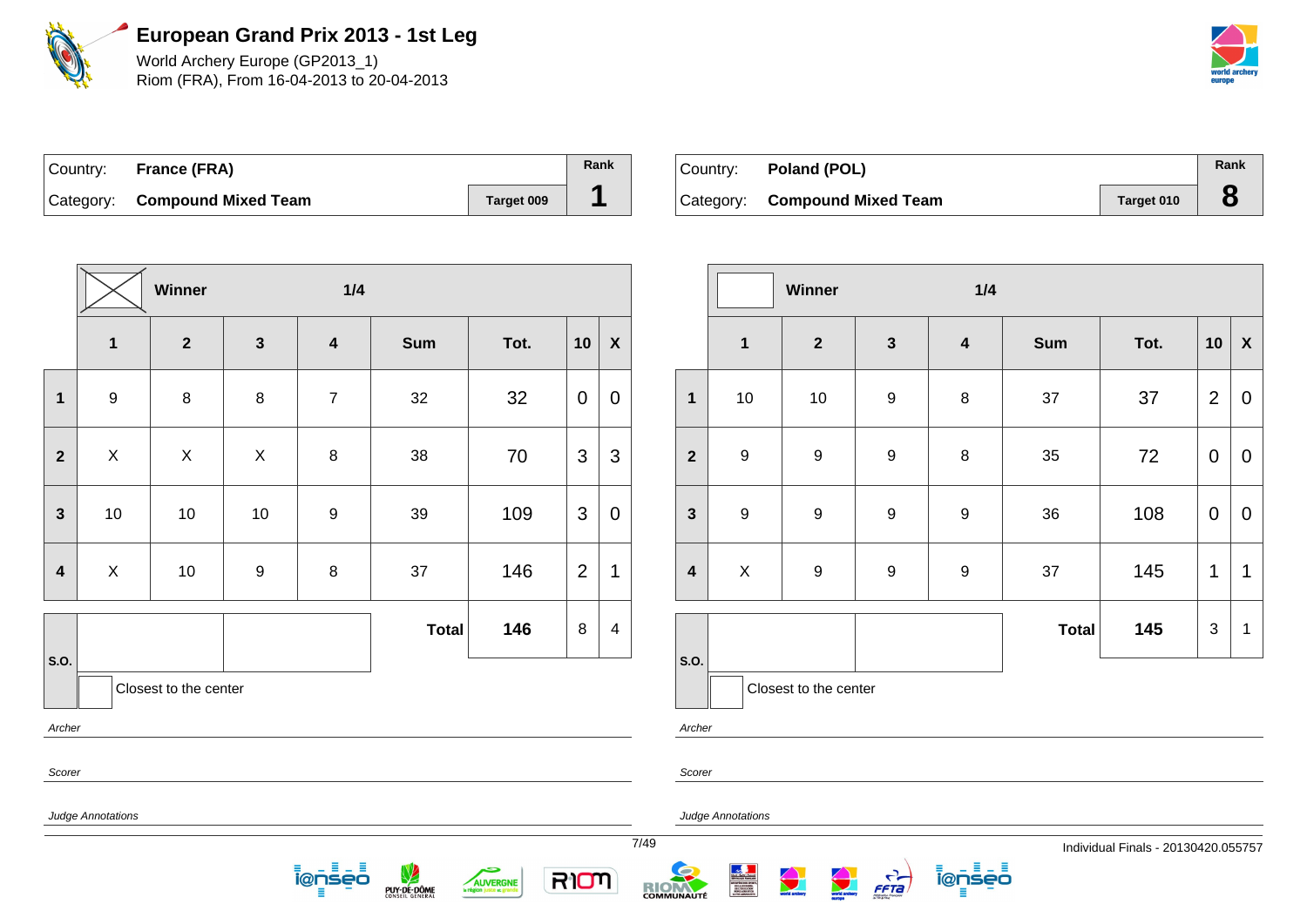

World Archery Europe (GP2013\_1) Riom (FRA), From 16-04-2013 to 20-04-2013



| Country: Germany (GER)        |            | Rank |
|-------------------------------|------------|------|
| Category: Compound Mixed Team | Target 011 | C    |

| Country: | Norway (NOR)                  |            | Rank |
|----------|-------------------------------|------------|------|
|          | Category: Compound Mixed Team | Target 012 |      |

|                         |                                         | Winner           |                  | 1/4                     |              |      |                |              |      |                         |                   |
|-------------------------|-----------------------------------------|------------------|------------------|-------------------------|--------------|------|----------------|--------------|------|-------------------------|-------------------|
|                         | $\mathbf 1$                             | $\overline{2}$   | $\mathbf{3}$     | $\overline{\mathbf{4}}$ | Sum          | Tot. | 10             | $\pmb{\chi}$ |      |                         | 1                 |
| $\mathbf 1$             | $10\,$                                  | 10               | $\boldsymbol{9}$ | $\bf 8$                 | 37           | 37   | $\overline{2}$ | $\mathbf 0$  |      | $\overline{\mathbf{1}}$ | $\mathsf X$       |
| $\mathbf{2}$            | $\boldsymbol{9}$                        | $\boldsymbol{9}$ | $\boldsymbol{9}$ | $\bf 8$                 | 35           | 72   | $\mathbf 0$    | $\mathbf 0$  |      | $\mathbf{2}$            | $\mathsf X$       |
| $\mathbf{3}$            | $\boldsymbol{9}$                        | $\boldsymbol{9}$ | $\boldsymbol{9}$ | $\bf 8$                 | $35\,$       | 107  | $\mathbf 0$    | $\mathbf 0$  |      | $\mathbf{3}$            | $\mathsf X$       |
| $\overline{\mathbf{4}}$ | $\boldsymbol{9}$                        | $\boldsymbol{9}$ | $\boldsymbol{9}$ | $\bf 8$                 | 35           | 142  | $\mathbf 0$    | $\pmb{0}$    |      | $\overline{\mathbf{4}}$ | $\boldsymbol{9}$  |
|                         |                                         |                  |                  |                         | <b>Total</b> | 142  | $\overline{2}$ | $\mathbf 0$  |      |                         |                   |
|                         | S.O.<br>Closest to the center<br>Archer |                  |                  |                         |              |      |                |              |      | S.O.<br>Archer          | Clos              |
| Scorer                  |                                         |                  |                  |                         |              |      |                |              |      | Scorer                  |                   |
|                         | Judge Annotations                       |                  |                  |                         |              |      |                |              | 8/49 |                         | Judge Annotations |

Æ

5

AUVERGNE

RIOM

ienseo

PUY-DE-DÔME

|                         |                  | Winner                |                  | 1/4                     |              |      |                |                  |
|-------------------------|------------------|-----------------------|------------------|-------------------------|--------------|------|----------------|------------------|
|                         | $\mathbf 1$      | $\overline{2}$        | $\mathbf{3}$     | $\overline{\mathbf{4}}$ | <b>Sum</b>   | Tot. | 10             | $\boldsymbol{X}$ |
| 1                       | X                | $10$                  | 10               | $\bf 8$                 | 38           | 38   | 3              | 1                |
| $\overline{2}$          | X                | $\overline{9}$        | $\boldsymbol{9}$ | $\bf 8$                 | 36           | 74   | 1              | 1                |
| $\mathbf{3}$            | X                | $10$                  | $\boldsymbol{9}$ | $\boldsymbol{9}$        | 38           | 112  | $\overline{2}$ | 1                |
| $\overline{\mathbf{4}}$ | $\boldsymbol{9}$ | $\boldsymbol{9}$      | $\bf 8$          | $\overline{7}$          | 33           | 145  | 0              | $\mathbf 0$      |
|                         |                  |                       |                  |                         | <b>Total</b> | 145  | 6              | 3                |
| S.O.                    |                  | Closest to the center |                  |                         |              |      |                |                  |

ienseo

 $\frac{1}{\sqrt{1-\frac{1}{2}}}$ 

RIOM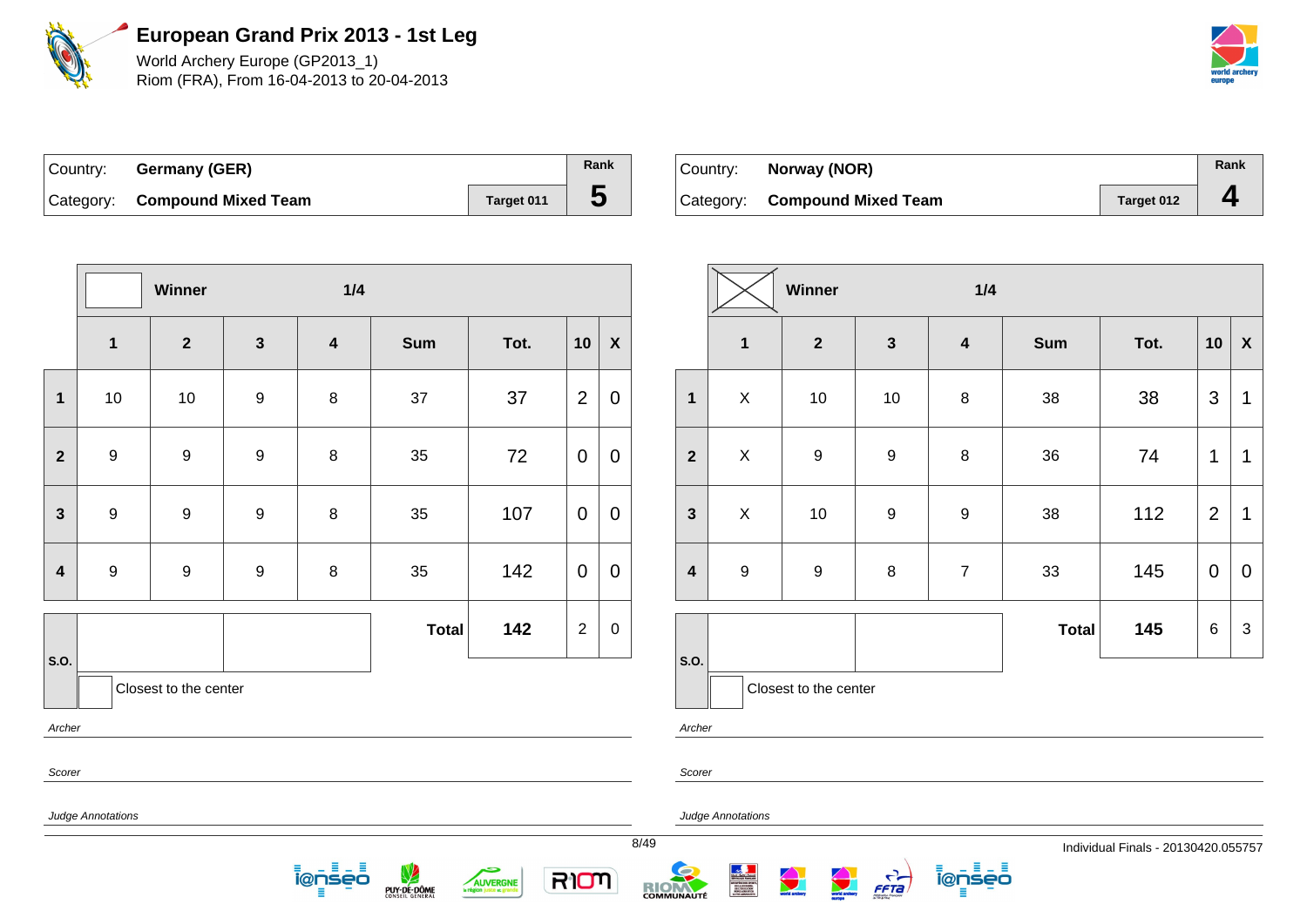

World Archery Europe (GP2013\_1) Riom (FRA), From 16-04-2013 to 20-04-2013



| Country: Slovenia (SLO)       |            | Rank |
|-------------------------------|------------|------|
| Category: Compound Mixed Team | Target 013 | J.   |

| ⊺Country: | <b>Russia (RUS)</b>           |            | Rank |
|-----------|-------------------------------|------------|------|
|           | Category: Compound Mixed Team | Target 014 |      |

|                         |                   | Winner                  |                  | 1/4                     |              |      |                |                |        |                         |
|-------------------------|-------------------|-------------------------|------------------|-------------------------|--------------|------|----------------|----------------|--------|-------------------------|
|                         | $\mathbf 1$       | $\overline{\mathbf{2}}$ | $\mathbf{3}$     | $\overline{\mathbf{4}}$ | Sum          | Tot. | 10             | $\pmb{\chi}$   |        |                         |
| $\mathbf 1$             | $10$              | $\boldsymbol{9}$        | $\bf 8$          | $\, 8$                  | 35           | 35   | 1              | $\mathbf 0$    |        | $\mathbf 1$             |
| $\overline{2}$          | $\mathsf X$       | $\boldsymbol{9}$        | $\boldsymbol{9}$ | $\, 8$                  | 36           | 71   | 1              | $\mathbf 1$    |        | $\overline{\mathbf{2}}$ |
| $\mathbf{3}$            | $\mathsf X$       | X                       | $10$             | $\boldsymbol{9}$        | 39           | 110  | 3              | $\overline{2}$ |        | $\mathbf{3}$            |
| $\overline{\mathbf{4}}$ | $10$              | $10$                    | $\boldsymbol{9}$ | $\bf 8$                 | 37           | 147  | $\overline{2}$ | $\mathbf 0$    |        | $\overline{\mathbf{4}}$ |
| S.O.                    |                   |                         |                  |                         | <b>Total</b> | 147  | $\overline{7}$ | $\mathbf{3}$   |        | S.O.                    |
| Closest to the center   |                   |                         |                  |                         |              |      |                |                |        |                         |
| Archer                  |                   |                         |                  |                         |              |      |                |                | Archer |                         |
| Scorer                  |                   |                         |                  |                         |              |      |                |                |        | Scorer                  |
|                         | Judge Annotations |                         |                  |                         |              |      |                |                | 0110   | Judge                   |

<u> ionseo</u> E

PUY-DE-DÔME

5

AUVERGNE

RION

|                         |                  | <b>Winner</b>         |                  | 1/4              |              |      |                |                           |
|-------------------------|------------------|-----------------------|------------------|------------------|--------------|------|----------------|---------------------------|
|                         | $\mathbf{1}$     | $\overline{2}$        | $\mathbf{3}$     | $\boldsymbol{4}$ | <b>Sum</b>   | Tot. | 10             | $\boldsymbol{\mathsf{X}}$ |
| $\mathbf{1}$            | $\boldsymbol{9}$ | $\boldsymbol{9}$      | $\boldsymbol{9}$ | $\,8\,$          | 35           | 35   | $\mathbf 0$    | $\mathbf 0$               |
| $\overline{2}$          | $10$             | $10$                  | $\bf 8$          | $\overline{7}$   | 35           | 70   | $\overline{2}$ | $\mathbf 0$               |
| $\mathbf{3}$            | X                | $\boldsymbol{9}$      | 8                | $\bf 8$          | 35           | 105  | 1              | 1                         |
| $\overline{\mathbf{4}}$ | $\pmb{\times}$   | Χ                     | $10$             | 9                | 39           | 144  | 3              | $\overline{2}$            |
|                         |                  |                       |                  |                  | <b>Total</b> | 144  | 6              | $\mathfrak{S}$            |
| S.O.                    |                  | Closest to the center |                  |                  |              |      |                |                           |

ienseo

Ξ

Archer

Judge Annotations

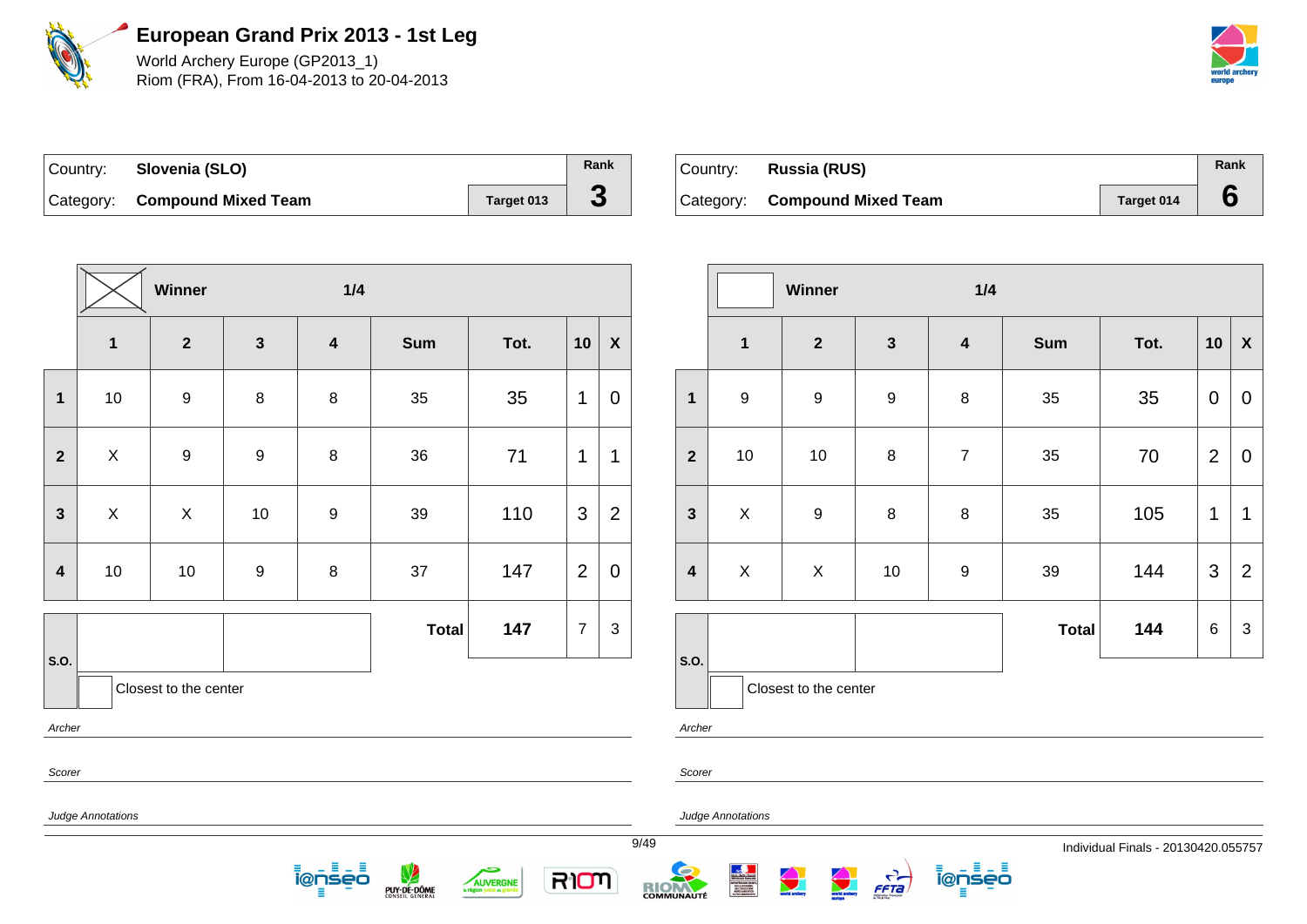

World Archery Europe (GP2013\_1) Riom (FRA), From 16-04-2013 to 20-04-2013



| ∣Country: | <b>Belgium (BEL)</b>          |            | Rank |
|-----------|-------------------------------|------------|------|
|           | Category: Compound Mixed Team | Target 015 |      |

| Country: Croatia (CRO)        |            | Rank |
|-------------------------------|------------|------|
| Category: Compound Mixed Team | Target 016 |      |

|                         |                           | Winner                |                  | 1/4                     |              |      |                |                    |       |
|-------------------------|---------------------------|-----------------------|------------------|-------------------------|--------------|------|----------------|--------------------|-------|
|                         | $\mathbf{1}$              | $\overline{2}$        | $\mathbf{3}$     | $\overline{\mathbf{4}}$ | Sum          | Tot. | 10             | $\pmb{\mathsf{X}}$ |       |
| $\mathbf 1$             | $\boldsymbol{\mathsf{X}}$ | $\bf 8$               | $\bf 8$          | $\bf 8$                 | 34           | 34   | 1              | $\mathbf 1$        |       |
| $\mathbf{2}$            | 10                        | $\boldsymbol{9}$      | $\boldsymbol{9}$ | $\bf 8$                 | 36           | 70   | 1              | $\mathbf 0$        |       |
| $\mathbf{3}$            | 10                        | 10                    | $\boldsymbol{9}$ | $\boldsymbol{9}$        | 38           | 108  | $\overline{2}$ | $\mathbf 0$        |       |
| $\overline{\mathbf{4}}$ | $\mathsf X$               | $10$                  | $\boldsymbol{9}$ | $\bf 8$                 | 37           | 145  | $\overline{2}$ | $\mathbf 1$        |       |
|                         |                           |                       |                  |                         | <b>Total</b> | 145  | $\,6$          | $\mathbf 2$        |       |
| S.O.                    |                           | Closest to the center |                  |                         |              |      |                |                    |       |
| Archer                  |                           |                       |                  |                         |              |      |                |                    |       |
| Scorer                  |                           |                       |                  |                         |              |      |                |                    |       |
|                         | Judge Annotations         |                       |                  |                         |              |      |                |                    | 10/49 |

– ≣ ienseo - 5

**PUY-DE-DÔME** 

÷

AUVERGNE

RIOM

|                         |              | <b>Winner</b>         |                  | 1/4                     |              |      |                         |                           |
|-------------------------|--------------|-----------------------|------------------|-------------------------|--------------|------|-------------------------|---------------------------|
|                         | $\mathbf{1}$ | $\mathbf{2}$          | $\mathbf{3}$     | $\overline{\mathbf{4}}$ | <b>Sum</b>   | Tot. | 10                      | $\boldsymbol{\mathsf{X}}$ |
| $\mathbf{1}$            | $\mathsf X$  | $\boldsymbol{9}$      | $\boldsymbol{9}$ | $\overline{7}$          | 35           | 35   | $\mathbf 1$             | 1                         |
| $\overline{2}$          | $10$         | 9                     | $\bf 8$          | $\overline{7}$          | 34           | 69   | $\mathbf 1$             | $\pmb{0}$                 |
| $\mathbf{3}$            | $10$         | $\boldsymbol{9}$      | $\boldsymbol{9}$ | 8                       | 36           | 105  | $\mathbf 1$             | $\pmb{0}$                 |
| $\overline{\mathbf{4}}$ | $10$         | $\boldsymbol{9}$      | $\boldsymbol{9}$ | $\boldsymbol{9}$        | 37           | 142  | 1                       | $\pmb{0}$                 |
|                         |              |                       |                  |                         | <b>Total</b> | 142  | $\overline{\mathbf{4}}$ | $\mathbf 1$               |
| S.O.                    |              | Closest to the center |                  |                         |              |      |                         |                           |

rcher

udge Annotations

RIOM

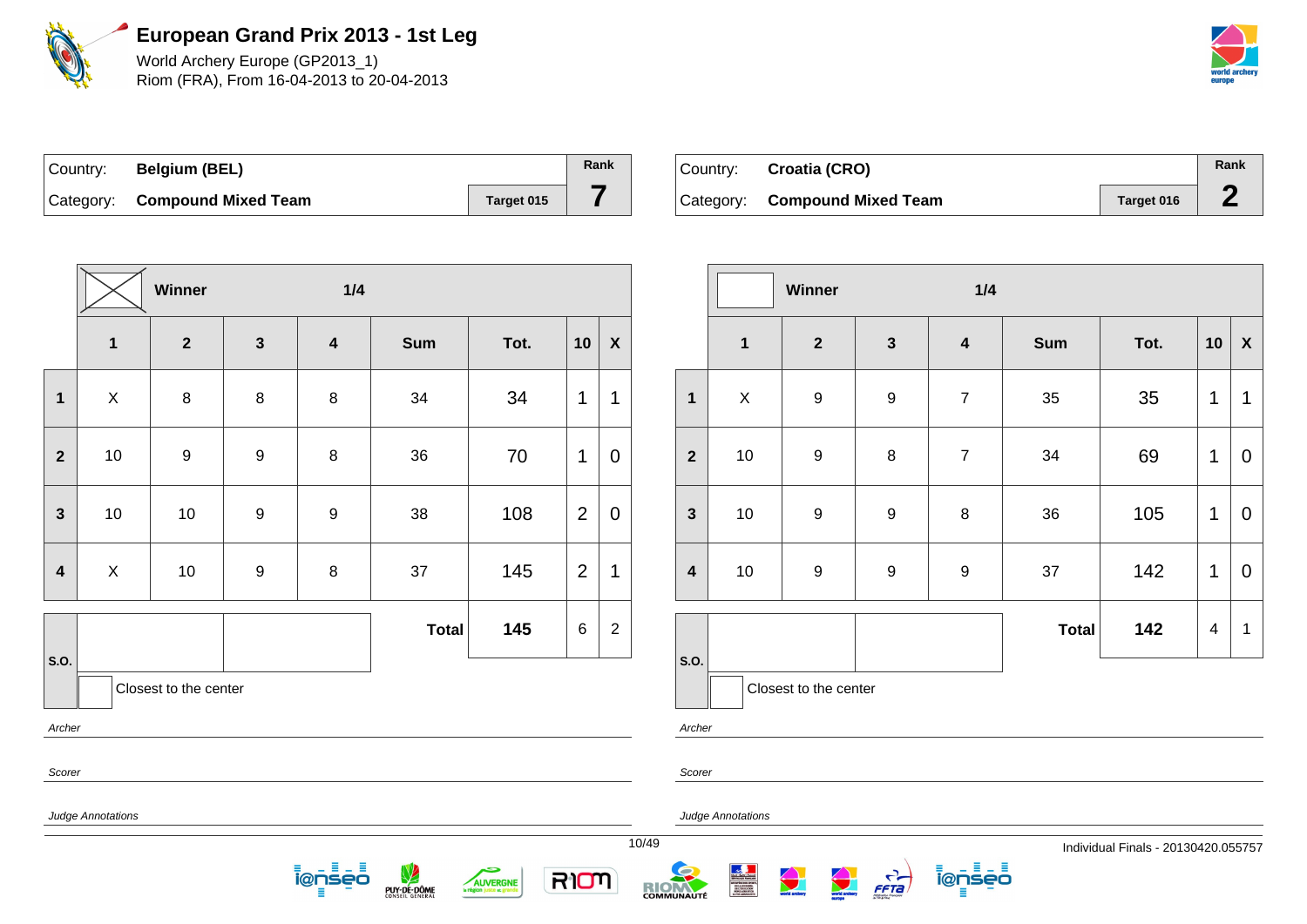

World Archery Europe (GP2013\_1) Riom (FRA), From 16-04-2013 to 20-04-2013



| Country: France (FRA)         |                   | Rank |
|-------------------------------|-------------------|------|
| Category: Compound Mixed Team | <b>Target 011</b> |      |

| Country: <b>Norway (NOR)</b>  |            | Rank |
|-------------------------------|------------|------|
| Category: Compound Mixed Team | Target 012 | д    |

|                         |                   | Winner                |                  | $1/2$                   |              |      |                |                           |       |                         |                |
|-------------------------|-------------------|-----------------------|------------------|-------------------------|--------------|------|----------------|---------------------------|-------|-------------------------|----------------|
|                         | $\mathbf{1}$      | $\overline{2}$        | $\mathbf{3}$     | $\overline{\mathbf{4}}$ | <b>Sum</b>   | Tot. | 10             | $\boldsymbol{\mathsf{X}}$ |       |                         | 1              |
| $\mathbf 1$             | $\mathsf X$       | $\pmb{\times}$        | 10               | 10                      | 40           | 40   | 4              | $\overline{2}$            |       | $\mathbf{1}$            | 1 <sub>1</sub> |
| $\mathbf{2}$            | $10$              | 9                     | $\boldsymbol{9}$ | $\overline{7}$          | 35           | 75   | 1              | $\mathbf 0$               |       | $\mathbf{2}$            | 1 <sub>1</sub> |
| $\mathbf{3}$            | $10$              | $\boldsymbol{9}$      | $\bf 8$          | $\overline{7}$          | 34           | 109  | 1              | $\mathbf 0$               |       | $\mathbf{3}$            | $\lambda$      |
| $\overline{\mathbf{4}}$ | $10$              | 10                    | $\boldsymbol{9}$ | 8                       | 37           | 146  | $\overline{2}$ | $\mathbf 0$               |       | $\overline{\mathbf{4}}$ | ç              |
|                         |                   |                       |                  |                         | <b>Total</b> | 146  | 8              | $\overline{2}$            |       |                         |                |
| S.O.                    |                   | Closest to the center |                  |                         |              |      |                |                           |       | S.O.                    |                |
| Archer                  |                   |                       |                  |                         |              |      |                |                           |       | Archer                  |                |
| Scorer                  |                   |                       |                  |                         |              |      |                |                           |       | Scorer                  |                |
|                         | Judge Annotations |                       |                  |                         |              |      |                |                           |       |                         | Judge Annota   |
|                         |                   |                       |                  |                         |              |      |                |                           | 11/49 |                         |                |

. ≣ – ≣

5

AUVERGNE

RIOM

ienseo

PUY-DE-DÔME

|                         |                  | Winner                  |                  | 1/2                     |              |      |                |                           |
|-------------------------|------------------|-------------------------|------------------|-------------------------|--------------|------|----------------|---------------------------|
|                         | $\mathbf 1$      | $\overline{\mathbf{2}}$ | $\mathbf{3}$     | $\overline{\mathbf{4}}$ | <b>Sum</b>   | Tot. | 10             | $\boldsymbol{\mathsf{X}}$ |
| $\mathbf{1}$            | $10\,$           | $\boldsymbol{9}$        | $\boldsymbol{9}$ | $\,8\,$                 | 36           | 36   | 1              | $\mathbf 0$               |
| $\overline{2}$          | $10$             | $\boldsymbol{9}$        | $\boldsymbol{9}$ | $\,8\,$                 | 36           | 72   | 1              | 0                         |
| $\mathbf{3}$            | X                | $10$                    | $\boldsymbol{9}$ | $\boldsymbol{9}$        | 38           | 110  | $\overline{2}$ | 1                         |
| $\overline{\mathbf{4}}$ | $\boldsymbol{9}$ | $\mathsf g$             | $\bf 8$          | $\,8\,$                 | 34           | 144  | $\mathbf 0$    | 0                         |
|                         |                  |                         |                  |                         | <b>Total</b> | 144  | $\overline{4}$ | 1                         |
| S.O.                    |                  | Closest to the center   |                  |                         |              |      |                |                           |

otations

RIOM

 $\frac{C}{FFA}$ 

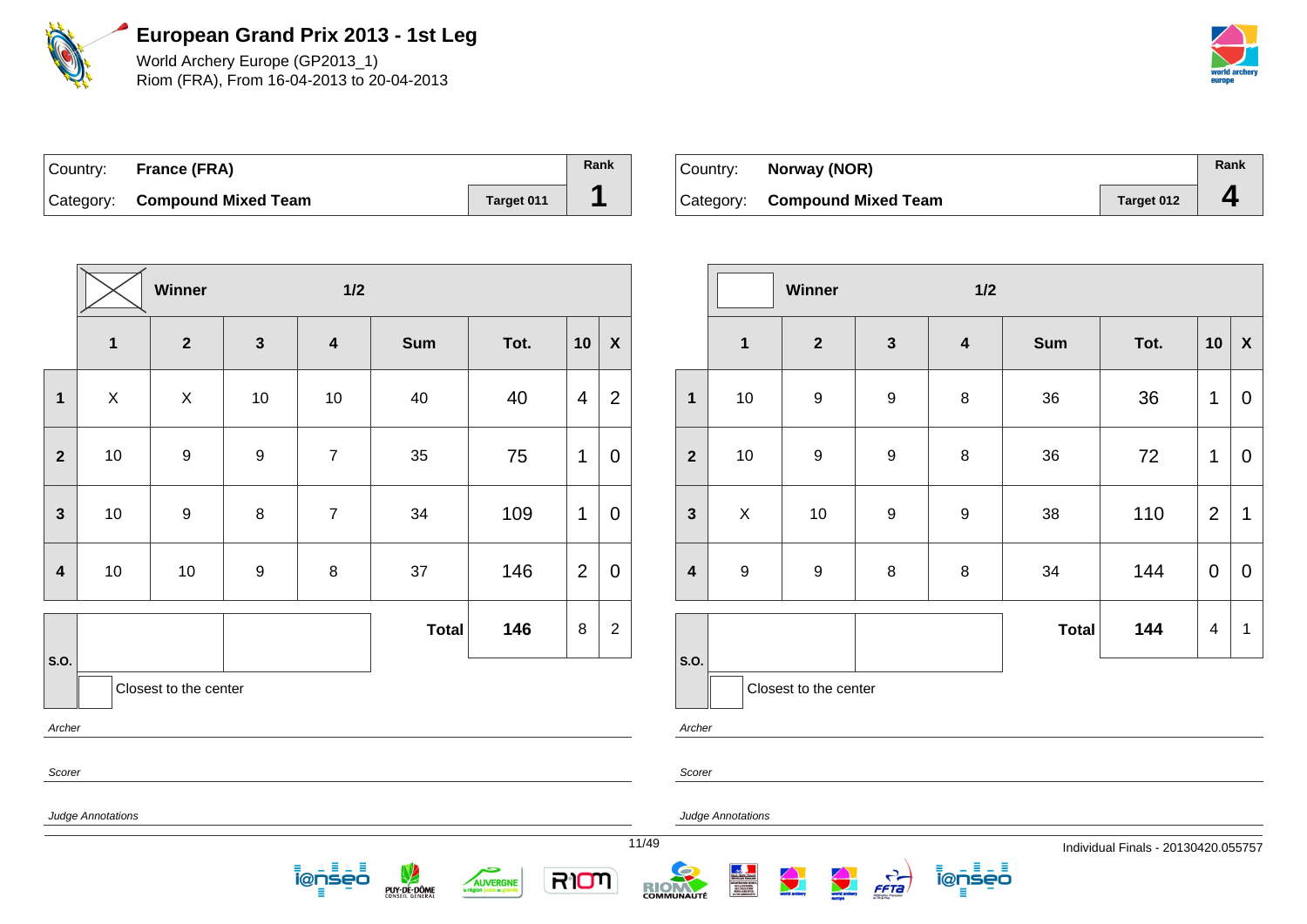

World Archery Europe (GP2013\_1) Riom (FRA), From 16-04-2013 to 20-04-2013



| Country: Slovenia (SLO)       |            | Rank |
|-------------------------------|------------|------|
| Category: Compound Mixed Team | Target 013 | C.   |

| Country: | <b>Belgium (BEL)</b>          |            | Rank |
|----------|-------------------------------|------------|------|
|          | Category: Compound Mixed Team | Target 014 |      |

|                         |                   | Winner                |                  | $1/2$                   |              |      |                |                    |       |                         |              |
|-------------------------|-------------------|-----------------------|------------------|-------------------------|--------------|------|----------------|--------------------|-------|-------------------------|--------------|
|                         | $\mathbf{1}$      | $\mathbf{2}$          | $\mathbf{3}$     | $\overline{\mathbf{4}}$ | <b>Sum</b>   | Tot. | 10             | $\pmb{\mathsf{X}}$ |       |                         | 1            |
| 1                       | $\boldsymbol{9}$  | $\boldsymbol{9}$      | 8                | 8                       | 34           | 34   | $\overline{0}$ | $\mathbf 0$        |       | $\mathbf{1}$            | $\lambda$    |
| $\overline{\mathbf{2}}$ | $\mathsf X$       | $10$                  | $\boldsymbol{9}$ | $\boldsymbol{9}$        | 38           | 72   | $\overline{2}$ | 1                  |       | $\overline{2}$          | $\lambda$    |
| $\mathbf{3}$            | $10$              | $\boldsymbol{9}$      | $\boldsymbol{9}$ | $\bf 8$                 | 36           | 108  | 1              | $\mathbf 0$        |       | $\mathbf{3}$            | $\lambda$    |
| $\boldsymbol{4}$        | $10$              | $10$                  | 8                | 8                       | 36           | 144  | $\overline{2}$ | $\mathbf 0$        |       | $\overline{\mathbf{4}}$ | 9            |
|                         |                   |                       |                  |                         | <b>Total</b> | 144  | 5              | $\mathbf{1}$       |       |                         |              |
| S.O.                    |                   | Closest to the center |                  |                         |              |      |                |                    |       | S.O.                    |              |
| Archer                  |                   |                       |                  |                         |              |      |                |                    |       | Archer                  |              |
| Scorer                  |                   |                       |                  |                         |              |      |                |                    |       | Scorer                  |              |
|                         | Judge Annotations |                       |                  |                         |              |      |                |                    |       |                         | Judge Annota |
|                         |                   |                       |                  |                         |              |      |                |                    | 12/49 |                         |              |

目 ienseo

PUY-DE-DÔME

5

AUVERGNE

RIOM

|                         |                  | <b>Winner</b><br>1/2  |                  |                         |              |      |                |                    |  |
|-------------------------|------------------|-----------------------|------------------|-------------------------|--------------|------|----------------|--------------------|--|
|                         | $\mathbf 1$      | $\mathbf{2}$          | $\mathbf{3}$     | $\overline{\mathbf{4}}$ | <b>Sum</b>   | Tot. | 10             | $\pmb{\mathsf{X}}$ |  |
| $\mathbf{1}$            | $\mathsf X$      | $\boldsymbol{9}$      | $\boldsymbol{9}$ | 8                       | 36           | 36   | 1              | $\mathbf 1$        |  |
| $\overline{2}$          | X                | $10$                  | 10               | $10$                    | 40           | 76   | $\overline{4}$ | $\mathbf 1$        |  |
| $\mathbf{3}$            | $\mathsf X$      | $10\,$                | $\bf 8$          | 6                       | 34           | 110  | $\overline{2}$ | 1                  |  |
| $\overline{\mathbf{4}}$ | $\boldsymbol{9}$ | $\boldsymbol{9}$      | $\boldsymbol{9}$ | 8                       | 35           | 145  | $\mathbf 0$    | $\overline{0}$     |  |
|                         |                  |                       |                  |                         | <b>Total</b> | 145  | $\overline{7}$ | 3                  |  |
| S.O.                    |                  | Closest to the center |                  |                         |              |      |                |                    |  |

Itions

RIOM



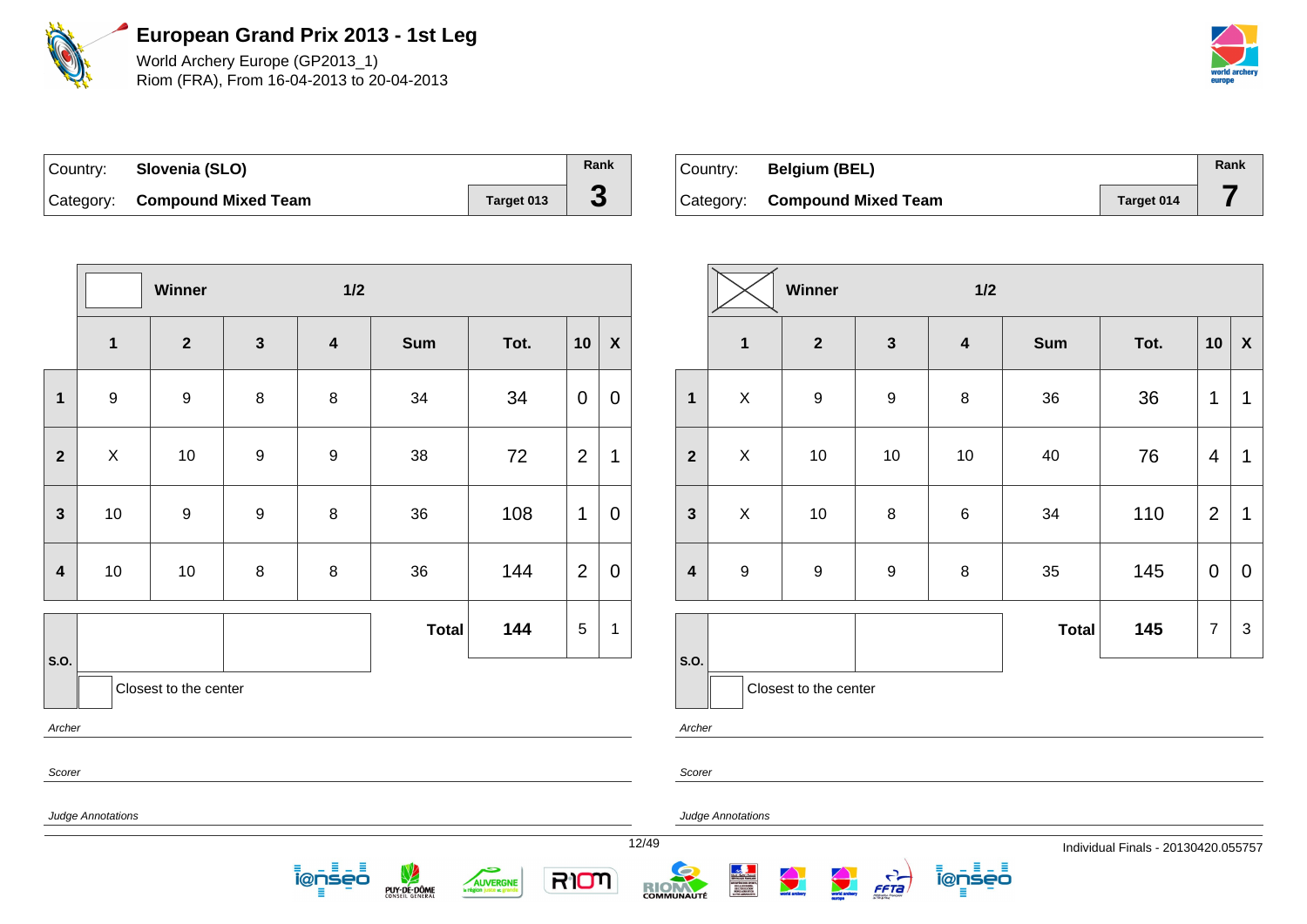

World Archery Europe (GP2013\_1) Riom (FRA), From 16-04-2013 to 20-04-2013



| Country: | Norway (NOR)                  |            | Rank |
|----------|-------------------------------|------------|------|
|          | Category: Compound Mixed Team | Target 013 |      |

| Country: | Slovenia (SLO)                |            | Rank |
|----------|-------------------------------|------------|------|
|          | Category: Compound Mixed Team | Target 014 |      |

|                         |                   | Winner                |                  | <b>Bronze</b>           |              |      |                |                    |        |
|-------------------------|-------------------|-----------------------|------------------|-------------------------|--------------|------|----------------|--------------------|--------|
|                         | $\mathbf{1}$      | $\overline{2}$        | $\mathbf{3}$     | $\overline{\mathbf{4}}$ | Sum          | Tot. | 10             | $\pmb{\mathsf{X}}$ |        |
| $\mathbf 1$             | 10                | $\boldsymbol{9}$      | $\boldsymbol{9}$ | $\bf 8$                 | 36           | 36   | 1              | $\mathbf 0$        |        |
| $\mathbf{2}$            | $10$              | 10                    | 10               | $\bf 8$                 | 38           | 74   | 3              | $\mathbf 0$        |        |
| 3                       | $\boldsymbol{9}$  | 8                     | 8                | $\,6$                   | 31           | 105  | $\pmb{0}$      | $\boldsymbol{0}$   |        |
| $\overline{\mathbf{4}}$ | X                 | 10                    | $\boldsymbol{9}$ | $\bf 8$                 | 37           | 142  | $\overline{2}$ | 1                  |        |
|                         |                   | $\boldsymbol{9}$      |                  | $\bf8$                  | <b>Total</b> | 142  | $\,6$          | 1                  |        |
| S.O.                    |                   | Closest to the center |                  |                         |              |      |                |                    | S.O.   |
| Archer                  |                   |                       |                  |                         |              |      |                |                    | Archer |
| Scorer                  |                   |                       |                  |                         |              |      |                |                    | Scorer |
|                         | Judge Annotations |                       |                  |                         |              |      |                |                    | Judge  |

- 5 <u> ionseo</u> Е

PUY-DE-DÔME

÷

AUVERGNE

RION

|                         |                         | Winner                  |                       | <b>Bronze</b>           |              |      |       |                           |
|-------------------------|-------------------------|-------------------------|-----------------------|-------------------------|--------------|------|-------|---------------------------|
|                         | $\overline{\mathbf{1}}$ | $\overline{\mathbf{2}}$ | $\mathbf{3}$          | $\overline{\mathbf{4}}$ | <b>Sum</b>   | Tot. | 10    | $\pmb{\mathsf{X}}$        |
| $\overline{\mathbf{1}}$ | $10$                    | $\mathsf g$             | $\bf 8$               | $\overline{7}$          | 34           | 34   | 1     | 0                         |
| $\overline{2}$          | Χ                       | $\mathsf g$             | $\overline{7}$        | $\overline{7}$          | 33           | 67   | 1     | 1                         |
| $\mathbf{3}$            | $\mathsf X$             | $\pmb{\times}$          | 10                    | 8                       | 38           | 105  | 3     | $\overline{2}$            |
| $\overline{\mathbf{4}}$ | $\mathsf g$<br>10       |                         | $\boldsymbol{9}$<br>9 |                         | 37           | 142  | 1     | 0                         |
|                         |                         |                         |                       |                         | <b>Total</b> | 142  | $\,6$ | $\ensuremath{\mathsf{3}}$ |
| S.O.                    |                         | $10\,$                  | 8                     |                         |              |      |       |                           |
|                         |                         | Closest to the center   |                       |                         |              |      |       |                           |

ienseo

er

ge Annotations

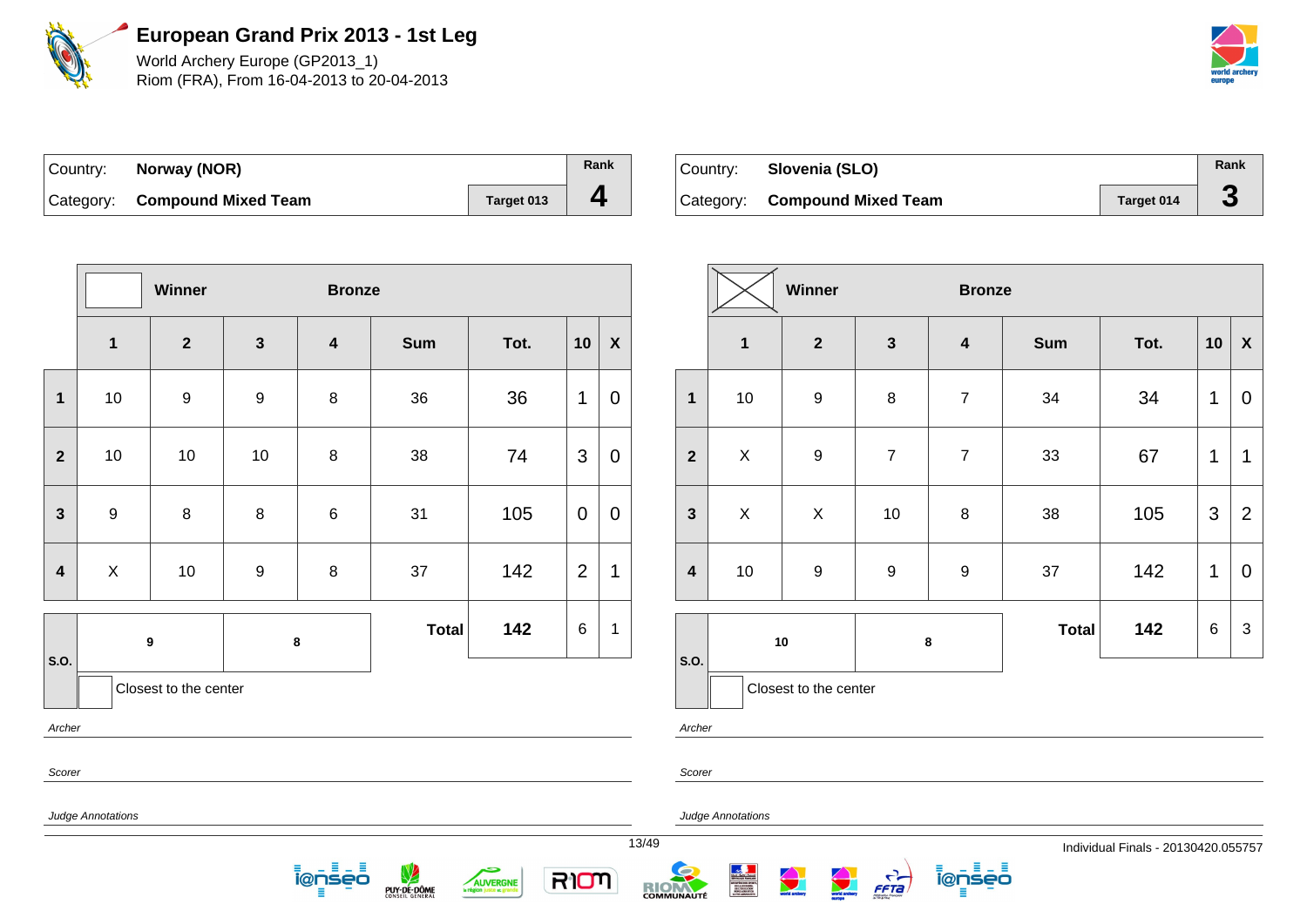

World Archery Europe (GP2013\_1) Riom (FRA), From 16-04-2013 to 20-04-2013



| Country: France (FRA)         |            | Rank |
|-------------------------------|------------|------|
| Category: Compound Mixed Team | Target 001 |      |

| ⊺Countr∨: | <b>Belgium (BEL)</b>          |            | Rank |
|-----------|-------------------------------|------------|------|
|           | Category: Compound Mixed Team | Target 002 |      |

|                         |                          | Winner                |                  | <b>Final</b>            |              |      |                |              |        |                         |
|-------------------------|--------------------------|-----------------------|------------------|-------------------------|--------------|------|----------------|--------------|--------|-------------------------|
|                         | $\mathbf{1}$             | $\mathbf{2}$          | $\mathbf{3}$     | $\overline{\mathbf{4}}$ | Sum          | Tot. | 10             | $\pmb{\chi}$ |        |                         |
| $\mathbf 1$             | $\bf 8$                  | $\mathsf X$           | $\boldsymbol{9}$ | $\boldsymbol{9}$        | 36           | 36   | 1              | $\mathbf 1$  |        | $\mathbf 1$             |
| $\overline{2}$          | 10                       | X                     | $\boldsymbol{9}$ | 10                      | 39           | 75   | $\mathfrak{S}$ | $\mathbf 1$  |        | $\overline{2}$          |
| $\mathbf{3}$            | $\boldsymbol{9}$         | $10$                  | 8                | $\boldsymbol{9}$        | 36           | 111  | $\mathbf{1}$   | 0            |        | $\mathbf{3}$            |
| $\overline{\mathbf{4}}$ | $\boldsymbol{9}$         | 10                    | 10               | $\pmb{\times}$          | 39           | 150  | $\mathfrak{S}$ | $\mathbf 1$  |        | $\overline{\mathbf{4}}$ |
| S.O.                    |                          |                       |                  |                         | <b>Total</b> | 150  | 8              | 3            |        | S.O.                    |
|                         |                          | Closest to the center |                  |                         |              |      |                |              |        |                         |
| Archer<br>Scorer        |                          |                       |                  |                         |              |      |                |              |        | Archer<br>Scorer        |
|                         | <b>Judge Annotations</b> |                       |                  |                         |              |      |                |              | 4.1140 | Judge                   |

<u> ionseo</u> ÷ . 5

**PUY-DE-DÔME** 

5

AUVERGNE

RION

|                         |                         | Winner                |                | <b>Final</b>     |              |      |                |                    |
|-------------------------|-------------------------|-----------------------|----------------|------------------|--------------|------|----------------|--------------------|
|                         | $\overline{\mathbf{1}}$ | $\mathbf{2}$          | $\mathbf{3}$   | $\boldsymbol{4}$ | <b>Sum</b>   | Tot. | 10             | $\pmb{\mathsf{X}}$ |
| $\mathbf{1}$            | $\boldsymbol{9}$        | 8                     | 9              | $\bf 8$          | 34           | 34   | $\mathbf 0$    | 0                  |
| $\overline{2}$          | $10$                    | $\,6$                 | 9              | $\boldsymbol{9}$ | 34           | 68   | 1              | 0                  |
| $\mathbf{3}$            | 10                      | $\boldsymbol{9}$      | X              | $\boldsymbol{9}$ | 38           | 106  | $\overline{2}$ | 1                  |
| $\overline{\mathbf{4}}$ | 8                       | $\boldsymbol{9}$      | $\overline{7}$ | $\bf 8$          | 32           | 138  | $\pmb{0}$      | $\mathbf 0$        |
|                         |                         |                       |                |                  | <b>Total</b> | 138  | 3              | 1                  |
| S.O.                    |                         | Closest to the center |                |                  |              |      |                |                    |

ienseo

Ξ

Archer

Judge Annotations



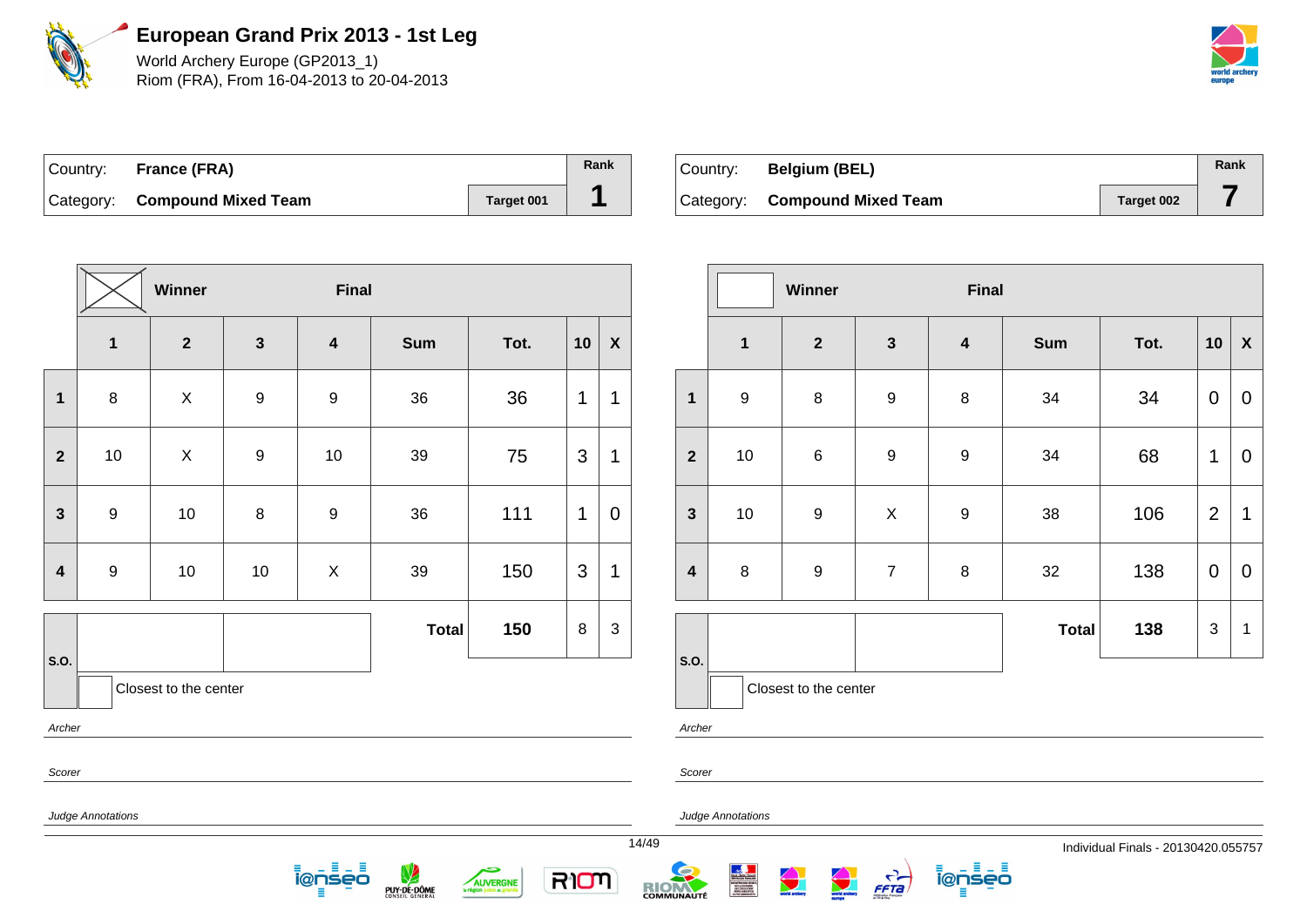

World Archery Europe (GP2013\_1) Riom (FRA), From 16-04-2013 to 20-04-2013



| Country: | Luxembourg (LUX)           |            | Rank |
|----------|----------------------------|------------|------|
|          | Category: Recurve Men Team | Target 035 |      |

| Country: Poland (POL)      |            | Rank |
|----------------------------|------------|------|
| Category: Recurve Men Team | Target 036 |      |

|                         | Winner            |                       |                         |                         |                |                    | 1/8          |                 |                |                           |       |                         | Winner                                                                                                                                   |                  |                    |  |
|-------------------------|-------------------|-----------------------|-------------------------|-------------------------|----------------|--------------------|--------------|-----------------|----------------|---------------------------|-------|-------------------------|------------------------------------------------------------------------------------------------------------------------------------------|------------------|--------------------|--|
|                         | 1                 | $\overline{2}$        | $\overline{\mathbf{3}}$ | $\overline{\mathbf{4}}$ | $5\phantom{1}$ | $6\phantom{1}$     | <b>Sum</b>   | Tot.            | 10             | $\boldsymbol{\mathsf{X}}$ |       |                         | 1                                                                                                                                        | $\boldsymbol{2}$ | $\mathbf{3}$       |  |
| 1                       | X                 | $\boldsymbol{9}$      | 9                       | 8                       | $\overline{7}$ | 6                  | 49           | 49              | 1              | 1                         |       | $\mathbf{1}$            | 10                                                                                                                                       | $\, 8$           | $\, 8$             |  |
| $\overline{2}$          | $\mathsf{X}$      | $\mathsf{X}$          | 8                       | $\overline{7}$          | 6              | 6                  | 47           | 96              | $\overline{2}$ | $\overline{2}$            |       | $\overline{2}$          | 10                                                                                                                                       | $\boldsymbol{9}$ | $\boldsymbol{9}$   |  |
| $\mathbf{3}$            | 9                 | $\boldsymbol{9}$      | $\boldsymbol{9}$        | $\boldsymbol{9}$        | 9              | 8                  | 53           | 149             | $\mathbf 0$    | $\mathbf 0$               |       | $\mathbf{3}$            | 10                                                                                                                                       | $\boldsymbol{9}$ | $\boldsymbol{9}$   |  |
| $\overline{\mathbf{4}}$ | 10                | 10                    | 9                       | $\boldsymbol{9}$        | 8              | $\overline{7}$     | 53           | 202             | $\overline{2}$ | $\mathbf 0$               |       | $\overline{\mathbf{4}}$ | 10                                                                                                                                       | $\boldsymbol{9}$ | $\boldsymbol{9}$   |  |
| S.O.                    |                   |                       |                         |                         |                |                    | <b>Total</b> | 202             | $\sqrt{5}$     | $\sqrt{3}$                |       | S.O.                    |                                                                                                                                          |                  |                    |  |
| Archer                  |                   | Closest to the center |                         |                         |                |                    |              |                 |                |                           |       | Archer                  |                                                                                                                                          |                  | Closest to the cen |  |
| Scorer                  |                   |                       |                         |                         |                |                    |              |                 |                |                           |       | Scorer                  |                                                                                                                                          |                  |                    |  |
|                         | Judge Annotations |                       |                         |                         |                |                    |              |                 |                |                           | 15/49 |                         | Judge Annotations                                                                                                                        |                  |                    |  |
|                         |                   |                       |                         |                         | Ξ              | 目山目<br>i@nseo<br>Ξ | PUY-DE-DÔME  | <b>AUVERGNE</b> | RION           |                           |       | <b>RICHARDITÉ</b>       | <b>Show - Spilet - Francisk<br/>Ribonuzger Phonester<br/>ARNISTERE DES SPORTS<br/>GELLAURENTER</b><br>PERSLAURENTER<br>LA VILABROCLAUTER |                  | <b>Contractor</b>  |  |

|                         |              | Winner                |              |                         |                | 1/8            |              |      |    |                           |
|-------------------------|--------------|-----------------------|--------------|-------------------------|----------------|----------------|--------------|------|----|---------------------------|
|                         | $\mathbf{1}$ | $\overline{2}$        | $\mathbf{3}$ | $\overline{\mathbf{4}}$ | $5\phantom{1}$ | $6\phantom{1}$ | <b>Sum</b>   | Tot. | 10 | $\boldsymbol{\mathsf{X}}$ |
| $\overline{\mathbf{1}}$ | 10           | 8                     | $\bf 8$      | 8                       | 8              | $\overline{7}$ | 49           | 49   | 1  | $\mathbf 0$               |
| $\overline{2}$          | 10           | 9                     | 9            | 8                       | 8              | $\overline{7}$ | 51           | 100  | 1  | $\mathbf 0$               |
| 3                       | 10           | 9                     | 9            | $\boldsymbol{9}$        | 8              | 6              | 51           | 151  | 1  | 0                         |
| 4                       | 10           | 9                     | 9            | $\boldsymbol{9}$        | 9              | 8              | 54           | 205  | 1  | 0                         |
|                         |              |                       |              |                         |                |                | <b>Total</b> | 205  | 4  | $\pmb{0}$                 |
| .O.                     |              | Closest to the center |              |                         |                |                |              |      |    |                           |

ienseo

FFTa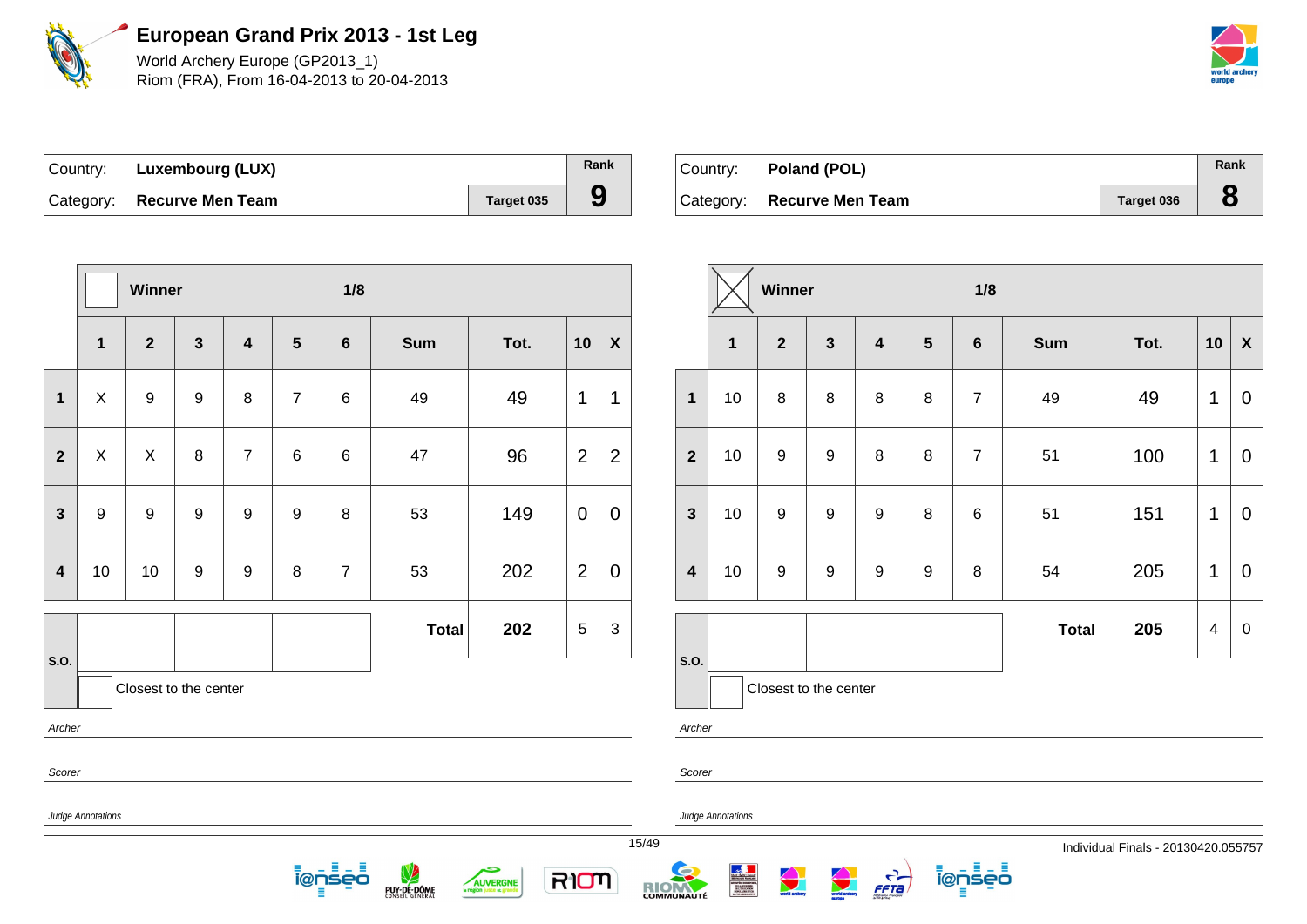

World Archery Europe (GP2013\_1) Riom (FRA), From 16-04-2013 to 20-04-2013



| Country: Ukraine (UKR)     |            | Rank |
|----------------------------|------------|------|
| Category: Recurve Men Team | Target 037 | C    |

| Country: | <b>Belgium (BEL)</b>       |                   | Rank |
|----------|----------------------------|-------------------|------|
|          | Category: Recurve Men Team | <b>Target 038</b> |      |

|                            |                | Winner         |                       |                         |                  | 1/8                    |              |                                         |                          |             |  |                         | Winner                                                     |                  |                  |
|----------------------------|----------------|----------------|-----------------------|-------------------------|------------------|------------------------|--------------|-----------------------------------------|--------------------------|-------------|--|-------------------------|------------------------------------------------------------|------------------|------------------|
|                            | $\mathbf{1}$   | $\overline{2}$ | $\mathbf{3}$          | $\overline{\mathbf{4}}$ | $5\phantom{1}$   | $6\phantom{1}$         | <b>Sum</b>   | Tot.                                    | 10<br>$\pmb{\mathsf{X}}$ |             |  |                         | 1                                                          | $\overline{2}$   | $\mathbf{3}$     |
| 1                          | 10             | 10             | $\boldsymbol{9}$      | 8                       | 8                | $\overline{7}$         | 52           | 52                                      | $\overline{2}$           | $\mathbf 0$ |  | $\mathbf{1}$            | $\pmb{\times}$                                             | 9                | 8                |
| $\overline{2}$             | X              | 10             | 10                    | $9\,$                   | $\boldsymbol{9}$ | 8                      | 56           | 108                                     | 3                        | 1           |  | $\overline{\mathbf{2}}$ | 10                                                         | 9                | $\boldsymbol{9}$ |
| $\mathbf{3}$               | X              | 10             | 10                    | $\boldsymbol{9}$        | $\boldsymbol{9}$ | $\overline{7}$         | 55           | 163                                     | 3                        | 1           |  | $\mathbf{3}$            | X                                                          | X                | $\boldsymbol{9}$ |
| $\overline{\mathbf{4}}$    | $\pmb{\times}$ | 10             | $\boldsymbol{9}$      | $\, 8$                  | $\,8\,$          | $\overline{7}$         | 52           | 215                                     | $\overline{2}$           | 1           |  | $\overline{\mathbf{4}}$ | 10                                                         | 10               | 10               |
| S.O.                       |                |                | Closest to the center |                         |                  |                        | <b>Total</b> | 215                                     | 10                       | $\sqrt{3}$  |  | S.O.                    |                                                            | Closest to the c |                  |
| Archer                     |                |                |                       |                         |                  |                        |              |                                         |                          |             |  | Archer                  |                                                            |                  |                  |
| Scorer                     |                |                |                       |                         |                  |                        |              |                                         |                          |             |  | Scorer                  |                                                            |                  |                  |
| Judge Annotations<br>16/49 |                |                |                       |                         |                  |                        |              |                                         |                          |             |  |                         | Judge Annotations                                          |                  |                  |
|                            |                |                |                       |                         |                  | Ξ<br>山目<br>i@nseo<br>Ξ | PUY-DE-DÔME  | <b>AUVERGNE</b><br>la région juste et g | RION                     |             |  | <b>RIONAUTÉ</b>         | <b>ENSITÉE DES SPORTS<br/>GELALUMENTS<br/>PEPULARIATES</b> |                  |                  |

|                         |             | Winner                |                  |                         |                | 1/8             |              |      |                |                |
|-------------------------|-------------|-----------------------|------------------|-------------------------|----------------|-----------------|--------------|------|----------------|----------------|
|                         | $\mathbf 1$ | $\overline{2}$        | $\mathbf{3}$     | $\overline{\mathbf{4}}$ | $5\phantom{1}$ | $6\phantom{1}6$ | <b>Sum</b>   | Tot. | 10             | $\mathsf{X}$   |
| $\mathbf{1}$            | X           | $\boldsymbol{9}$      | 8                | 8                       | 8              | $6\phantom{1}$  | 49           | 49   | 1              | 1              |
| $\overline{2}$          | 10          | $\boldsymbol{9}$      | $\boldsymbol{9}$ | $\boldsymbol{9}$        | $\overline{7}$ | 4               | 48           | 97   | $\mathbf 1$    | 0              |
| $\mathbf{3}$            | X           | X                     | $\boldsymbol{9}$ | $\boldsymbol{9}$        | 9              | 9               | 56           | 153  | $\overline{2}$ | $\overline{2}$ |
| $\overline{\mathbf{4}}$ | 10          | 10                    | 10               | 9                       | 9              | $\overline{7}$  | 55           | 208  | 3              | 0              |
|                         |             |                       |                  |                         |                |                 | <b>Total</b> | 208  | $\overline{7}$ | 3              |
| S.O.                    |             |                       |                  |                         |                |                 |              |      |                |                |
|                         |             | Closest to the center |                  |                         |                |                 |              |      |                |                |

ienseo

FFTa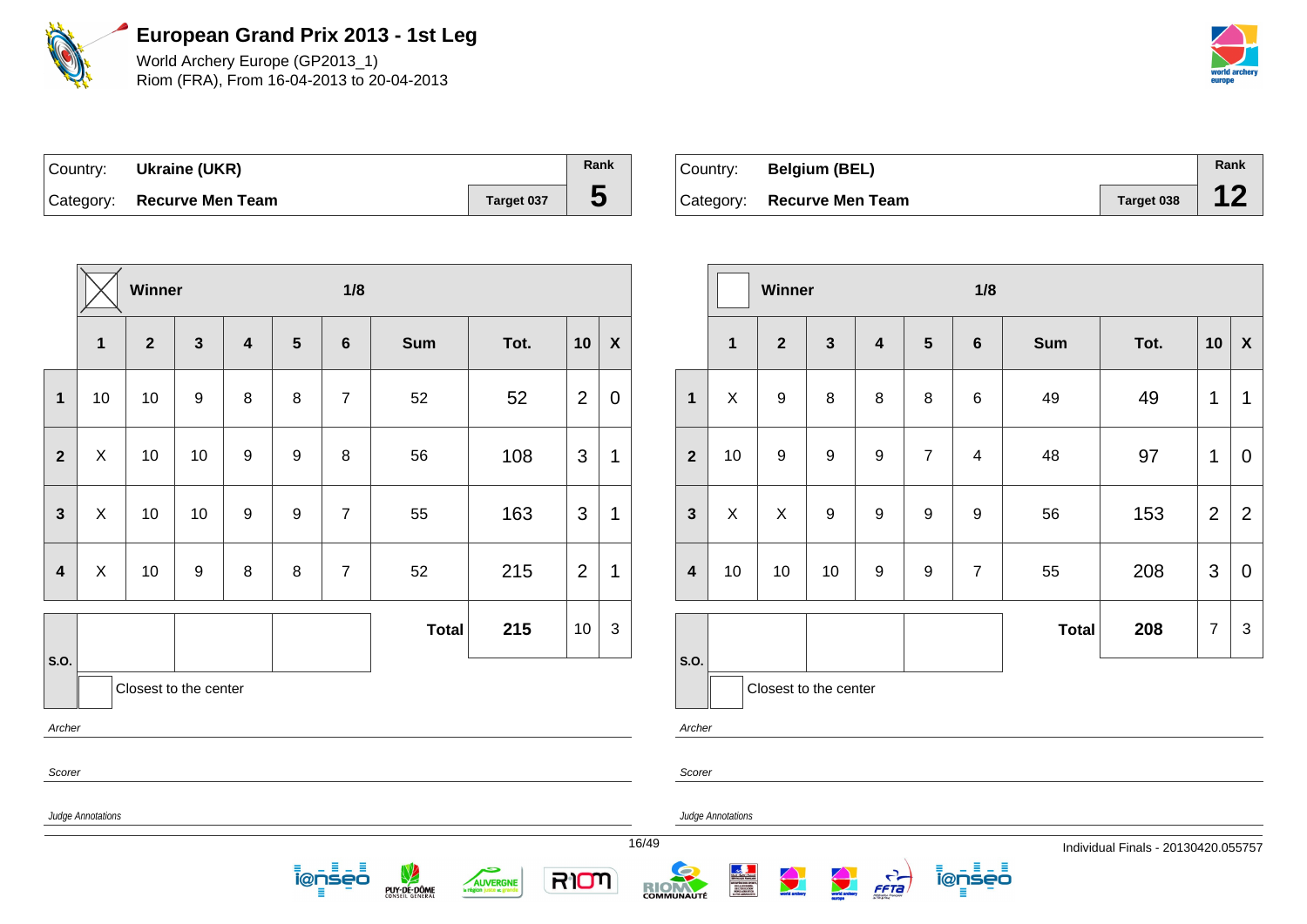

World Archery Europe (GP2013\_1) Riom (FRA), From 16-04-2013 to 20-04-2013



| Country: Georgia (GEO)     |            | Rank |
|----------------------------|------------|------|
| Category: Recurve Men Team | Target 039 | 13   |

| ∣Country: | Spain (ESP)                |            | Rank |
|-----------|----------------------------|------------|------|
|           | Category: Recurve Men Team | Target 040 |      |

**Winner 1/8**

**1 2 6 6 C Sum Tot. 10 X** 

|                | Winner            |                  |                       |                         |                | 1/8                              |              |                                          |                |                           |       |                         |                   | Winner                   |                       |                                  |  |
|----------------|-------------------|------------------|-----------------------|-------------------------|----------------|----------------------------------|--------------|------------------------------------------|----------------|---------------------------|-------|-------------------------|-------------------|--------------------------|-----------------------|----------------------------------|--|
|                | $\mathbf 1$       | $\overline{2}$   | $\mathbf{3}$          | $\overline{\mathbf{4}}$ | $5\phantom{1}$ | $\boldsymbol{6}$                 | <b>Sum</b>   | Tot.                                     | 10             | $\boldsymbol{\mathsf{X}}$ |       |                         | 1                 | $\overline{2}$           | $\mathbf{3}$          | $\boldsymbol{4}$                 |  |
| $\mathbf{1}$   | $\boldsymbol{9}$  | $\, 8$           | $\, 8$                | $\, 8$                  | $\,6\,$        | $\,6$                            | 45           | 45                                       | $\overline{0}$ | $\mathbf 0$               |       | $\mathbf 1$             | $\boldsymbol{9}$  | $\boldsymbol{9}$         | $\boldsymbol{9}$      | $\boldsymbol{9}$                 |  |
| $\overline{2}$ | $\boldsymbol{9}$  | $\boldsymbol{9}$ | $\, 8$                | $\overline{7}$          | $\overline{7}$ | M                                | 40           | 85                                       | $\mathbf 0$    | $\mathbf 0$               |       | $\overline{2}$          | X                 | 10                       | $\,8\,$               | 8                                |  |
| $\mathbf{3}$   | 9                 | $\boldsymbol{9}$ | $\boldsymbol{9}$      | $\boldsymbol{9}$        | $\, 8$         | M                                | 44           | 129                                      | $\overline{0}$ | $\mathbf 0$               |       | $\mathbf{3}$            | 10                | $\boldsymbol{9}$         | $\boldsymbol{9}$      | $\boldsymbol{9}$                 |  |
| $\overline{4}$ | $\boldsymbol{9}$  | $\boldsymbol{9}$ | $\, 8$                | $\, 8$                  | $\overline{7}$ | $\,6$                            | 47           | 176                                      | $\mathbf 0$    | $\mathbf 0$               |       | $\overline{\mathbf{4}}$ | X                 | X                        | 10                    | $\boldsymbol{9}$                 |  |
| S.O.           |                   |                  |                       |                         |                |                                  | <b>Total</b> | 176                                      | $\pmb{0}$      | $\mathbf 0$               |       | S.O.                    |                   |                          |                       |                                  |  |
| Archer         |                   |                  | Closest to the center |                         |                |                                  |              |                                          |                |                           |       | Archer                  |                   |                          | Closest to the center |                                  |  |
| Scorer         |                   |                  |                       |                         |                |                                  |              |                                          |                |                           |       | Scorer                  |                   |                          |                       |                                  |  |
|                | Judge Annotations |                  |                       |                         |                |                                  |              |                                          |                |                           | 17/49 |                         | Judge Annotations |                          |                       |                                  |  |
|                |                   |                  |                       |                         | ≡              | $\equiv$ $-$<br>Ξ<br>i@nseo<br>Ξ | PUY-DE-DÔME  | <b>AUVERGNE</b><br>la région juste et gl | RIOM           |                           |       | RIONAUTÉ                |                   | <b>Contract Services</b> | <b>View Charles</b>   | $\frac{1}{\sqrt{1-\frac{1}{2}}}$ |  |

| 1              | 9           | $\boldsymbol{9}$ | 9                     | 9                | 9 | 8 | 53           | 53  | $\mathbf 0$    | $\mathbf 0$    |
|----------------|-------------|------------------|-----------------------|------------------|---|---|--------------|-----|----------------|----------------|
| $\overline{2}$ | $\mathsf X$ | 10               | 8                     | 8                | 8 | 8 | 52           | 105 | $\overline{2}$ | 1              |
| 3              | 10          | 9                | 9                     | $\boldsymbol{9}$ | 9 | 8 | 54           | 159 | 1              | 0              |
| 4              | X           | X                | 10                    | 9                | 9 | 9 | 57           | 216 | 3              | $\overline{2}$ |
|                |             |                  |                       |                  |   |   | <b>Total</b> | 216 | 6              | 3              |
| .0.            |             |                  | Closset to the conter |                  |   |   |              |     |                |                |

ienseo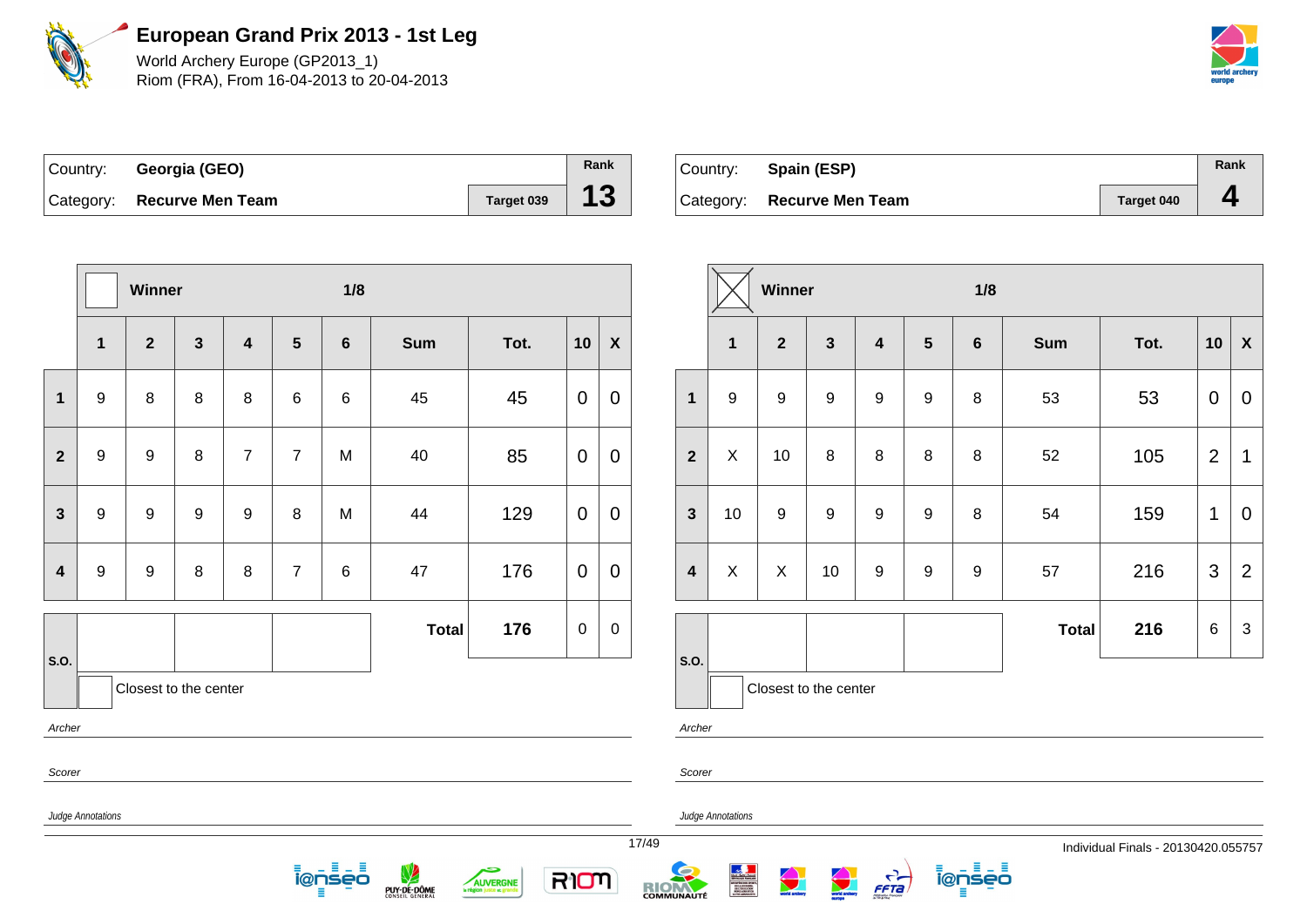

World Archery Europe (GP2013\_1) Riom (FRA), From 16-04-2013 to 20-04-2013



| Country: France (FRA)      |                   | Rank |
|----------------------------|-------------------|------|
| Category: Recurve Men Team | <b>Target 041</b> | J    |

| Country: | <b>Switzerland (SUI)</b>   |                   | Rank |
|----------|----------------------------|-------------------|------|
|          | Category: Recurve Men Team | <b>Target 042</b> |      |

|                  | 1/8<br>Winner     |                       |              |                         |   |                   |                  |          |      |                           |                         |                   | Winner                |                          |                |                 | 1/8            |              |                                     |                |                |
|------------------|-------------------|-----------------------|--------------|-------------------------|---|-------------------|------------------|----------|------|---------------------------|-------------------------|-------------------|-----------------------|--------------------------|----------------|-----------------|----------------|--------------|-------------------------------------|----------------|----------------|
|                  | $\mathbf{1}$      | $\mathbf{2}$          | $\mathbf{3}$ | $\overline{\mathbf{4}}$ | 5 | $\boldsymbol{6}$  | <b>Sum</b>       | Tot.     | 10   | $\boldsymbol{\mathsf{X}}$ |                         | $\mathbf{1}$      | $\mathbf{2}$          | $\mathbf{3}$             | 4              | $5\phantom{.0}$ | 6              | <b>Sum</b>   | Tot.                                | 10             | $\mathsf{X}$   |
| $\mathbf 1$      | X                 | 10                    | 10           | 10                      | 9 | 8                 | 57               | 57       | 4    | 1                         | $\mathbf{1}$            | 10                | 9                     | 9                        | $\overline{7}$ | $\overline{7}$  | 6              | 48           | 48                                  | 1              | $\overline{0}$ |
| $\mathbf{2}$     | 10                | 10                    | 9            | 9                       | 9 | 8                 | 55               | 112      | 2    | $\mathbf 0$               | $\overline{2}$          | 10                | 9                     | 8                        | 8              | $\,6\,$         | 5              | 46           | 94                                  | $\mathbf{1}$   | $\mathbf 0$    |
| $\mathbf{3}$     | 10                | 10                    | 9            | 9                       | 8 | 8                 | 54               | 166      | 2    | $\mathbf 0$               | $\mathbf{3}$            | 9                 | 9                     | 8                        | 8              | $\overline{7}$  | $\overline{7}$ | 48           | 142                                 | $\mathbf 0$    | $\overline{0}$ |
| $\boldsymbol{4}$ | 10                | 9                     | 9            | 9                       | 9 | 8                 | 54               | 220      | 1    | $\overline{0}$            | $\overline{\mathbf{4}}$ | 9                 | 9                     | 8                        | 8              | 8               | $\overline{7}$ | 49           | 191                                 | $\mathbf 0$    | $\overline{0}$ |
|                  |                   |                       |              |                         |   |                   | <b>Total</b>     | 220      | 9    | $\mathbf{1}$              |                         |                   |                       |                          |                |                 |                | <b>Total</b> | 191                                 | $\overline{2}$ | $\mathbf 0$    |
| S.O.             |                   | Closest to the center |              |                         |   |                   |                  |          |      |                           | s.o.                    |                   | Closest to the center |                          |                |                 |                |              |                                     |                |                |
| Archer           |                   |                       |              |                         |   |                   |                  |          |      |                           | Archer                  |                   |                       |                          |                |                 |                |              |                                     |                |                |
| Scorer           |                   |                       |              |                         |   |                   |                  |          |      |                           | Scorer                  |                   |                       |                          |                |                 |                |              |                                     |                |                |
|                  | Judge Annotations |                       |              |                         |   |                   |                  |          |      |                           |                         | Judge Annotations |                       |                          |                |                 |                |              |                                     |                |                |
|                  |                   |                       |              |                         |   | <b>i</b><br>enseo | V<br>PUY-DE-DÔME | AUVERGNE | RION |                           | 18/49<br><b>RIOM</b>    |                   | $\bigodot$            | <b>Contract Contract</b> | $\vec{f}$      |                 | ienseo         |              | Individual Finals - 20130420.055757 |                |                |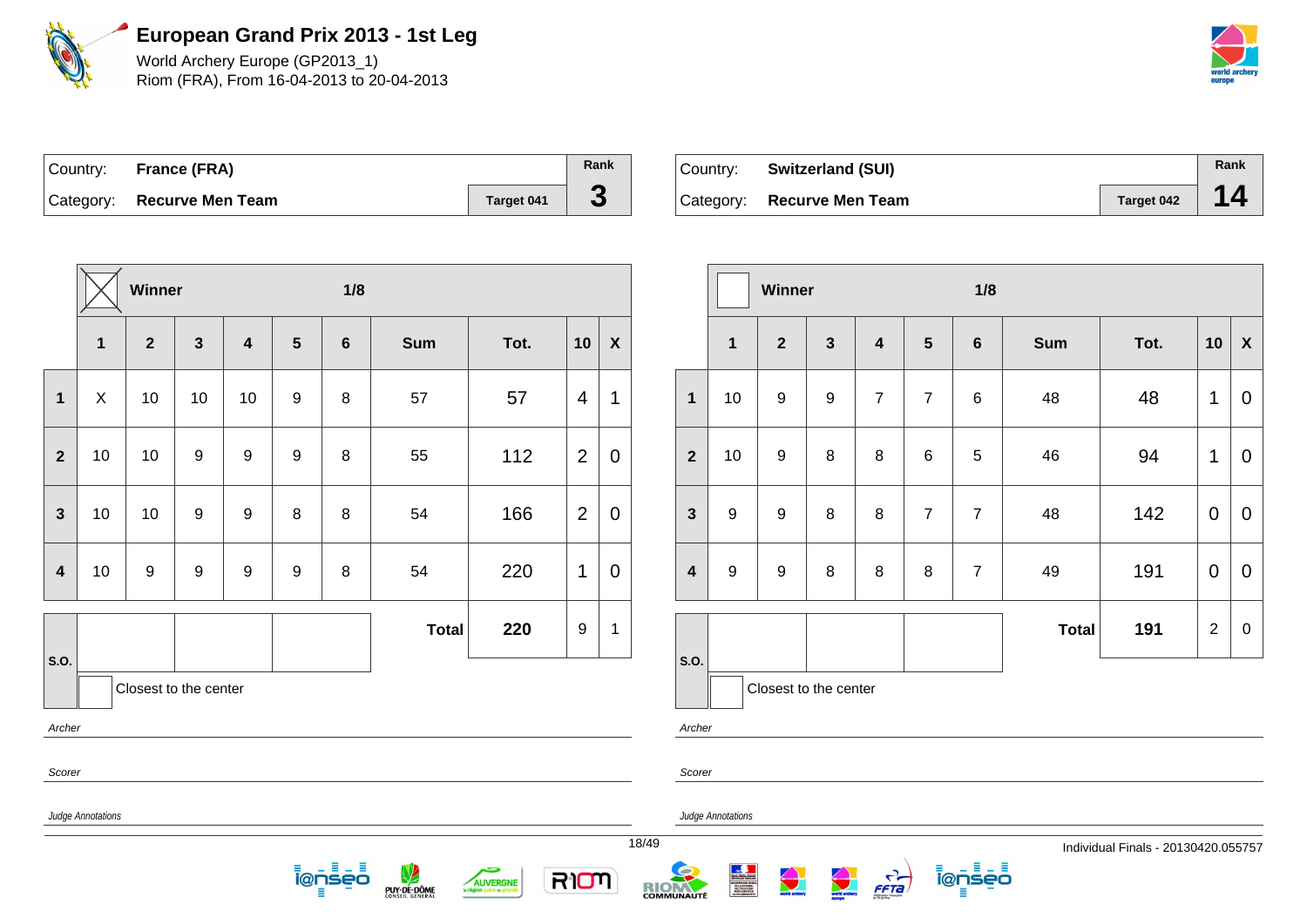

World Archery Europe (GP2013\_1) Riom (FRA), From 16-04-2013 to 20-04-2013



| Country: Slovenia (SLO)    |            | Rank |
|----------------------------|------------|------|
| Category: Recurve Men Team | Target 043 | 11   |

| ⊺Country: | <b>Great Britain (GBR)</b> |                   | Rank |
|-----------|----------------------------|-------------------|------|
|           | Category: Recurve Men Team | <b>Target 044</b> |      |

|                  |                   | Winner           |                       |                |                 | 1/8                  |              |          |                | Winner           |                         |                          |                       |                  |                         |                  | 1/8            |              |                                     |                |                |  |
|------------------|-------------------|------------------|-----------------------|----------------|-----------------|----------------------|--------------|----------|----------------|------------------|-------------------------|--------------------------|-----------------------|------------------|-------------------------|------------------|----------------|--------------|-------------------------------------|----------------|----------------|--|
|                  | $\mathbf{1}$      | $\overline{2}$   | $\mathbf{3}$          | 4              | $5\phantom{.0}$ | 6                    | <b>Sum</b>   | Tot.     | 10             | $\boldsymbol{X}$ |                         | $\mathbf{1}$             | $\overline{2}$        | $\mathbf{3}$     | $\overline{\mathbf{4}}$ | $5\phantom{.0}$  | $6\phantom{1}$ | Sum          | Tot.                                | 10             | $\mathbf{x}$   |  |
| $\mathbf 1$      | $\boldsymbol{X}$  | 10               | 10                    | 9              | 9               | 9                    | 57           | 57       | 3              | $\mathbf{1}$     | $\mathbf{1}$            | 10                       | 9                     | $\boldsymbol{9}$ | $9\,$                   | $\bf 8$          | $\overline{7}$ | 52           | 52                                  | $\mathbf{1}$   | $\overline{0}$ |  |
| $\overline{2}$   | $\pmb{\times}$    | $\boldsymbol{9}$ | 9                     | 9              | 8               | $\overline{7}$       | 52           | 109      | $\mathbf{1}$   | $\mathbf{1}$     | $\overline{2}$          | 9                        | 9                     | $\boldsymbol{9}$ | 9                       | $\mathsf g$      | 8              | 53           | 105                                 | $\mathbf 0$    | $\overline{0}$ |  |
| $\mathbf{3}$     | 10                | 9                | 9                     | $\bf 8$        | $\overline{7}$  | $\overline{7}$       | 50           | 159      | $\mathbf{1}$   | $\mathbf 0$      | $\mathbf{3}$            | 10                       | 10                    | $\boldsymbol{9}$ | 9                       | 8                | 8              | 54           | 159                                 | $\overline{2}$ | $\overline{0}$ |  |
| $\boldsymbol{4}$ | 10                | 9                | 8                     | $\overline{7}$ | $\overline{7}$  | $\mathfrak{S}$       | 44           | 203      | $\overline{1}$ | $\mathbf 0$      | $\overline{\mathbf{4}}$ | $\mathsf X$              | X                     | 10               | 9                       | $\boldsymbol{9}$ | 8              | 56           | 215                                 | $\mathbf{3}$   | 2              |  |
|                  |                   |                  |                       |                |                 |                      | <b>Total</b> | 203      | $\,6\,$        | $\overline{2}$   |                         |                          |                       |                  |                         |                  |                | <b>Total</b> | 215                                 | 6              | $\overline{2}$ |  |
| <b>S.O.</b>      |                   |                  | Closest to the center |                |                 |                      |              |          |                |                  | S.O.                    |                          | Closest to the center |                  |                         |                  |                |              |                                     |                |                |  |
| Archer           |                   |                  |                       |                |                 |                      |              |          |                |                  | Archer                  |                          |                       |                  |                         |                  |                |              |                                     |                |                |  |
| Scorer           |                   |                  |                       |                |                 |                      |              |          |                |                  | Scorer                  |                          |                       |                  |                         |                  |                |              |                                     |                |                |  |
|                  | Judge Annotations |                  |                       |                |                 |                      |              |          |                |                  |                         | <b>Judge Annotations</b> |                       |                  |                         |                  |                |              |                                     |                |                |  |
|                  |                   |                  |                       |                |                 | – ≣<br>그 토<br>ionseo |              | حكہ      |                |                  | 19/49                   |                          |                       |                  |                         |                  | <u> ĩ@ņsēō</u> |              | Individual Finals - 20130420.055757 |                |                |  |
|                  |                   |                  |                       |                |                 | Ξ                    | PUY-DE-DÔME  | AUVERGNE | RIOM           |                  | RIOM                    |                          |                       |                  | $\frac{1}{1}$           |                  | Ξ              |              |                                     |                |                |  |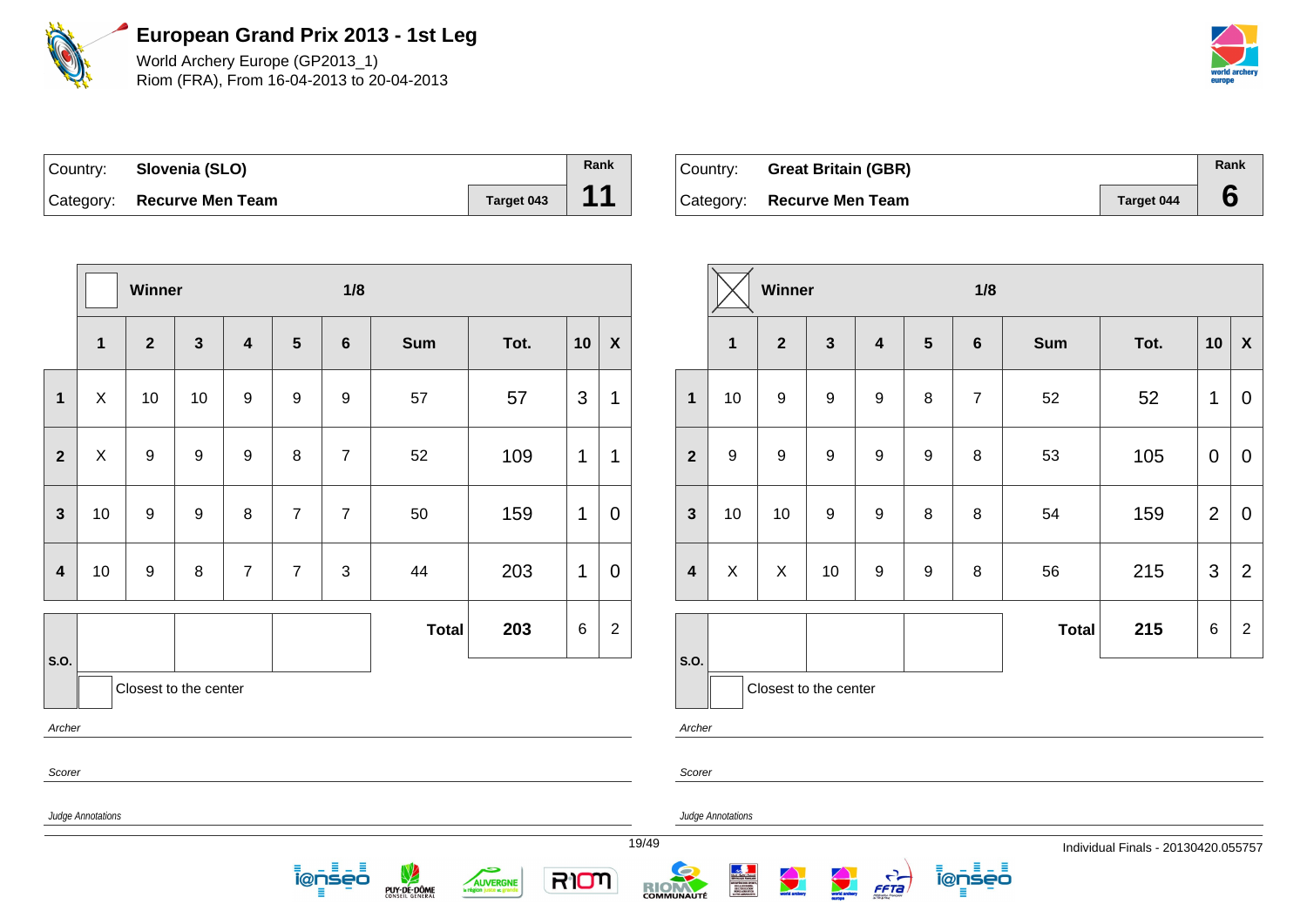

World Archery Europe (GP2013\_1) Riom (FRA), From 16-04-2013 to 20-04-2013



20/49 Individual Finals - 20130420.055757

| Country: Germany (GER)     |            | Rank |
|----------------------------|------------|------|
| Category: Recurve Men Team | Target 045 |      |

| Country: | Norway (NOR)               |            | Rank |
|----------|----------------------------|------------|------|
|          | Category: Recurve Men Team | Target 046 | 10   |

|                         |                   | Winner         |                       |                  |   | 1/8                |              |                             |                |                           |       |                         |                                                                                                                                           | Winner                |                    |                         |
|-------------------------|-------------------|----------------|-----------------------|------------------|---|--------------------|--------------|-----------------------------|----------------|---------------------------|-------|-------------------------|-------------------------------------------------------------------------------------------------------------------------------------------|-----------------------|--------------------|-------------------------|
|                         | 1                 | $\overline{2}$ | $\mathbf{3}$          | 4                | 5 | $6\phantom{1}$     | <b>Sum</b>   | Tot.                        | 10             | $\boldsymbol{\mathsf{X}}$ |       |                         | 1                                                                                                                                         | $\overline{2}$        | $\mathbf{3}$       | $\overline{\mathbf{4}}$ |
| $\mathbf{1}$            | 10                | 10             | 10                    | $\boldsymbol{9}$ | 9 | $\, 8$             | 56           | 56                          | 3              | $\mathbf 0$               |       | $\mathbf{1}$            | 10                                                                                                                                        | $\boldsymbol{9}$      | $\bf 8$            | $\overline{7}$          |
| $\overline{2}$          | 10                | 10             | $\boldsymbol{9}$      | $\boldsymbol{9}$ | 8 | $\,6\,$            | 52           | 108                         | $\overline{2}$ | $\overline{0}$            |       | $\overline{2}$          | 10                                                                                                                                        | $\boldsymbol{9}$      | $\boldsymbol{9}$   | $\boldsymbol{9}$        |
| $\mathbf{3}$            | 10                | 9              | $\boldsymbol{9}$      | $\boldsymbol{9}$ | 9 | 8                  | 54           | 162                         | $\mathbf{1}$   | $\mathbf 0$               |       | $\mathbf{3}$            | $\mathsf{X}$                                                                                                                              | $\pmb{\times}$        | 10                 | 10                      |
| $\overline{\mathbf{4}}$ | $\mathsf X$       | 10             | 10                    | $\boldsymbol{9}$ | 9 | 8                  | 56           | 218                         | 3              | $\mathbf{1}$              |       | $\overline{\mathbf{4}}$ | 10                                                                                                                                        | 10                    | $\boldsymbol{9}$   | $\mathsf g$             |
| S.O.                    |                   |                |                       |                  |   |                    | <b>Total</b> | 218                         | 9              | 1                         |       | S.O.                    |                                                                                                                                           |                       |                    |                         |
|                         |                   |                | Closest to the center |                  |   |                    |              |                             |                |                           |       |                         |                                                                                                                                           | Closest to the center |                    |                         |
| Archer                  |                   |                |                       |                  |   |                    |              |                             |                |                           |       | Archer                  |                                                                                                                                           |                       |                    |                         |
| Scorer                  |                   |                |                       |                  |   |                    |              |                             |                |                           |       | Scorer                  |                                                                                                                                           |                       |                    |                         |
|                         | Judge Annotations |                |                       |                  |   |                    |              |                             |                |                           |       |                         | Judge Annotations                                                                                                                         |                       |                    |                         |
|                         |                   |                |                       |                  |   | 日山目<br>ienseo<br>Ξ | PUY-DE-DÔME  | <b>AUVERGNE</b><br>ste et p | RIOM           |                           | 20/49 | RIONAUTÉ                | Show - Spite - Francis<br>Riccourt Photographs<br>Michael Das Shows<br>Michael Das Shows<br>- Michael Das<br>Photographs<br>- Michael Das | <b>Service</b>        | <b>All Charles</b> | $\frac{C}{FFA}$         |

|                         |         | Winner                |                  |                         |                  | 1/8             |              |      |                |                  |
|-------------------------|---------|-----------------------|------------------|-------------------------|------------------|-----------------|--------------|------|----------------|------------------|
|                         | 1       | $\mathbf{2}$          | $\mathbf{3}$     | $\overline{\mathbf{4}}$ | $5\phantom{.0}$  | $6\phantom{1}6$ | <b>Sum</b>   | Tot. | 10             | $\boldsymbol{X}$ |
| $\overline{\mathbf{1}}$ | 10      | 9                     | 8                | $\overline{7}$          | $\overline{7}$   | $6\phantom{1}6$ | 47           | 47   | 1              | 0                |
| $\overline{2}$          | 10      | 9                     | $\boldsymbol{9}$ | $\boldsymbol{9}$        | $\boldsymbol{9}$ | $6\phantom{1}6$ | 52           | 99   | 1              | $\overline{0}$   |
| 3                       | $\sf X$ | X                     | 10               | 10                      | $\boldsymbol{9}$ | 9               | 58           | 157  | 4              | $\overline{2}$   |
| 4                       | 10      | 10                    | $\boldsymbol{9}$ | $\boldsymbol{9}$        | $\boldsymbol{9}$ | 8               | 55           | 212  | $\overline{2}$ | $\mathbf 0$      |
|                         |         |                       |                  |                         |                  |                 | <b>Total</b> | 212  | 8              | $\overline{2}$   |
| .O.                     |         | Closest to the center |                  |                         |                  |                 |              |      |                |                  |

ienseo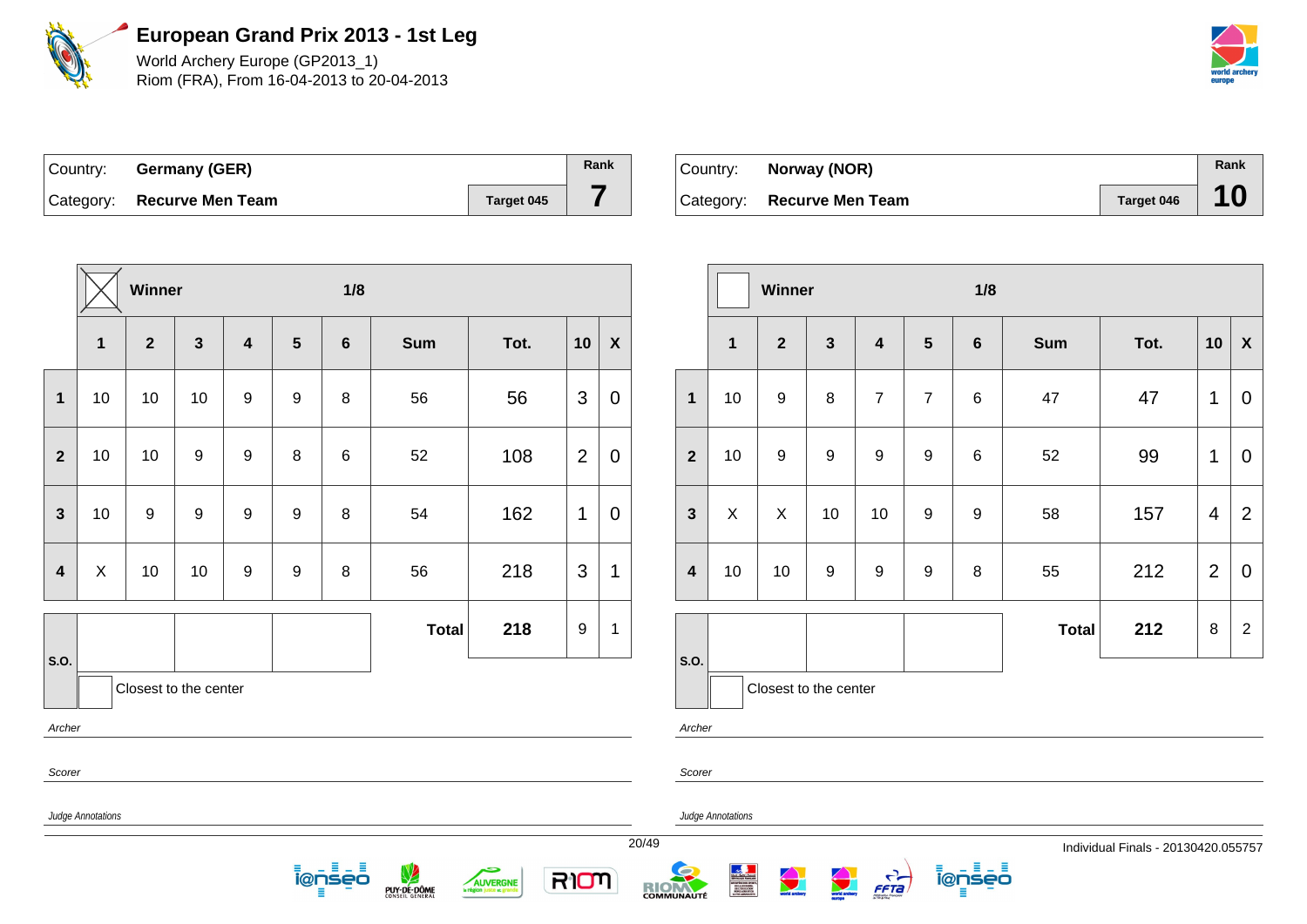

World Archery Europe (GP2013\_1) Riom (FRA), From 16-04-2013 to 20-04-2013



21/49 Individual Finals - 20130420.055757

| Country: | Russia (RUS)               |            | Rank |
|----------|----------------------------|------------|------|
|          | Category: Recurve Men Team | Target 033 |      |

| Country: | Poland (POL)               |                   | Rank |
|----------|----------------------------|-------------------|------|
|          | Category: Recurve Men Team | <b>Target 034</b> |      |

|                         |                   | Winner           |                         |                         |                  | 1/4                |              |                                   |                |                    |                   |                         |                          | Winner                            |                         |                  |  |
|-------------------------|-------------------|------------------|-------------------------|-------------------------|------------------|--------------------|--------------|-----------------------------------|----------------|--------------------|-------------------|-------------------------|--------------------------|-----------------------------------|-------------------------|------------------|--|
|                         | 1                 | $\overline{2}$   | $\overline{\mathbf{3}}$ | $\overline{\mathbf{4}}$ | 5                | $\boldsymbol{6}$   | <b>Sum</b>   | Tot.                              | 10             | $\pmb{\mathsf{X}}$ |                   |                         | $\mathbf{1}$             | $\overline{2}$                    | 3                       | 4                |  |
| $\mathbf{1}$            | 10                | 10               | 9                       | 9                       | $\boldsymbol{9}$ | 8                  | 55           | 55                                | $\overline{2}$ | $\mathbf 0$        |                   | $\mathbf 1$             | 10                       | $\boldsymbol{9}$                  | $\boldsymbol{9}$        | $\boldsymbol{9}$ |  |
| $\overline{2}$          | 10                | 10               | $\boldsymbol{9}$        | 8                       | 8                | $\, 8$             | 53           | 108                               | $\overline{2}$ | $\overline{0}$     |                   | $\mathbf{2}$            | 10                       | 10                                | 10                      | 10               |  |
| $\mathbf{3}$            | 10                | $9\,$            | $\boldsymbol{9}$        | $9\,$                   | $\boldsymbol{9}$ | $\overline{7}$     | 53           | 161                               | 1              | $\mathbf 0$        |                   | $\mathbf{3}$            | 10                       | $9\,$                             | 9                       | 8                |  |
| $\overline{\mathbf{4}}$ | 10                | $\boldsymbol{9}$ | 9                       | 8                       | 8                | 8                  | 52           | 213                               | 1              | $\mathbf 0$        |                   | $\overline{\mathbf{4}}$ | 10                       | 9                                 | 8                       | $\overline{7}$   |  |
| S.O.                    |                   |                  |                         |                         |                  |                    | <b>Total</b> | 213                               | $\,6\,$        | 0                  |                   | <b>S.O.</b>             |                          |                                   |                         |                  |  |
|                         |                   |                  | Closest to the center   |                         |                  |                    |              |                                   |                |                    |                   |                         |                          |                                   | Closest to the center   |                  |  |
| Archer                  |                   |                  |                         |                         |                  |                    |              |                                   |                |                    |                   | Archer                  |                          |                                   |                         |                  |  |
| Scorer                  |                   |                  |                         |                         |                  |                    |              |                                   |                |                    |                   | Scorer                  |                          |                                   |                         |                  |  |
|                         | Judge Annotations |                  |                         |                         |                  |                    |              |                                   |                |                    |                   |                         | <b>Judge Annotations</b> |                                   |                         |                  |  |
|                         |                   |                  |                         |                         |                  | 日出目<br>ionseo<br>Ξ | PUY-DE-DÔME  | AUVERGNE<br>la région juste et gl | RION           |                    | 21/49<br>RIOMAUTÉ |                         |                          | <b>Contract Contract Contract</b> | $\sum_{\text{reflex} }$ | <b>FFTa</b>      |  |

|                         |                | Winner                |              |                         |                | 1/4             |              |      |                |                    |
|-------------------------|----------------|-----------------------|--------------|-------------------------|----------------|-----------------|--------------|------|----------------|--------------------|
|                         | $\overline{1}$ | $\mathbf{2}$          | $\mathbf{3}$ | $\overline{\mathbf{4}}$ | $5\phantom{1}$ | $6\phantom{1}6$ | <b>Sum</b>   | Tot. | 10             | $\pmb{\mathsf{X}}$ |
| $\overline{\mathbf{1}}$ | 10             | $\boldsymbol{9}$      | 9            | $\boldsymbol{9}$        | 8              | $\overline{7}$  | 52           | 52   | 1              | 0                  |
| $\overline{2}$          | 10             | 10                    | 10           | 10                      | 8              | 8               | 56           | 108  | 4              | 0                  |
| 3                       | 10             | 9                     | 9            | 8                       | 8              | 8               | 52           | 160  | 1              | 0                  |
| 4                       | 10             | 9                     | 8            | $\overline{7}$          | $\overline{7}$ | $\overline{7}$  | 48           | 208  | 1              | $\overline{0}$     |
|                         |                |                       |              |                         |                |                 | <b>Total</b> | 208  | $\overline{7}$ | $\mathbf 0$        |
| .O.                     |                | Closest to the center |              |                         |                |                 |              |      |                |                    |

ienseo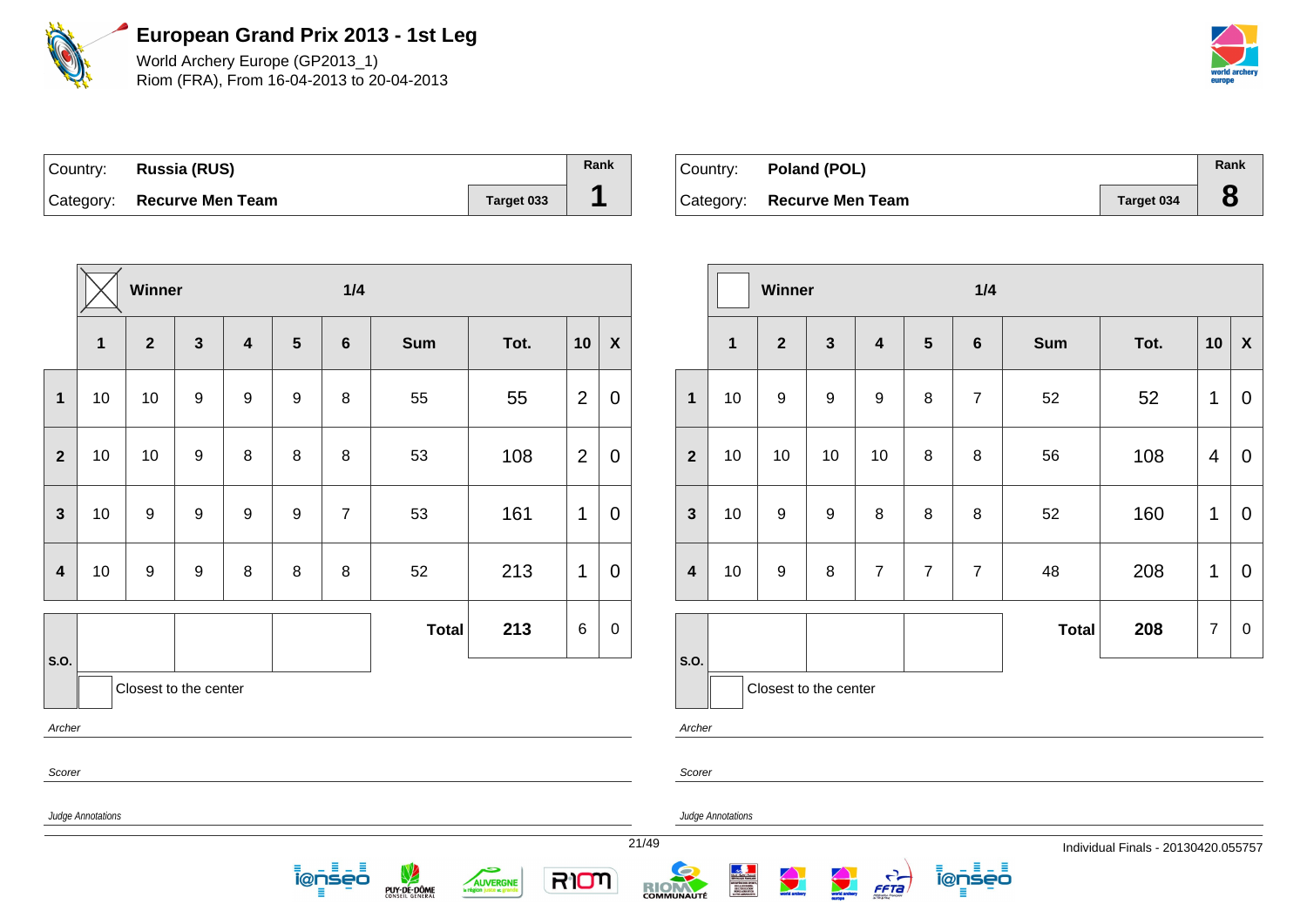

World Archery Europe (GP2013\_1) Riom (FRA), From 16-04-2013 to 20-04-2013



| ∣Country: | Ukraine (UKR)              |            | Rank |
|-----------|----------------------------|------------|------|
|           | Category: Recurve Men Team | Target 037 | C    |

| Country: | Spain (ESP)                |                   | Rank |
|----------|----------------------------|-------------------|------|
|          | Category: Recurve Men Team | <b>Target 038</b> |      |

|                         |                            | Winner                |              |                  |                 | 1/4            |                  |          |                 |                  |                         |                   |                           | Winner               |                       |                                  |                 | 1/4            |              |                                   |                 |                           |
|-------------------------|----------------------------|-----------------------|--------------|------------------|-----------------|----------------|------------------|----------|-----------------|------------------|-------------------------|-------------------|---------------------------|----------------------|-----------------------|----------------------------------|-----------------|----------------|--------------|-----------------------------------|-----------------|---------------------------|
|                         | $\mathbf{1}$               | $\mathbf{2}$          | $\mathbf{3}$ | $\overline{4}$   | $5\phantom{.0}$ | 6              | <b>Sum</b>       | Tot.     | 10              | $\boldsymbol{X}$ |                         |                   | $\mathbf{1}$              | $\overline{2}$       | $\mathbf{3}$          | 4                                | $5\phantom{.0}$ | 6              | <b>Sum</b>   | Tot.                              | 10              | $\boldsymbol{\mathsf{X}}$ |
| $\mathbf 1$             | X                          | $9\,$                 | 9            | $\boldsymbol{9}$ | 9               | 5              | 51               | 51       | $\mathbf 1$     | $\mathbf 1$      | $\mathbf{1}$            |                   | X                         | 10                   | 9                     | 9                                | 8               | $\overline{7}$ | 53           | 53                                | 2               | $\overline{1}$            |
| $\mathbf{2}$            | 10                         | 10                    | 9            | 9                | 9               | $\overline{7}$ | 54               | 105      | $\overline{2}$  | $\mathbf 0$      | $\mathbf{2}$            |                   | 10                        | 9                    | 9                     | 9                                | 8               | $\overline{7}$ | 52           | 105                               | $\overline{1}$  | $\mathbf 0$               |
| $\mathbf{3}$            | X                          | 10                    | 8            | 8                | 8               | $\overline{7}$ | 51               | 156      | $\overline{2}$  | $\mathbf 1$      | $\mathbf{3}$            |                   | $\boldsymbol{\mathsf{X}}$ | 10                   | 10                    | 9                                | 8               | 8              | 55           | 160                               | $\mathbf{3}$    | $\overline{1}$            |
| $\overline{\mathbf{4}}$ | 9                          | 9                     | 8            | 8                | 8               | 6              | 48               | 204      | $\overline{0}$  | $\mathbf 0$      | $\overline{\mathbf{4}}$ |                   | 9                         | 9                    | 9                     | 9                                | 8               | 8              | 52           | 212                               | $\overline{0}$  | $\overline{0}$            |
|                         |                            |                       |              |                  |                 |                | <b>Total</b>     | 204      | $5\phantom{.0}$ | $\overline{2}$   |                         |                   |                           |                      |                       |                                  |                 |                | <b>Total</b> | 212                               | $6\overline{6}$ | $\overline{2}$            |
| <b>S.O.</b>             |                            | Closest to the center |              |                  |                 |                |                  |          |                 |                  | s.o.                    |                   |                           |                      | Closest to the center |                                  |                 |                |              |                                   |                 |                           |
| Scorer                  | Archer<br>Archer<br>Scorer |                       |              |                  |                 |                |                  |          |                 |                  |                         |                   |                           |                      |                       |                                  |                 |                |              |                                   |                 |                           |
|                         | Judge Annotations          |                       |              |                  |                 | н              |                  | c        |                 |                  | 22/49                   | Judge Annotations |                           |                      |                       |                                  |                 |                |              | Individual Finals - 20130420.0557 |                 |                           |
|                         |                            |                       |              |                  |                 | ionseo<br>Е    | V<br>PUY-DE-DÔME | AUVERGNE | RIOM            |                  | RIOM                    |                   |                           | <b>World archary</b> | <b>All Charles</b>    | $\frac{1}{\sqrt{1-\frac{1}{2}}}$ |                 | ionseo<br>目    |              |                                   |                 |                           |

22/49 Individual Finals - 20130420.055757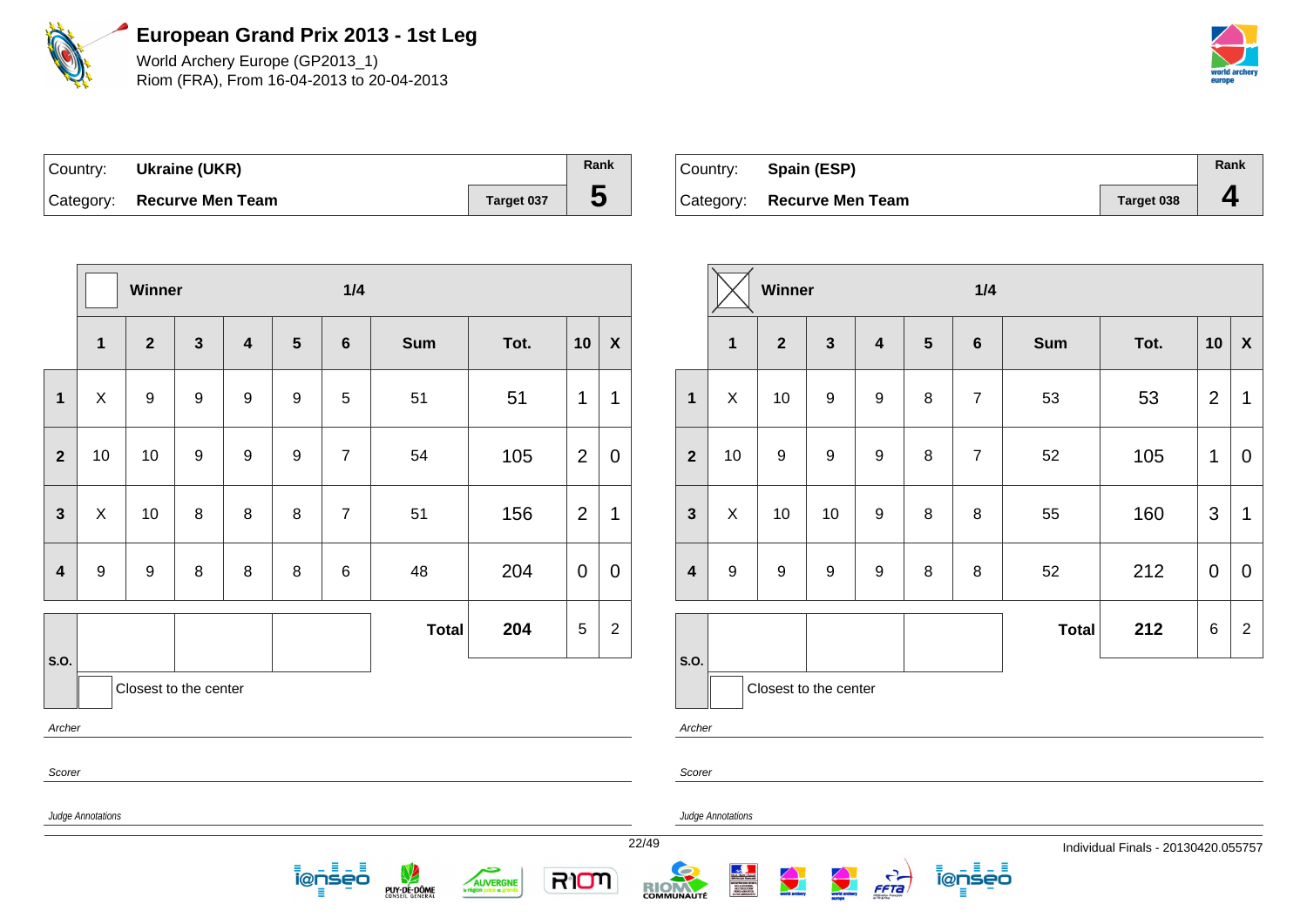

World Archery Europe (GP2013\_1) Riom (FRA), From 16-04-2013 to 20-04-2013



| Country: France (FRA)      |            | Rank |
|----------------------------|------------|------|
| Category: Recurve Men Team | Target 041 | C.   |

| Country: | <b>Great Britain (GBR)</b> |                   | Rank |
|----------|----------------------------|-------------------|------|
|          | Category: Recurve Men Team | <b>Target 042</b> |      |

|                         |                   | Winner                |              |                         |                 | 1/4                      |                  |                 |                |                  |                         |                   | Winner                |              |                                  |                 | 1/4         |              |                                   |                |                           |
|-------------------------|-------------------|-----------------------|--------------|-------------------------|-----------------|--------------------------|------------------|-----------------|----------------|------------------|-------------------------|-------------------|-----------------------|--------------|----------------------------------|-----------------|-------------|--------------|-----------------------------------|----------------|---------------------------|
|                         | $\mathbf{1}$      | $\overline{2}$        | $\mathbf{3}$ | $\overline{\mathbf{4}}$ | $5\phantom{.0}$ | 6                        | <b>Sum</b>       | Tot.            | 10             | $\boldsymbol{X}$ |                         | $\mathbf{1}$      | $\overline{2}$        | $\mathbf{3}$ | 4                                | $5\phantom{.0}$ | 6           | <b>Sum</b>   | Tot.                              | 10             | $\boldsymbol{\mathsf{X}}$ |
| $\mathbf 1$             | X                 | 10                    | 10           | 9                       | 9               | 8                        | 56               | 56              | 3              | $\mathbf 1$      | $\mathbf{1}$            | 10                | 9                     | 9            | 8                                | 8               | 6           | 50           | 50                                | $\overline{1}$ | $\mathbf 0$               |
| $\overline{2}$          | 9                 | 9                     | 9            | 9                       | 8               | 8                        | 52               | 108             | $\overline{0}$ | $\mathbf 0$      | $\mathbf{2}$            | 10                | 10                    | 9            | 9                                | 9               | 8           | 55           | 105                               | $\overline{2}$ | $\mathbf 0$               |
| $\mathbf{3}$            | X                 | 10                    | 10           | $\boldsymbol{9}$        | 8               | $\overline{7}$           | 54               | 162             | 3              | $\mathbf 1$      | $\mathbf{3}$            | 10                | 9                     | 9            | $\boldsymbol{9}$                 | 8               | 6           | 51           | 156                               | $\mathbf{1}$   | $\mathbf 0$               |
| $\overline{\mathbf{4}}$ | 9                 | 9                     | 9            | 9                       | 8               | 8                        | 52               | 214             | $\overline{0}$ | $\mathbf 0$      | $\overline{\mathbf{4}}$ | $\sf X$           | $\sf X$               | 10           | 9                                | 8               | 8           | 55           | 211                               | $\mathbf{3}$   | $\overline{2}$            |
|                         |                   |                       |              |                         |                 |                          | <b>Total</b>     | 214             | 6              | $\overline{2}$   |                         |                   |                       |              |                                  |                 |             | <b>Total</b> | 211                               | $\overline{7}$ | $\overline{2}$            |
| s.o.                    |                   | Closest to the center |              |                         |                 |                          |                  |                 |                |                  | s.o.                    |                   | Closest to the center |              |                                  |                 |             |              |                                   |                |                           |
| Archer                  |                   |                       |              |                         |                 |                          |                  |                 |                |                  | Archer                  |                   |                       |              |                                  |                 |             |              |                                   |                |                           |
| Scorer                  |                   |                       |              |                         |                 |                          |                  |                 |                |                  | Scorer                  |                   |                       |              |                                  |                 |             |              |                                   |                |                           |
|                         | Judge Annotations |                       |              |                         |                 |                          |                  |                 |                |                  |                         | Judge Annotations |                       |              |                                  |                 |             |              |                                   |                |                           |
|                         |                   |                       |              |                         |                 |                          |                  |                 |                |                  | 23/49                   |                   |                       |              |                                  |                 |             |              | Individual Finals - 20130420.0557 |                |                           |
|                         |                   |                       |              |                         |                 | Ξ.<br>- 5<br>ienseo<br>Ξ | V<br>PUY-DE-DÔME | حكم<br>AUVERGNE | RIOM           |                  | RIOM                    |                   | <b>World archary</b>  |              | $\frac{1}{\sqrt{1-\frac{1}{2}}}$ |                 | ionseo<br>目 |              |                                   |                |                           |

23/49 Individual Finals - 20130420.055757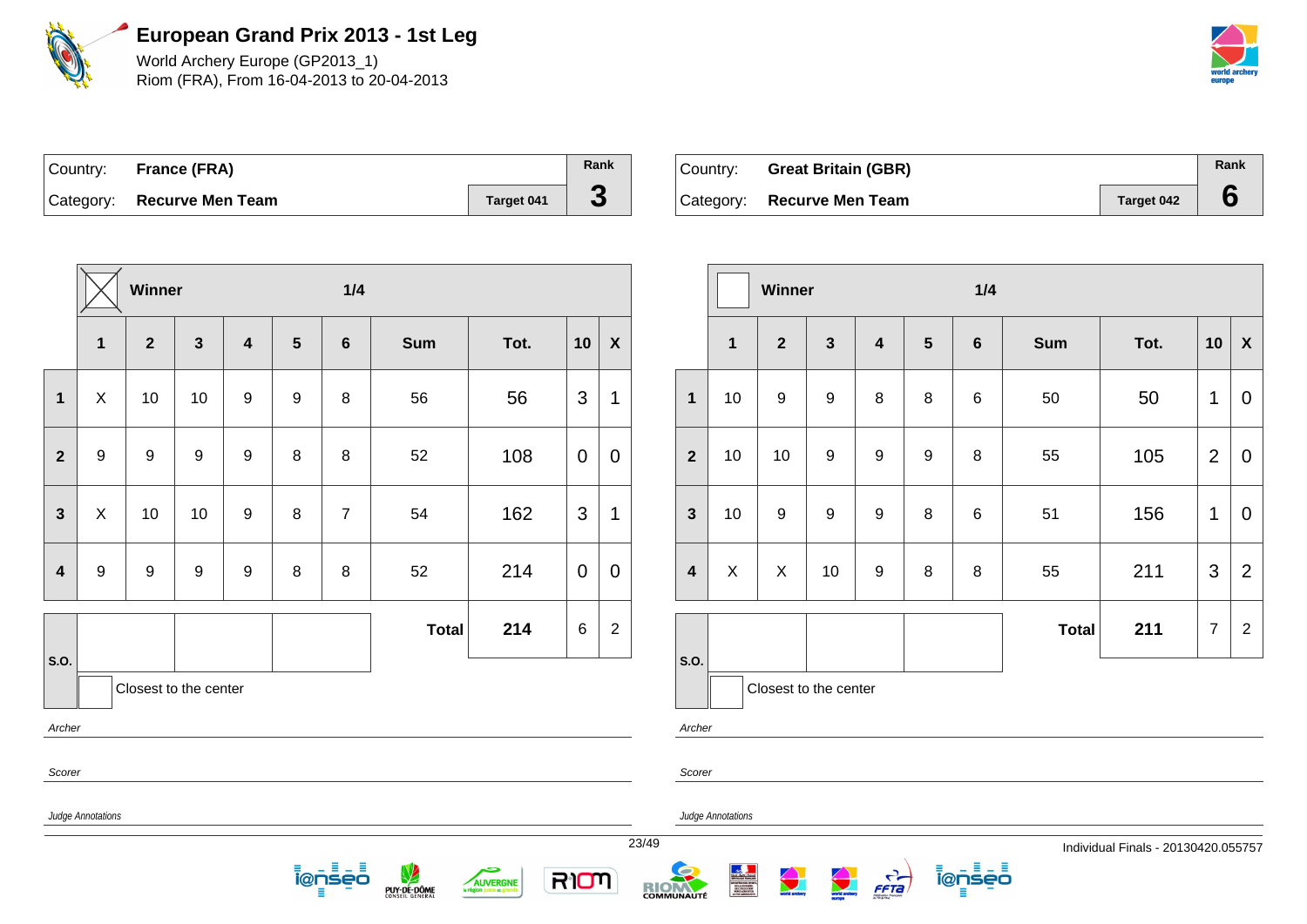

World Archery Europe (GP2013\_1) Riom (FRA), From 16-04-2013 to 20-04-2013



| Country: | Germany (GER)              |            | Rank |
|----------|----------------------------|------------|------|
|          | Category: Recurve Men Team | Target 047 |      |

| Country: | Italy (ITA)                |            | Rank       |
|----------|----------------------------|------------|------------|
|          | Category: Recurve Men Team | Target 048 | $\sqrt{2}$ |

|                         |                   | Winner                |                         |                         |                  | 1/4                     |              |                                         |                |                           |                   |                         |                   | Winner           |  |
|-------------------------|-------------------|-----------------------|-------------------------|-------------------------|------------------|-------------------------|--------------|-----------------------------------------|----------------|---------------------------|-------------------|-------------------------|-------------------|------------------|--|
|                         | $\mathbf 1$       | $\overline{2}$        | $\overline{\mathbf{3}}$ | $\overline{\mathbf{4}}$ | $5\phantom{1}$   | $6\phantom{1}$          | <b>Sum</b>   | Tot.                                    | 10             | $\boldsymbol{\mathsf{X}}$ |                   |                         | 1                 | $\overline{2}$   |  |
| $\overline{1}$          | $\boldsymbol{9}$  | 9                     | $\boldsymbol{9}$        | 8                       | 8                | 8                       | 51           | 51                                      | $\mathbf 0$    | $\mathbf 0$               |                   | $\mathbf{1}$            | $\boldsymbol{9}$  | $\boldsymbol{9}$ |  |
| $\overline{2}$          | 9                 | 9                     | 9                       | $\boldsymbol{9}$        | 8                | 6                       | 50           | 101                                     | $\mathbf 0$    | $\overline{0}$            |                   | $\overline{2}$          | $\mathsf{X}$      | $\pmb{\times}$   |  |
| $\mathbf{3}$            | $\mathsf X$       | 10                    | 10                      | $\boldsymbol{9}$        | $\boldsymbol{9}$ | 9                       | 57           | 158                                     | 3              | 1                         |                   | $\mathbf{3}$            | X                 | X                |  |
| $\overline{\mathbf{4}}$ | $\boldsymbol{9}$  | $\boldsymbol{9}$      | $\boldsymbol{9}$        | $\bf 8$                 | $\bf 8$          | 8                       | 51           | 209                                     | $\mathbf 0$    | $\mathbf 0$               |                   | $\overline{\mathbf{4}}$ | X                 | 10               |  |
| S.O.                    |                   | Closest to the center |                         |                         |                  |                         | <b>Total</b> | 209                                     | $\mathfrak{S}$ | $\mathbf 1$               |                   | S.O.                    |                   | Closest to the   |  |
| Archer                  |                   |                       |                         |                         |                  |                         |              |                                         |                |                           |                   | Archer                  |                   |                  |  |
|                         | Scorer<br>Scorer  |                       |                         |                         |                  |                         |              |                                         |                |                           |                   |                         |                   |                  |  |
|                         | Judge Annotations |                       |                         |                         |                  |                         |              |                                         |                |                           | 24/49             |                         | Judge Annotations |                  |  |
|                         |                   |                       |                         |                         |                  | 日山目<br><u> Ī̃@ņ̃Šēo</u> | PUY-DE-DÔME  | <b>AUVERGNE</b><br>la région juste et g | RION           |                           | <b>RICHARDITÉ</b> |                         |                   |                  |  |

|                         |                  | Winner                |                  |                         |                  | 1/4              |              |      |                |                    |
|-------------------------|------------------|-----------------------|------------------|-------------------------|------------------|------------------|--------------|------|----------------|--------------------|
|                         | 1                | $\mathbf{2}$          | $\mathbf{3}$     | $\overline{\mathbf{4}}$ | 5                | $\bf 6$          | <b>Sum</b>   | Tot. | 10             | $\pmb{\mathsf{X}}$ |
| $\mathbf{1}$            | $\boldsymbol{9}$ | $\boldsymbol{9}$      | 9                | $\boldsymbol{9}$        | 8                | 8                | 52           | 52   | 0              | $\overline{0}$     |
| $\overline{2}$          | X                | X                     | $\boldsymbol{9}$ | $\boldsymbol{9}$        | $\boldsymbol{9}$ | 8                | 55           | 107  | $\overline{2}$ | $\overline{2}$     |
| $\mathbf{3}$            | X                | X                     | 9                | $\boldsymbol{9}$        | 8                | $\overline{7}$   | 53           | 160  | $\overline{2}$ | $\overline{2}$     |
| $\overline{\mathbf{4}}$ | X                | 10                    | 9                | $\boldsymbol{9}$        | $\boldsymbol{9}$ | $\boldsymbol{9}$ | 56           | 216  | $\overline{2}$ | 1                  |
|                         |                  |                       |                  |                         |                  |                  | <b>Total</b> | 216  | 6              | 5                  |
| .0.5                    |                  |                       |                  |                         |                  |                  |              |      |                |                    |
|                         |                  | Closest to the center |                  |                         |                  |                  |              |      |                |                    |

i@nseo

FFTa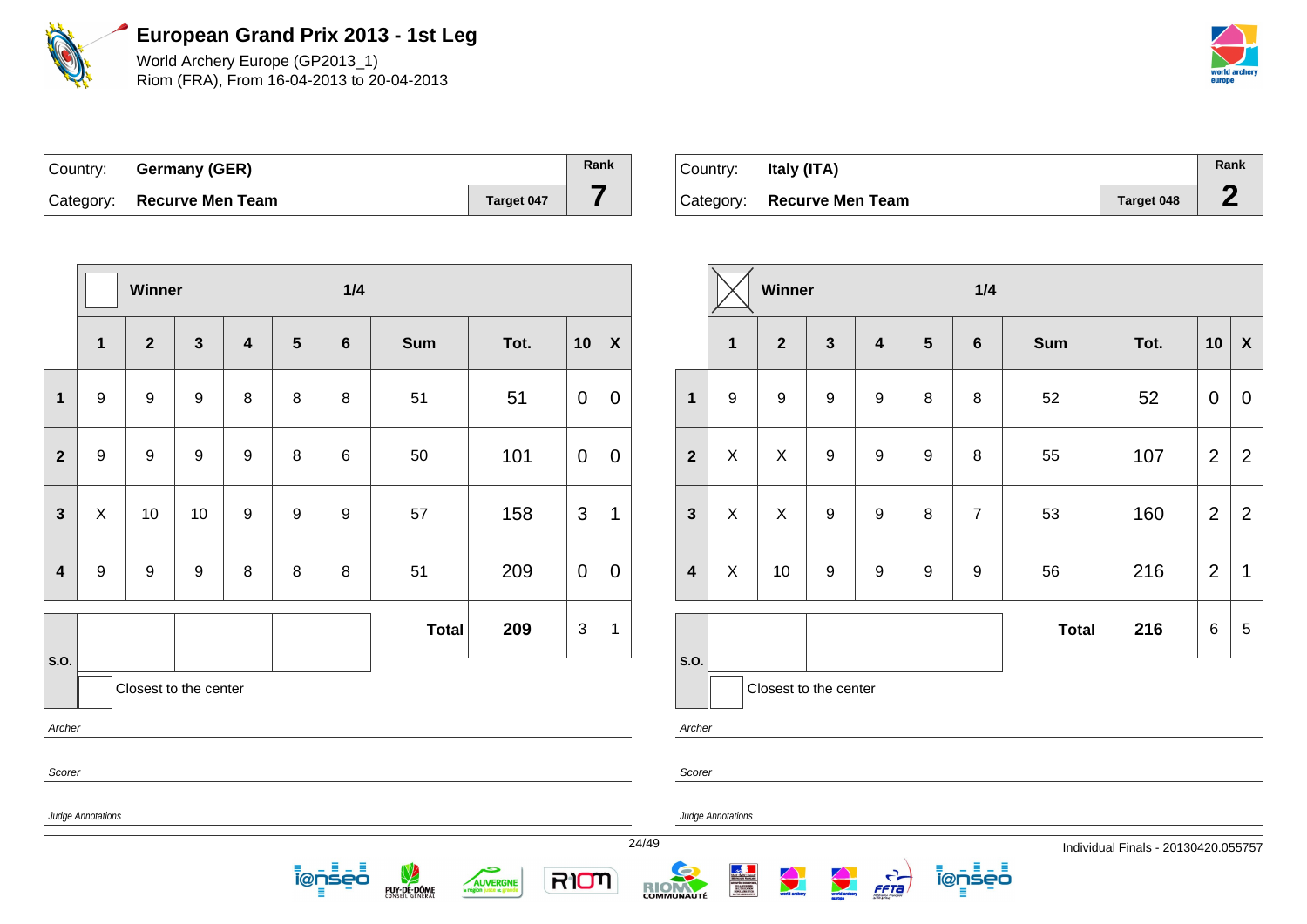

World Archery Europe (GP2013\_1) Riom (FRA), From 16-04-2013 to 20-04-2013



| Country: | Russia (RUS)               |            | Rank |
|----------|----------------------------|------------|------|
|          | Category: Recurve Men Team | Target 037 |      |

| Country: Spain (ESP)       |            | Rank           |
|----------------------------|------------|----------------|
| Category: Recurve Men Team | Target 038 | $\overline{a}$ |

|                         |                                                                                                                                                                                                         | Winner                |              |                         |                  | $1/2$          |              |      |                |                  |  |                         |                | Winner         |                       |                         |  |
|-------------------------|---------------------------------------------------------------------------------------------------------------------------------------------------------------------------------------------------------|-----------------------|--------------|-------------------------|------------------|----------------|--------------|------|----------------|------------------|--|-------------------------|----------------|----------------|-----------------------|-------------------------|--|
|                         | 1                                                                                                                                                                                                       | $\overline{2}$        | $\mathbf{3}$ | $\overline{\mathbf{4}}$ | $5\phantom{1}$   | $6\phantom{1}$ | <b>Sum</b>   | Tot. | 10             | $\boldsymbol{X}$ |  |                         | $\mathbf 1$    | $\overline{2}$ | 3                     | $\overline{\mathbf{4}}$ |  |
| $\mathbf{1}$            | 10                                                                                                                                                                                                      | 10                    | $9\,$        | 9                       | 8                | 8              | 54           | 54   | $\overline{2}$ | $\mathbf 0$      |  | $\mathbf{1}$            | X              | 9              | 9                     | $\boldsymbol{9}$        |  |
| $\mathbf{2}$            | $\boldsymbol{\mathsf{X}}$                                                                                                                                                                               | $\pmb{\times}$        | X            | $\boldsymbol{9}$        | 9                | $\overline{7}$ | 55           | 109  | 3              | 3                |  | $\overline{2}$          | $\pmb{\times}$ | 10             | 9                     | $\boldsymbol{9}$        |  |
| $\overline{\mathbf{3}}$ | $\boldsymbol{\mathsf{X}}$                                                                                                                                                                               | $\boldsymbol{9}$      | 9            | 8                       | 8                | $\overline{7}$ | 51           | 160  | $\mathbf{1}$   | $\mathbf 1$      |  | $\overline{\mathbf{3}}$ | $\pmb{\times}$ | 10             | $\boldsymbol{9}$      | $\boldsymbol{9}$        |  |
| 4                       | X                                                                                                                                                                                                       | 10                    | $9\,$        | $\boldsymbol{9}$        | $\boldsymbol{9}$ | $\overline{7}$ | 54           | 214  | $\overline{2}$ | $\mathbf 1$      |  | $\overline{\mathbf{4}}$ | 10             | 9              | 9                     | $\boldsymbol{9}$        |  |
| S.O.                    |                                                                                                                                                                                                         |                       |              |                         |                  |                | <b>Total</b> | 214  | 8              | $\sqrt{5}$       |  | S.O.                    |                |                |                       |                         |  |
|                         |                                                                                                                                                                                                         | Closest to the center |              |                         |                  |                |              |      |                |                  |  |                         |                |                | Closest to the center |                         |  |
| Archer                  |                                                                                                                                                                                                         |                       |              |                         |                  |                |              |      |                |                  |  | Archer                  |                |                |                       |                         |  |
| Scorer                  |                                                                                                                                                                                                         |                       |              |                         |                  |                |              |      |                |                  |  | Scorer                  |                |                |                       |                         |  |
|                         | Judge Annotations<br>Judge Annotations                                                                                                                                                                  |                       |              |                         |                  |                |              |      |                |                  |  |                         |                |                |                       |                         |  |
|                         | $\frac{25}{49}$<br>日口目<br>Ξ<br><b>Contract Contract Contract</b><br>world archery<br>i@nseo<br>RION<br>$\frac{C}{\sqrt{5}}$<br>AUVERGNE<br><b>RICHARDE</b><br>PUY-DE-DÔME<br>la région juste et gr<br>Ξ |                       |              |                         |                  |                |              |      |                |                  |  |                         |                |                |                       |                         |  |

|                         |              | <b>Winner</b>         |                  |                         |                  | 1/2            |              |      |    |              |  |  |  |
|-------------------------|--------------|-----------------------|------------------|-------------------------|------------------|----------------|--------------|------|----|--------------|--|--|--|
|                         | $\mathbf{1}$ | $\overline{2}$        | $\mathbf{3}$     | $\overline{\mathbf{4}}$ | $5\phantom{1}$   | $6\phantom{1}$ | <b>Sum</b>   | Tot. | 10 | $\pmb{\chi}$ |  |  |  |
| $\overline{\mathbf{1}}$ | X            | 9                     | $\boldsymbol{9}$ | 9                       | $\boldsymbol{9}$ | 6              | 52           | 52   | 1  | 1            |  |  |  |
| $\overline{\mathbf{2}}$ | X            | 10                    | $\boldsymbol{9}$ | 9                       | 8                | $\overline{7}$ | 53           | 105  | 2  | 1            |  |  |  |
| 3                       | X            | 10                    | $\boldsymbol{9}$ | 9                       | $\boldsymbol{9}$ | 8              | 55           | 160  | 2  | 1            |  |  |  |
| 4                       | 10           | 9                     | $\boldsymbol{9}$ | 9                       | 8                | 8              | 53           | 213  | 1  | 0            |  |  |  |
|                         |              |                       |                  |                         |                  |                | <b>Total</b> | 213  | 6  | 3            |  |  |  |
| .O.                     |              | Closest to the center |                  |                         |                  |                |              |      |    |              |  |  |  |

ienseo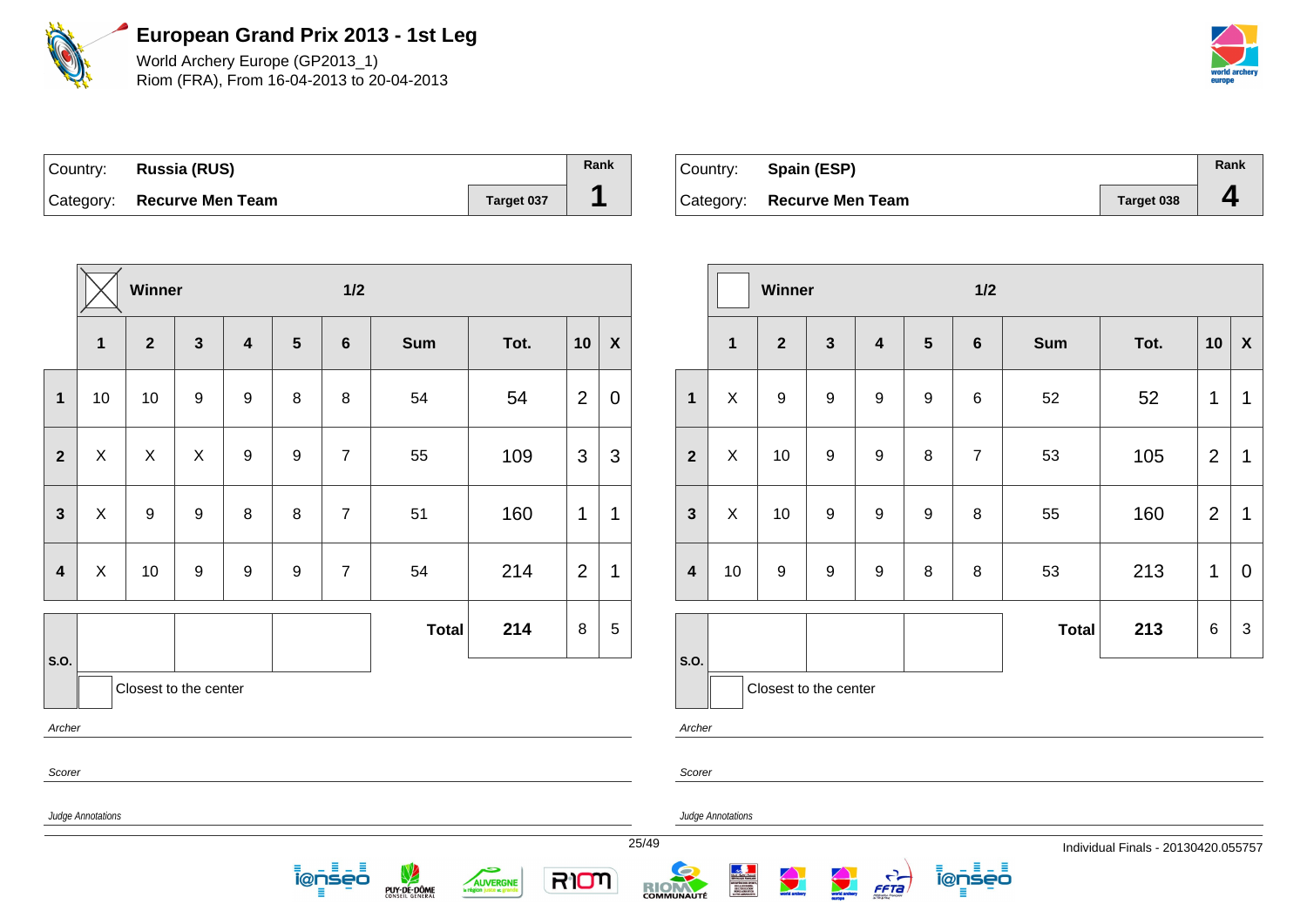

World Archery Europe (GP2013\_1) Riom (FRA), From 16-04-2013 to 20-04-2013



| Country: France (FRA)      |            | Rank |
|----------------------------|------------|------|
| Category: Recurve Men Team | Target 041 | C.   |

| Country:  | Italy (ITA)             |                   | Rank |
|-----------|-------------------------|-------------------|------|
| Category: | <b>Recurve Men Team</b> | <b>Target 042</b> |      |

|                         | $1/2$<br>Winner                                                                                                                                                                                                                                                                                                                                                                                                                      |              |                       |                         |                 |                |              |      |                |                           |  |                         | $1/2$<br>Winner          |                       |                  |   |                |                |              |      |                |                |
|-------------------------|--------------------------------------------------------------------------------------------------------------------------------------------------------------------------------------------------------------------------------------------------------------------------------------------------------------------------------------------------------------------------------------------------------------------------------------|--------------|-----------------------|-------------------------|-----------------|----------------|--------------|------|----------------|---------------------------|--|-------------------------|--------------------------|-----------------------|------------------|---|----------------|----------------|--------------|------|----------------|----------------|
|                         | 1                                                                                                                                                                                                                                                                                                                                                                                                                                    | $\mathbf{2}$ | $\mathbf{3}$          | $\overline{\mathbf{4}}$ | $5\phantom{.0}$ | $6\phantom{1}$ | Sum          | Tot. | 10             | $\boldsymbol{\mathsf{X}}$ |  |                         | $\mathbf{1}$             | $\mathbf{2}$          | 3                | 4 | $5\phantom{1}$ | $6\phantom{1}$ | Sum          | Tot. | 10             | $\mathbf{X}$   |
| $\mathbf 1$             | 9                                                                                                                                                                                                                                                                                                                                                                                                                                    | 9            | 9                     | 9                       | 8               | 8              | 52           | 52   | $\overline{0}$ | $\mathbf 0$               |  | $\mathbf{1}$            | X                        | 10                    | $\boldsymbol{9}$ | 8 | 8              | $\overline{7}$ | 52           | 52   | $\overline{2}$ | $\mathbf 1$    |
| $\overline{2}$          | X                                                                                                                                                                                                                                                                                                                                                                                                                                    | 9            | 9                     | 8                       | 8               | $\,8\,$        | 52           | 104  | $\mathbf{1}$   | 1                         |  | $\overline{2}$          | 10                       | 9                     | 9                | 9 | $\,6$          | 5              | 48           | 100  | 1              | $\overline{0}$ |
| $\mathbf{3}$            | 9                                                                                                                                                                                                                                                                                                                                                                                                                                    | 9            | 8                     | 8                       | 8               | 6              | 48           | 152  | $\mathbf 0$    | $\mathbf 0$               |  | $\mathbf{3}$            | 9                        | 9                     | 8                | 8 | 6              | 6              | 46           | 146  | $\mathbf 0$    | $\overline{0}$ |
| $\overline{\mathbf{4}}$ | 10                                                                                                                                                                                                                                                                                                                                                                                                                                   | 9            | 9                     | 9                       | 8               | $\overline{7}$ | 52           | 204  | $\mathbf{1}$   | $\mathbf 0$               |  | $\overline{\mathbf{4}}$ | X                        | 10                    | 10               | 9 | 9              | 9              | 57           | 203  | $\mathfrak{S}$ | $\mathbf 1$    |
| S.O.                    |                                                                                                                                                                                                                                                                                                                                                                                                                                      |              |                       |                         |                 |                | <b>Total</b> | 204  | $\overline{2}$ | $\mathbf 1$               |  | <b>S.O.</b>             |                          |                       |                  |   |                |                | <b>Total</b> | 203  | 6              | $\overline{2}$ |
|                         |                                                                                                                                                                                                                                                                                                                                                                                                                                      |              | Closest to the center |                         |                 |                |              |      |                |                           |  |                         |                          | Closest to the center |                  |   |                |                |              |      |                |                |
| Archer                  |                                                                                                                                                                                                                                                                                                                                                                                                                                      |              |                       |                         |                 |                |              |      |                |                           |  | Archer                  |                          |                       |                  |   |                |                |              |      |                |                |
| Scorer                  |                                                                                                                                                                                                                                                                                                                                                                                                                                      |              |                       |                         |                 |                |              |      |                |                           |  | Scorer                  |                          |                       |                  |   |                |                |              |      |                |                |
|                         | Judge Annotations                                                                                                                                                                                                                                                                                                                                                                                                                    |              |                       |                         |                 |                |              |      |                |                           |  |                         | <b>Judge Annotations</b> |                       |                  |   |                |                |              |      |                |                |
|                         | 26/49<br>Individual Finals - 20130420.055757<br>ionseo<br>目出目<br><u> ĩ@ņsēō</u><br>PUY-DE-DÔME<br><b>Contract Contract Contract Contract Contract Contract Contract Contract Contract Contract Contract Contract Contract Contract Contract Contract Contract Contract Contract Contract Contract Contract Contract Contract Contr</b><br>$\bigodot$<br>$\frac{5}{5572}$<br>RIOM<br>AUVERGNE<br><b>RIOM</b><br>la région juste et gr |              |                       |                         |                 |                |              |      |                |                           |  |                         |                          |                       |                  |   |                |                |              |      |                |                |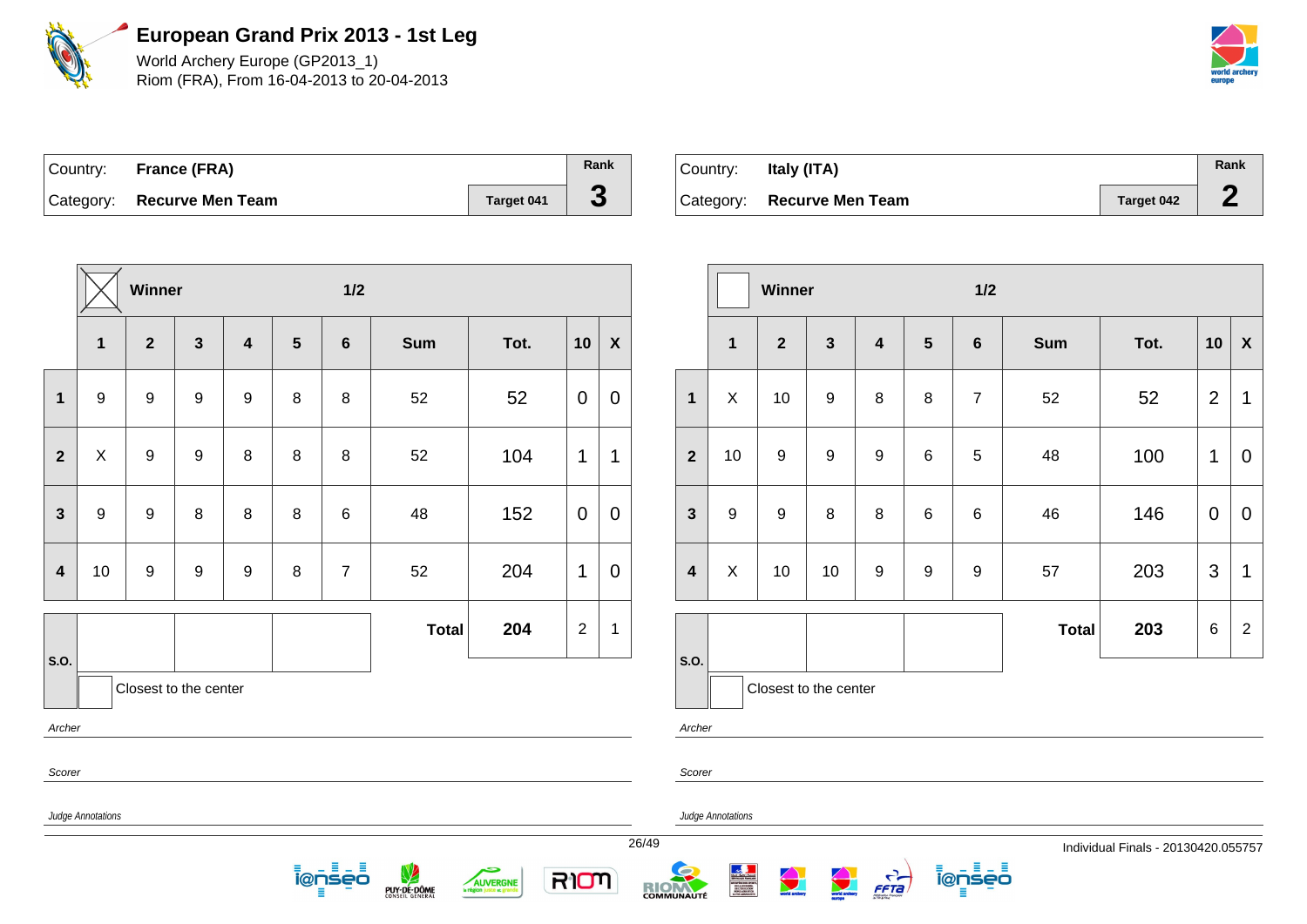

World Archery Europe (GP2013\_1) Riom (FRA), From 16-04-2013 to 20-04-2013



| Country: Spain (ESP)       |            | Rank |
|----------------------------|------------|------|
| Category: Recurve Men Team | Target 041 |      |

| Country:  | Italy (ITA)             |                   | Rank |
|-----------|-------------------------|-------------------|------|
| Category: | <b>Recurve Men Team</b> | <b>Target 042</b> |      |

|                         |                                        | <b>Winner</b>         |                  |                         |                | <b>Bronze</b>  |              |                              |                           |                  |           |                         |              | W    |
|-------------------------|----------------------------------------|-----------------------|------------------|-------------------------|----------------|----------------|--------------|------------------------------|---------------------------|------------------|-----------|-------------------------|--------------|------|
|                         | $\mathbf{1}$                           | $\overline{2}$        | $\mathbf{3}$     | $\overline{\mathbf{4}}$ | $5\phantom{1}$ | $6\phantom{1}$ | <b>Sum</b>   | Tot.                         | 10                        | $\boldsymbol{X}$ |           |                         | $\mathbf{1}$ |      |
| $\mathbf{1}$            | 10                                     | 8                     | 8                | $\,8\,$                 | 8              | $\overline{7}$ | 49           | 49                           | 1                         | $\mathbf 0$      |           | 1                       | 10           |      |
| $\overline{2}$          | 10                                     | $\boldsymbol{9}$      | $\boldsymbol{9}$ | 8                       | $\bf 8$        | 5              | 49           | 98                           | 1                         | $\mathbf 0$      |           | $\overline{2}$          | 10           |      |
| $\mathbf{3}$            | 9                                      | $\boldsymbol{9}$      | 8                | $\overline{7}$          | $\overline{7}$ | 6              | 46           | 144                          | $\overline{0}$            | $\mathbf 0$      |           | $\mathbf{3}$            | 10           |      |
| $\overline{\mathbf{4}}$ | 10                                     | $\boldsymbol{9}$      | $\boldsymbol{9}$ | $\boldsymbol{9}$        | 8              | 5              | 50           | 194                          | 1                         | $\mathbf 0$      |           | $\overline{\mathbf{4}}$ | $\mathsf{X}$ |      |
|                         |                                        |                       |                  |                         |                |                | <b>Total</b> | 194                          | $\ensuremath{\mathsf{3}}$ | 0                |           |                         |              |      |
| S.O.                    |                                        | Closest to the center |                  |                         |                |                |              |                              |                           |                  |           | <b>S.O.</b>             |              | Clos |
| Archer                  |                                        |                       |                  |                         |                |                |              |                              |                           |                  |           | Archer                  |              |      |
| Scorer                  |                                        |                       |                  |                         |                |                |              |                              |                           |                  |           | Scorer                  |              |      |
|                         | Judge Annotations<br>Judge Annotations |                       |                  |                         |                |                |              |                              |                           |                  |           |                         |              |      |
| 27/49                   |                                        |                       |                  |                         |                |                |              |                              |                           |                  |           |                         |              |      |
|                         |                                        |                       |                  |                         |                | ienses         | PUY-DE-DÔME  | <b>AUVERGNE</b><br>la répion | mora                      |                  | R<br>COMM |                         |              |      |

RIOM

|                         |             | Winner                |                  |                         |                | <b>Bronze</b> |              |      |             |             |
|-------------------------|-------------|-----------------------|------------------|-------------------------|----------------|---------------|--------------|------|-------------|-------------|
|                         | $\mathbf 1$ | $\mathbf{2}$          | $\mathbf{3}$     | $\overline{\mathbf{4}}$ | $5\phantom{1}$ | 6             | <b>Sum</b>   | Tot. | 10          | $\mathbf x$ |
| $\mathbf{1}$            | 10          | $\boldsymbol{9}$      | $\boldsymbol{9}$ | 8                       | 6              | M             | 42           | 42   | 1           | $\mathbf 0$ |
| $\overline{2}$          | 10          | $\boldsymbol{9}$      | 8                | 8                       | 8              | $\mathbf{3}$  | 46           | 88   | 1           | 0           |
| $\mathbf{3}$            | 10          | $\boldsymbol{9}$      | 8                | $\overline{7}$          | $\overline{7}$ | 5             | 46           | 134  | $\mathbf 1$ | $\mathbf 0$ |
| $\overline{\mathbf{4}}$ | X           | $\boldsymbol{9}$<br>9 |                  | 8                       | 8              | 8             | 52           | 186  | 1           | 1           |
|                         |             |                       |                  |                         |                |               | <b>Total</b> | 186  | 4           | 1           |
| S.O.                    |             | Closest to the center |                  |                         |                |               |              |      |             |             |

ienseo

 $\frac{1}{\sqrt{1-\frac{1}{2}}}$ 

world archery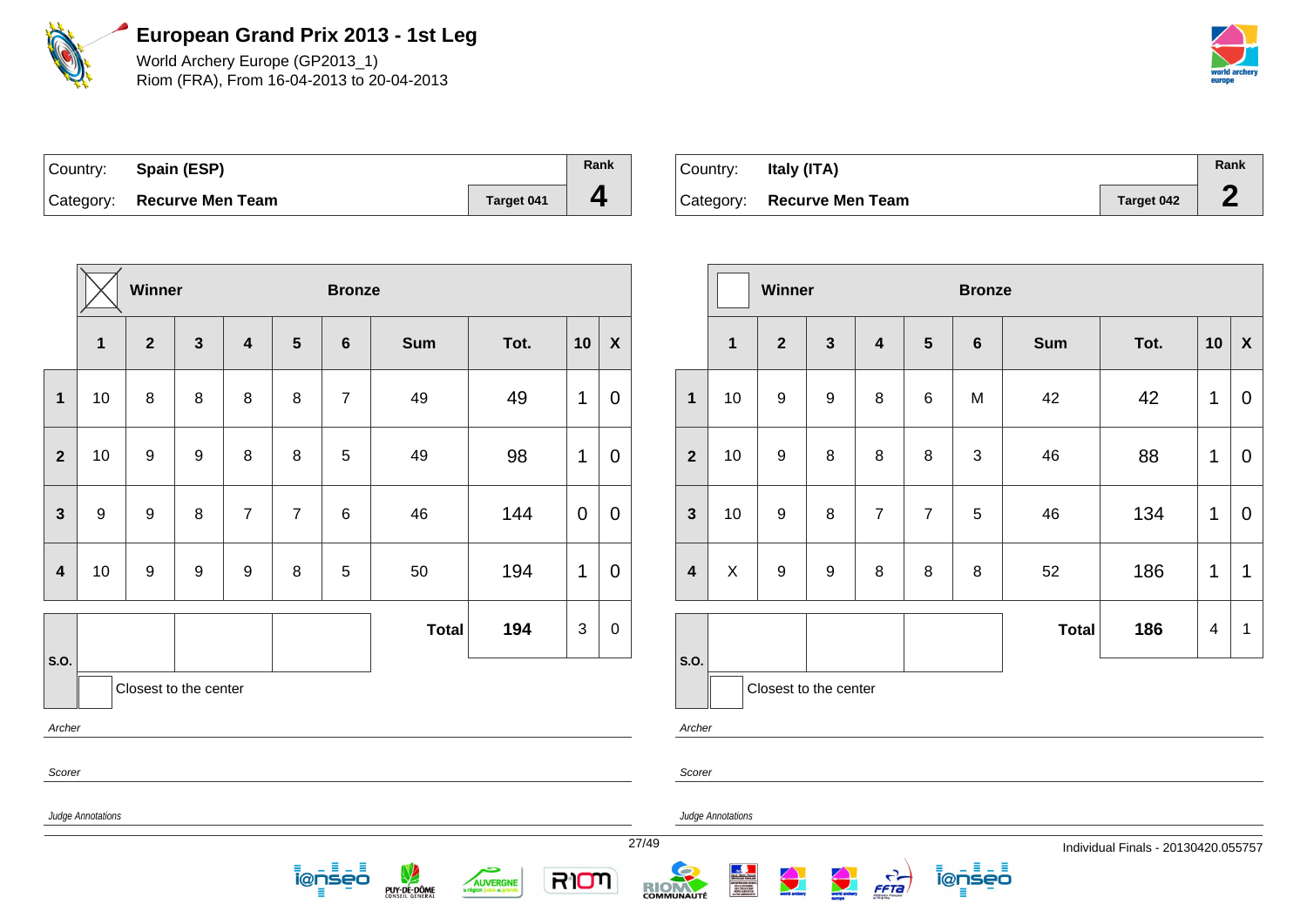

World Archery Europe (GP2013\_1) Riom (FRA), From 16-04-2013 to 20-04-2013



| Country: Russia (RUS)      |            | Rank |
|----------------------------|------------|------|
| Category: Recurve Men Team | Target 001 |      |

| Country: | France (FRA)               |                   | Rank |
|----------|----------------------------|-------------------|------|
|          | Category: Recurve Men Team | <b>Target 002</b> |      |

|                         |              | Winner           |                       |                         |                  | <b>Final</b>                                                                |            |      |                |                |       |                         |                   |  |
|-------------------------|--------------|------------------|-----------------------|-------------------------|------------------|-----------------------------------------------------------------------------|------------|------|----------------|----------------|-------|-------------------------|-------------------|--|
|                         | $\mathbf{1}$ | $\overline{2}$   | $\mathbf{3}$          | $\overline{\mathbf{4}}$ | $5\phantom{1}$   | $6\phantom{1}$                                                              | <b>Sum</b> | Tot. | 10             | $\pmb{\chi}$   |       |                         | 1                 |  |
| $\mathbf{1}$            | 6            | $\boldsymbol{9}$ | $\boldsymbol{9}$      | 8                       | $\overline{7}$   | 8                                                                           | 47         | 47   | $\overline{0}$ | $\overline{0}$ |       | 1                       | 9                 |  |
| $\mathbf{2}$            | 10           | $\boldsymbol{9}$ | X                     | $\boldsymbol{9}$        | $\boldsymbol{9}$ | 9                                                                           | 56         | 103  | $\overline{2}$ | 1              |       | $\overline{2}$          | $\overline{7}$    |  |
| $\mathbf{3}$            | 8            | $\overline{7}$   | $\boldsymbol{9}$      | $\overline{7}$          | $\boldsymbol{9}$ | 8                                                                           | 48         | 151  | 0              | $\mathbf 0$    |       | $\mathbf{3}$            | 8                 |  |
| $\overline{\mathbf{4}}$ | $\,6$        | $\boldsymbol{9}$ | $\mathsf{X}$          | 8                       | $\boldsymbol{9}$ | 10                                                                          | 52         | 203  | $\overline{2}$ | 1              |       | $\overline{\mathbf{4}}$ | 8                 |  |
| S.O.                    |              | $\boldsymbol{9}$ |                       | $\bf 8$                 |                  | 203<br>$\overline{2}$<br><b>Total</b><br>$\overline{\mathcal{A}}$<br>$\bf8$ |            |      |                |                |       | S.O.                    | $\bf8$            |  |
|                         |              |                  | Closest to the center |                         |                  |                                                                             |            |      |                |                |       |                         | Ck                |  |
| Archer                  |              |                  |                       |                         |                  |                                                                             |            |      |                |                |       | Archer                  |                   |  |
| Scorer                  |              |                  |                       |                         |                  |                                                                             |            |      |                |                |       | Scorer                  |                   |  |
| Judge Annotations       |              |                  |                       |                         |                  |                                                                             |            |      |                |                |       |                         | Judge Annotations |  |
|                         |              |                  |                       |                         |                  |                                                                             |            |      |                |                | 28/49 |                         |                   |  |

PUY-DE-DÔME

5

AUVERGNE

RIOM

<u> ĩ@ņsēō</u> 目

|                         |                         | Winner                |              |                         |                 | <b>Final</b>     |              |      |                |                           |
|-------------------------|-------------------------|-----------------------|--------------|-------------------------|-----------------|------------------|--------------|------|----------------|---------------------------|
|                         | $\overline{\mathbf{1}}$ | $\overline{2}$        | $\mathbf{3}$ | $\overline{\mathbf{4}}$ | $5\phantom{.0}$ | $6\phantom{1}6$  | <b>Sum</b>   | Tot. | 10             | $\boldsymbol{\mathsf{X}}$ |
| $\overline{\mathbf{1}}$ | $\boldsymbol{9}$        | $\boldsymbol{9}$      | 8            | $\overline{7}$          | 6               | $\boldsymbol{9}$ | 48           | 48   | $\mathbf 0$    | 0                         |
| $\overline{2}$          | $\overline{7}$          | 10                    | 9            | $\overline{7}$          | $\overline{7}$  | 10               | 50           | 98   | $\overline{2}$ | 0                         |
| 3                       | 8                       | $\overline{7}$        | 9            |                         | 10              | 10               | 52           | 150  | $\overline{2}$ | $\mathbf 0$               |
| 4                       | 8                       | 10                    | 9<br>8       |                         | 8<br>10         |                  | 53           | 203  | $\overline{2}$ | $\mathbf 0$               |
| .O.                     | $\bf8$                  |                       |              | $\boldsymbol{9}$        |                 | $\boldsymbol{9}$ | <b>Total</b> | 203  | 6              | 0                         |
|                         |                         | Closest to the center |              |                         |                 |                  |              |      |                |                           |

ienseo

 $\frac{C}{FFA}$ 

RIOM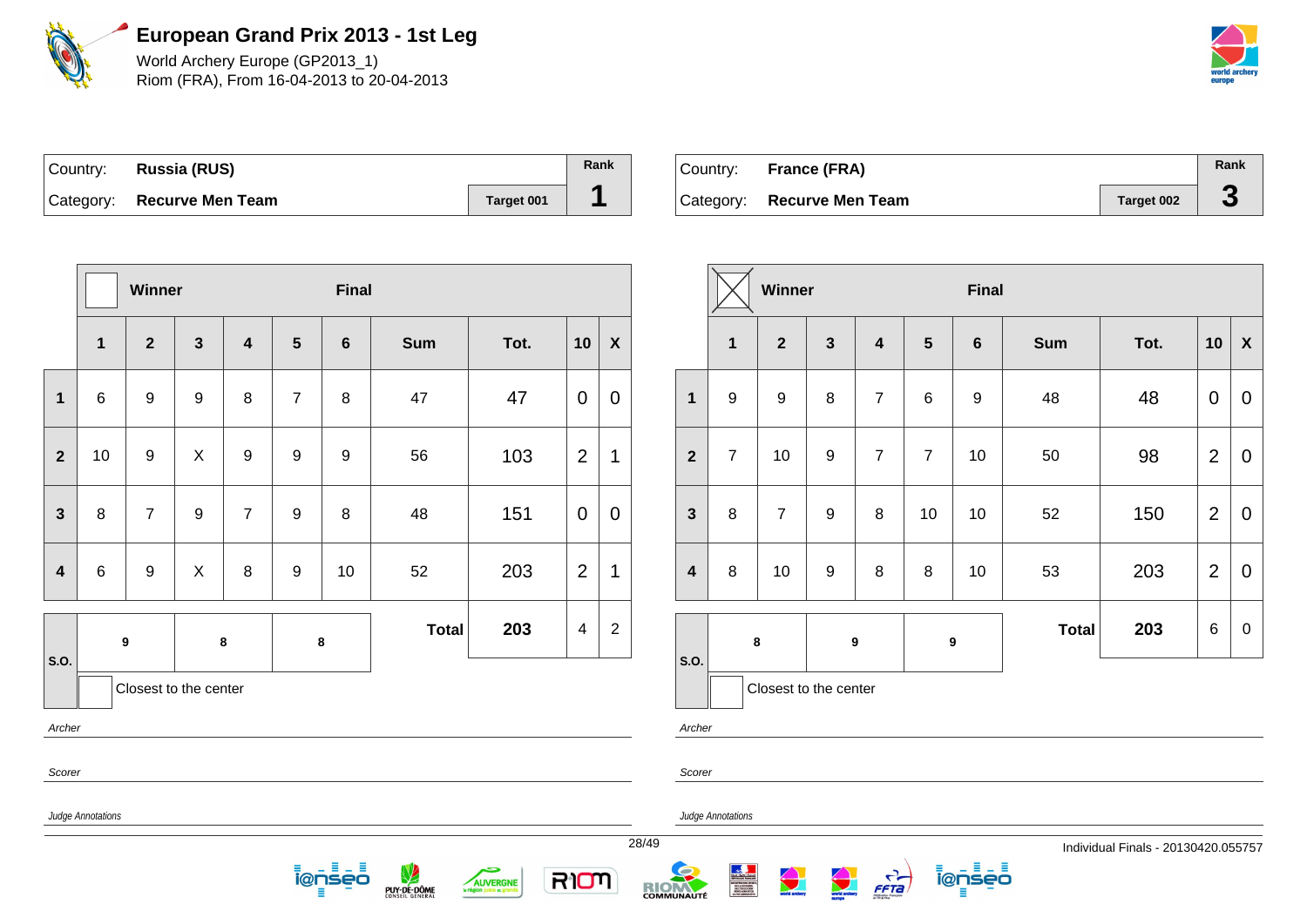

World Archery Europe (GP2013\_1) Riom (FRA), From 16-04-2013 to 20-04-2013



| Country: Netherlands (NED)   |            | Rank |
|------------------------------|------------|------|
| Category: Recurve Women Team | Target 019 |      |

| Country: Great Britain (GBR) |            | Rank |
|------------------------------|------------|------|
| Category: Recurve Women Team | Target 020 |      |

|                                                                                                                         |                                                                                                                                                                                                                                    | Winner           |                       |                         |                | 1/8              |              |      |                |                           |  |                         |                  | Winner           |                    |
|-------------------------------------------------------------------------------------------------------------------------|------------------------------------------------------------------------------------------------------------------------------------------------------------------------------------------------------------------------------------|------------------|-----------------------|-------------------------|----------------|------------------|--------------|------|----------------|---------------------------|--|-------------------------|------------------|------------------|--------------------|
|                                                                                                                         | $\mathbf{1}$                                                                                                                                                                                                                       | $\overline{2}$   | $\mathbf{3}$          | $\overline{\mathbf{4}}$ | $5\phantom{1}$ | $\boldsymbol{6}$ | <b>Sum</b>   | Tot. | 10             | $\boldsymbol{\mathsf{X}}$ |  |                         | $\mathbf{1}$     | $\overline{2}$   | $\mathbf{3}$       |
| $\mathbf{1}$                                                                                                            | $\boldsymbol{9}$                                                                                                                                                                                                                   | $\,8\,$          | $\overline{7}$        | $\overline{7}$          | $\,6\,$        | $\,6$            | 43           | 43   | $\mathbf 0$    | $\mathbf 0$               |  | $\mathbf{1}$            | $\boldsymbol{9}$ | $\boldsymbol{9}$ | $\boldsymbol{9}$   |
| $\overline{2}$                                                                                                          | 10                                                                                                                                                                                                                                 | $\boldsymbol{9}$ | $\boldsymbol{9}$      | $\,8\,$                 | $\overline{7}$ | $\overline{7}$   | 50           | 93   | 1              | $\mathbf 0$               |  | $\overline{2}$          | $\pmb{\times}$   | $\boldsymbol{9}$ | $\boldsymbol{9}$   |
| $\pmb{\times}$<br>$\boldsymbol{9}$<br>$\boldsymbol{9}$<br>$\boldsymbol{9}$<br>$\,8\,$<br>$\mathbf{3}$<br>$\overline{7}$ |                                                                                                                                                                                                                                    |                  |                       |                         |                |                  | 52           | 145  | $\mathbf{1}$   | 1                         |  | $\overline{\mathbf{3}}$ | $\pmb{\times}$   | 10               | $\mathsf g$        |
| $\overline{\mathbf{4}}$                                                                                                 | $\boldsymbol{9}$                                                                                                                                                                                                                   | $\boldsymbol{9}$ | $\boldsymbol{9}$      | $\boldsymbol{9}$        | $\,8\,$        | $\, 8$           | 52           | 197  | $\overline{0}$ | $\overline{0}$            |  | $\overline{\mathbf{4}}$ | 10               | 10               | 10                 |
| S.O.                                                                                                                    |                                                                                                                                                                                                                                    |                  |                       |                         |                |                  | <b>Total</b> | 197  | $\overline{2}$ | 1                         |  | S.O.                    |                  |                  |                    |
|                                                                                                                         |                                                                                                                                                                                                                                    |                  | Closest to the center |                         |                |                  |              |      |                |                           |  |                         |                  |                  | Closest to the cer |
| Archer                                                                                                                  |                                                                                                                                                                                                                                    |                  |                       |                         |                |                  |              |      |                |                           |  | Archer                  |                  |                  |                    |
| Scorer                                                                                                                  |                                                                                                                                                                                                                                    |                  |                       |                         |                |                  |              |      |                |                           |  | Scorer                  |                  |                  |                    |
|                                                                                                                         | Judge Annotations<br>Judge Annotations                                                                                                                                                                                             |                  |                       |                         |                |                  |              |      |                |                           |  |                         |                  |                  |                    |
|                                                                                                                         | 29/49<br>目出目<br><b>Contract Service</b><br>RION<br>i@nseo<br>Service Andre Francis<br>Bernston Process<br>Antiche des Sciences<br>Construction<br>Construction<br>LAVEABOOMEN<br><b>AUVERGNE</b><br>PUY-DE-DÔME<br>COMMUNAUTÉ<br>Ξ |                  |                       |                         |                |                  |              |      |                |                           |  |                         |                  |                  |                    |

|                         |              | Winner                |              |                         |                | 1/8            |              |      |                |                  |  |  |  |  |  |
|-------------------------|--------------|-----------------------|--------------|-------------------------|----------------|----------------|--------------|------|----------------|------------------|--|--|--|--|--|
|                         | $\mathbf{1}$ | $\overline{2}$        | $\mathbf{3}$ | $\overline{\mathbf{4}}$ | $5\phantom{1}$ | $6\phantom{1}$ | Sum          | Tot. | 10             | $\boldsymbol{X}$ |  |  |  |  |  |
| $\overline{\mathbf{1}}$ | 9            | 9                     | 9            | 8                       | $\overline{7}$ | 5              | 47           | 47   | 0              | 0                |  |  |  |  |  |
| $\overline{2}$          | X            | 9                     | 9            | 9                       | 8              | $\overline{7}$ | 52           | 99   | 1              | $\mathbf 1$      |  |  |  |  |  |
| 3                       | X            | 10                    | 9            | $\overline{7}$          | 6              | 5              | 47           | 146  | $\overline{2}$ | 1                |  |  |  |  |  |
| 4                       | $10$         | 10                    | 10           | 9                       | $\overline{7}$ | 4              | 50           | 196  | 3              | $\overline{0}$   |  |  |  |  |  |
|                         |              |                       |              |                         |                |                | <b>Total</b> | 196  | 6              | $\overline{2}$   |  |  |  |  |  |
| .O.                     |              | Closest to the center |              |                         |                |                |              |      |                |                  |  |  |  |  |  |

i@nseo

FFTa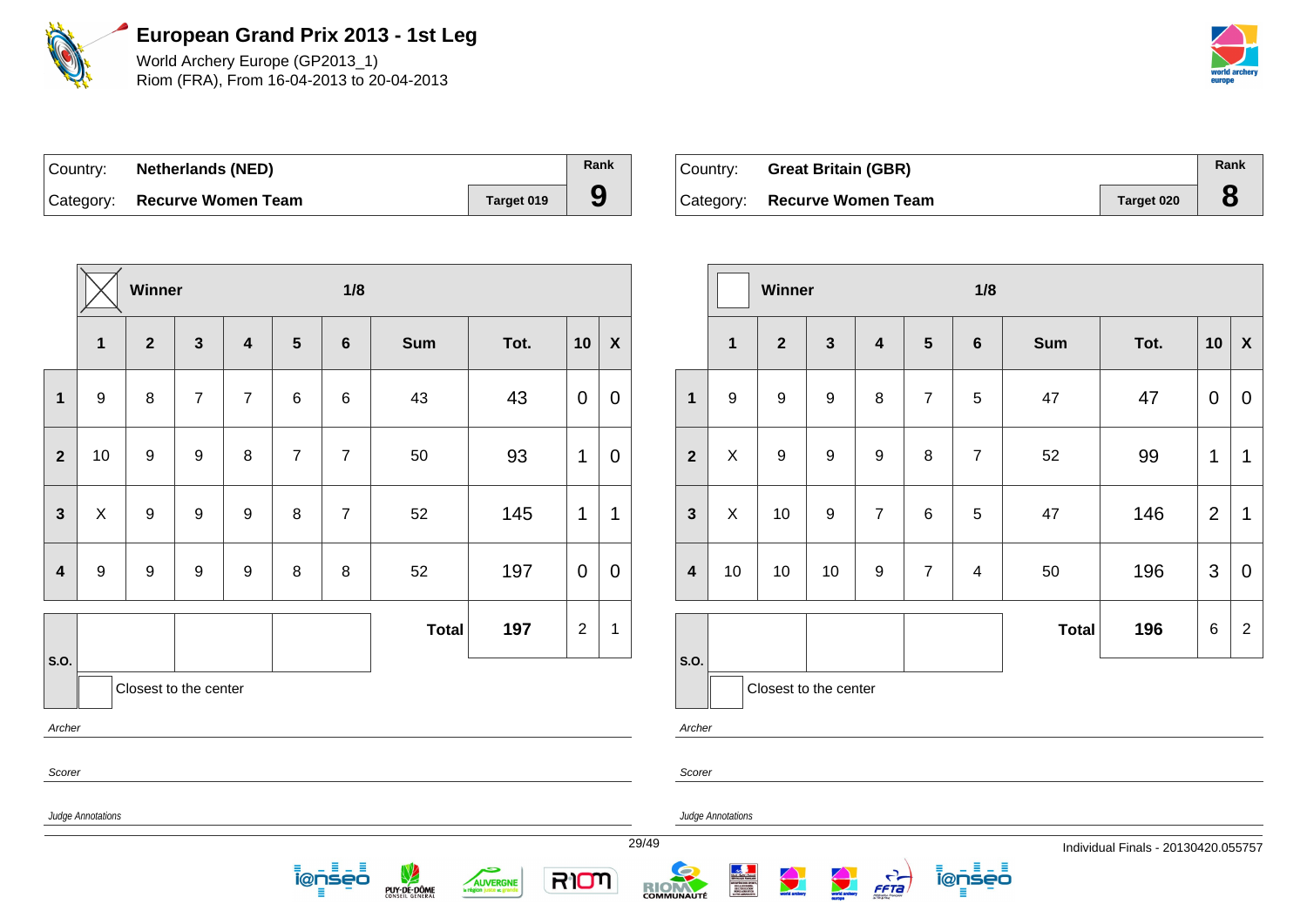

World Archery Europe (GP2013\_1) Riom (FRA), From 16-04-2013 to 20-04-2013



| Country: Georgia (GEO)       |            | Rank |
|------------------------------|------------|------|
| Category: Recurve Women Team | Target 027 |      |

| Country: | <b>Switzerland (SUI)</b>     |            | Rank |
|----------|------------------------------|------------|------|
|          | Category: Recurve Women Team | Target 028 |      |

|                         |              | Winner         |                       |                         |                  | 1/8            |              |      |                |                           |       |                         |                   |
|-------------------------|--------------|----------------|-----------------------|-------------------------|------------------|----------------|--------------|------|----------------|---------------------------|-------|-------------------------|-------------------|
|                         | 1            | $\overline{2}$ | $\mathbf{3}$          | $\overline{\mathbf{4}}$ | $5\phantom{1}$   | $\bf 6$        | <b>Sum</b>   | Tot. | 10             | $\boldsymbol{\mathsf{X}}$ |       |                         | $\mathbf{1}$      |
| $\mathbf 1$             | X            | 10             | 10                    | $\boldsymbol{9}$        | $\boldsymbol{9}$ | $\bf 8$        | 56           | 56   | 3              | 1                         |       | $\mathbf{1}$            | $\boldsymbol{9}$  |
| $\overline{2}$          | $\mathsf{X}$ | $\pmb{\times}$ | 10                    | $\boldsymbol{9}$        | $\boldsymbol{9}$ | $\mathfrak{S}$ | 51           | 107  | 3              | $\overline{2}$            |       | $\overline{2}$          | $\boldsymbol{9}$  |
| $\mathbf{3}$            | 10           | 10             | $\boldsymbol{9}$      | $\bf 8$                 | $\overline{7}$   | $\overline{7}$ | 51           | 158  | $\overline{2}$ | $\mathbf 0$               |       | 3                       | $\boldsymbol{9}$  |
| $\overline{\mathbf{4}}$ | $\mathsf X$  | $\pmb{\times}$ | 10                    | $\boldsymbol{9}$        | 9                | $\,6$          | 54           | 212  | 3              | $\overline{2}$            |       | $\overline{\mathbf{4}}$ | $\pmb{\times}$    |
|                         |              |                |                       |                         |                  |                | <b>Total</b> | 212  | 11             | 5                         |       |                         |                   |
| S.O.                    |              |                | Closest to the center |                         |                  |                |              |      |                |                           |       | S.O.                    | $\mathsf{C}$      |
| Archer                  |              |                |                       |                         |                  |                |              |      |                |                           |       | Archer                  |                   |
| Scorer                  |              |                |                       |                         |                  |                |              |      |                |                           |       | Scorer                  |                   |
| Judge Annotations       |              |                |                       |                         |                  |                |              |      |                |                           |       |                         | Judge Annotations |
|                         |              |                |                       |                         |                  |                |              |      |                |                           | 30/49 |                         |                   |

5

AUVERGNE

RION

<u> ĩ@ņsēō</u>

PUY-DE-DÔME

|                         |                  | Winner                |                  |                         |                | 1/8             |              |      |              |                           |  |  |  |  |  |
|-------------------------|------------------|-----------------------|------------------|-------------------------|----------------|-----------------|--------------|------|--------------|---------------------------|--|--|--|--|--|
|                         | $\mathbf{1}$     | $\mathbf{2}$          | $\mathbf{3}$     | $\overline{\mathbf{4}}$ | $5\phantom{1}$ | $6\phantom{1}6$ | Sum          | Tot. | 10           | $\boldsymbol{\mathsf{X}}$ |  |  |  |  |  |
| $\overline{\mathbf{1}}$ | 9                | 9                     | $\boldsymbol{9}$ | 8                       | 8              | $6\phantom{1}6$ | 49           | 49   | $\pmb{0}$    | $\boldsymbol{0}$          |  |  |  |  |  |
| $\overline{\mathbf{2}}$ | $\boldsymbol{9}$ | 9                     | 9                | 8                       | $\overline{7}$ | 5               | 47           | 96   | $\mathbf 0$  | $\mathbf 0$               |  |  |  |  |  |
| 3                       | $\boldsymbol{9}$ | 9                     | $\boldsymbol{9}$ | $\overline{7}$          | $\overline{7}$ | $6\phantom{1}6$ | 47           | 143  | $\pmb{0}$    | $\mathbf 0$               |  |  |  |  |  |
| 4                       | X                | 9                     | 8                | 8                       | $\, 8$         | 8               | 51           | 194  | 1            | $\mathbf{1}$              |  |  |  |  |  |
|                         |                  |                       |                  |                         |                |                 | <b>Total</b> | 194  | $\mathbf{1}$ | $\mathbf 1$               |  |  |  |  |  |
| .O.                     |                  | Closest to the center |                  |                         |                |                 |              |      |              |                           |  |  |  |  |  |
|                         |                  |                       |                  |                         |                |                 |              |      |              |                           |  |  |  |  |  |

ienseo

 $\frac{C}{FFA}$ 

 $\begin{array}{r|l} \hline \textbf{A} & \textbf{B} & \textbf{B} & \textbf{B} \\ \hline \textbf{B} & \textbf{B} & \textbf{B} & \textbf{B} & \textbf{B} \\ \hline \textbf{B} & \textbf{B} & \textbf{B} & \textbf{B} & \textbf{B} & \textbf{B} \\ \hline \textbf{B} & \textbf{B} & \textbf{B} & \textbf{B} & \textbf{B} & \textbf{B} \\ \hline \textbf{B} & \textbf{B} & \textbf{B} & \textbf{B} & \textbf{B} & \textbf{B} \\ \hline \textbf{$ 

RIOM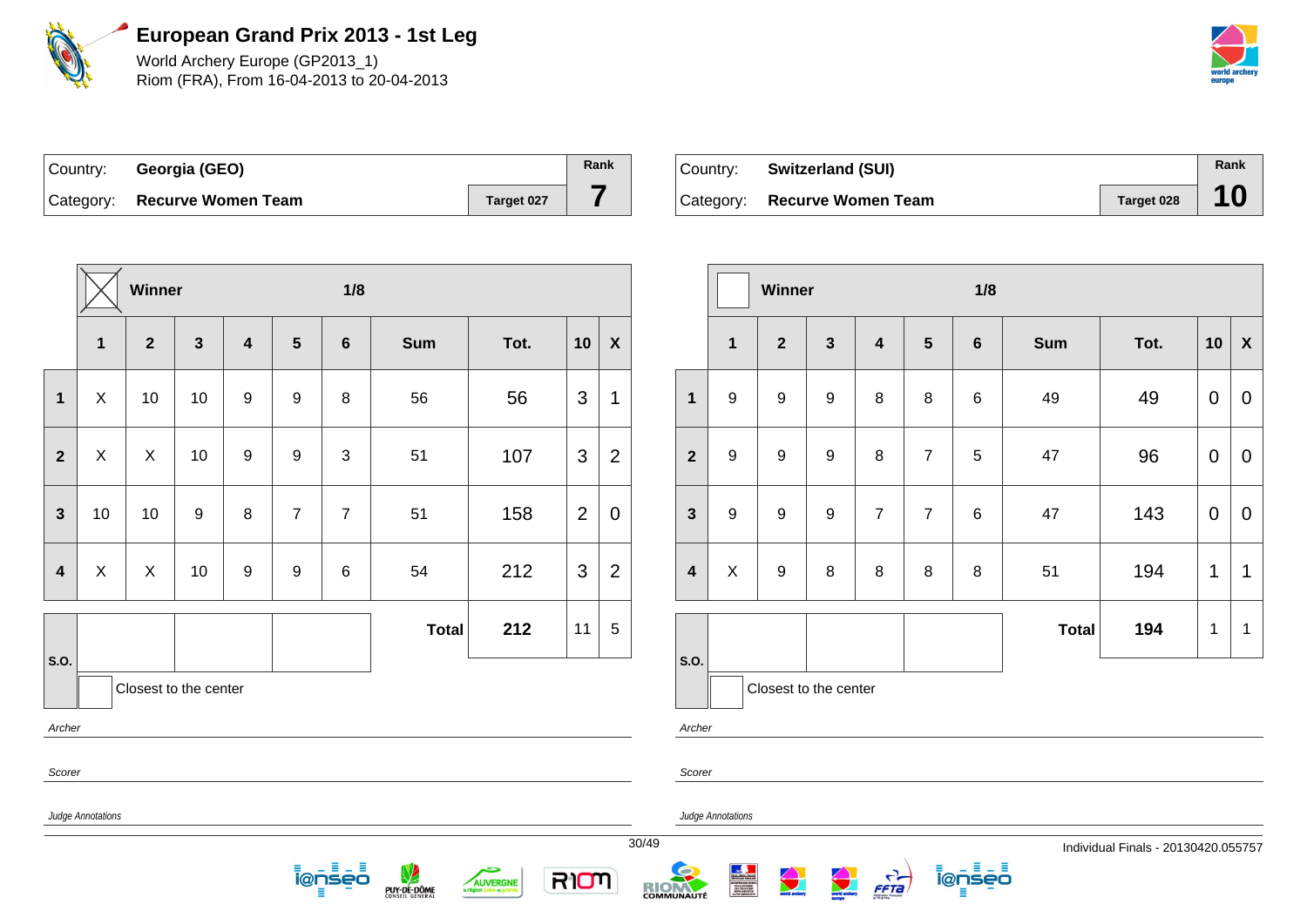

World Archery Europe (GP2013\_1) Riom (FRA), From 16-04-2013 to 20-04-2013



| Country: | Russia (RUS)                 |            | Rank |
|----------|------------------------------|------------|------|
|          | Category: Recurve Women Team | Target 017 |      |

| ⊺Countr∨: | <b>Netherlands (NED)</b>     |            | Rank |
|-----------|------------------------------|------------|------|
|           | Category: Recurve Women Team | Target 018 |      |

|                         | Winner<br>1/4                                 |                         |              |   |                |                         |                  |               |                |                  |                         |              | Winner                |                    |                                  |                | 1/4            |              |                                   |                |                           |
|-------------------------|-----------------------------------------------|-------------------------|--------------|---|----------------|-------------------------|------------------|---------------|----------------|------------------|-------------------------|--------------|-----------------------|--------------------|----------------------------------|----------------|----------------|--------------|-----------------------------------|----------------|---------------------------|
|                         | $\mathbf{1}$                                  | $\overline{\mathbf{2}}$ | $\mathbf{3}$ | 4 | $5\phantom{1}$ | 6                       | <b>Sum</b>       | Tot.          | 10             | $\boldsymbol{X}$ |                         | $\mathbf{1}$ | $\overline{2}$        | $\mathbf{3}$       | 4                                | $5\phantom{1}$ | 6              | Sum          | Tot.                              | 10             | $\boldsymbol{\mathsf{X}}$ |
| $\mathbf 1$             | 9                                             | 9                       | 9            | 9 | $\overline{7}$ | $\overline{7}$          | 50               | 50            | $\overline{0}$ | $\mathbf 0$      | $\mathbf{1}$            | 10           | 10                    | 8                  | 8                                | $\overline{7}$ | $\overline{7}$ | 50           | 50                                | $\overline{2}$ | $\mathbf 0$               |
| $\mathbf{2}$            | 10                                            | 10                      | 9            | 9 | 8              | $\overline{2}$          | 48               | 98            | $\overline{2}$ | $\mathbf 0$      | $\mathbf{2}$            | 10           | 9                     | 9                  | 9                                | 8              | $\overline{7}$ | 52           | 102                               | $\mathbf{1}$   | $\mathbf 0$               |
| $\mathbf{3}$            | X                                             | 10                      | 9            | 9 | 8              | $\overline{7}$          | 53               | 151           | $\overline{2}$ | $\mathbf 1$      | $\mathbf{3}$            | X            | 10                    | 10                 | 9                                | 8              | 6              | 53           | 155                               | 3              | $\overline{1}$            |
| $\overline{\mathbf{4}}$ | 10                                            | 10                      | 9            | 9 | 9              | 8                       | 55               | 206           | $\overline{2}$ | $\mathbf 0$      | $\overline{\mathbf{4}}$ | 10           | 9                     | 8                  | 8                                | $\overline{7}$ | $\overline{7}$ | 49           | 204                               | $\mathbf{1}$   | $\mathbf 0$               |
|                         |                                               |                         |              |   |                |                         | <b>Total</b>     | 206           | 6              | $\overline{1}$   |                         |              |                       |                    |                                  |                |                | <b>Total</b> | 204                               | $\overline{7}$ | $\overline{\mathbf{1}}$   |
| s.o.                    |                                               | Closest to the center   |              |   |                |                         |                  |               |                |                  | s.o.                    |              | Closest to the center |                    |                                  |                |                |              |                                   |                |                           |
| Archer                  |                                               |                         |              |   |                |                         |                  |               |                |                  | Archer                  |              |                       |                    |                                  |                |                |              |                                   |                |                           |
| Scorer                  |                                               |                         |              |   |                |                         |                  |               |                |                  | Scorer                  |              |                       |                    |                                  |                |                |              |                                   |                |                           |
|                         | Judge Annotations<br><b>Judge Annotations</b> |                         |              |   |                |                         |                  |               |                |                  |                         |              |                       |                    |                                  |                |                |              |                                   |                |                           |
|                         |                                               |                         |              |   |                |                         |                  |               |                |                  | 31/49                   |              |                       |                    |                                  |                |                |              | Individual Finals - 20130420.0557 |                |                           |
|                         |                                               |                         |              |   |                | н<br>- 5<br>ionseo<br>Е | V<br>PUY-DE-DÔME | c<br>AUVERGNE | RIOM           |                  | RIOM                    |              | <b>World archary</b>  | <b>All Charles</b> | $\frac{1}{\sqrt{1-\frac{1}{2}}}$ |                | ionseo<br>目    |              |                                   |                |                           |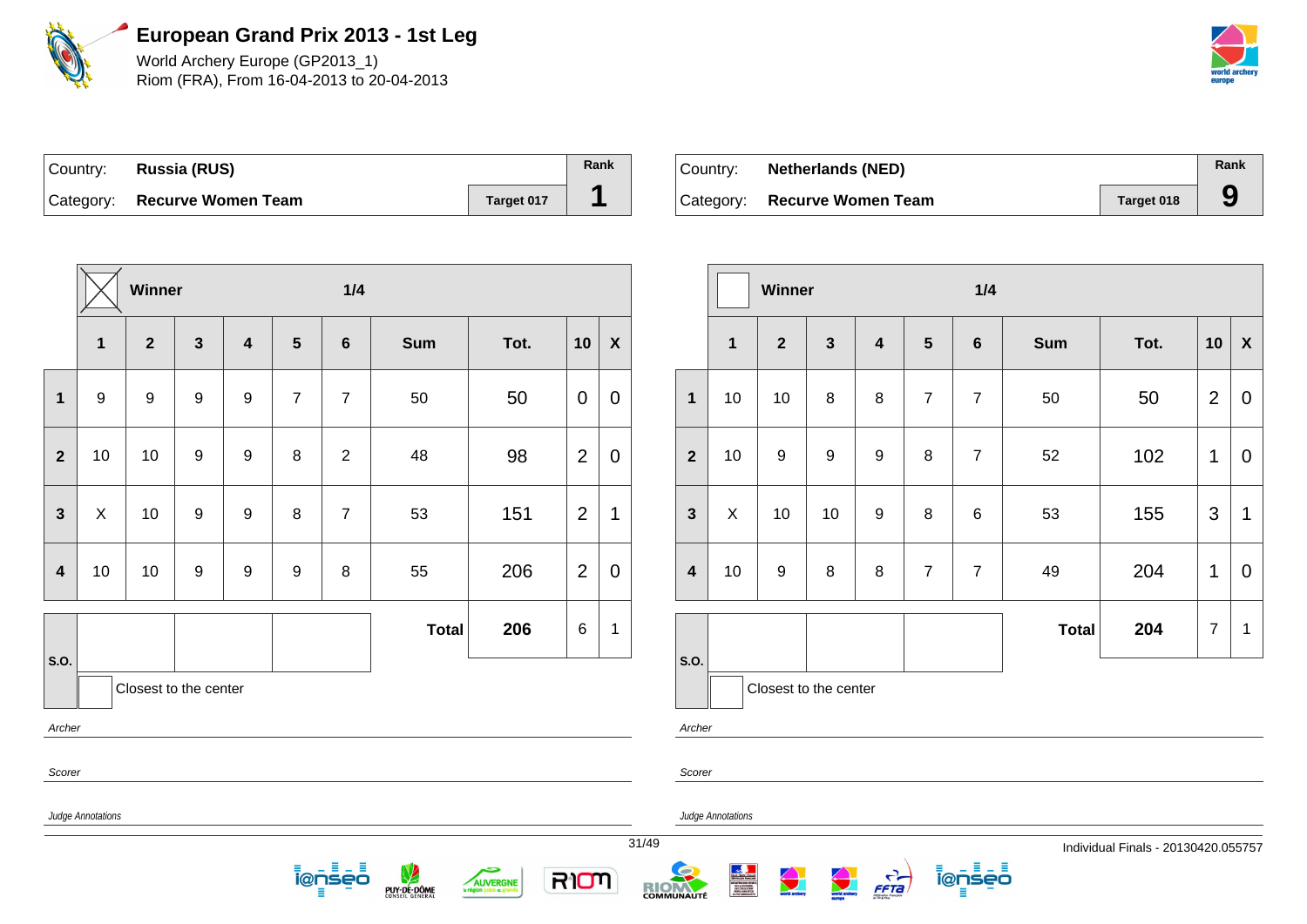

World Archery Europe (GP2013\_1) Riom (FRA), From 16-04-2013 to 20-04-2013



| Country: | Italy (ITA)                  |            | Rank |
|----------|------------------------------|------------|------|
|          | Category: Recurve Women Team | Target 021 |      |

| Country: | Ukraine (UKR)                |            | Rank |
|----------|------------------------------|------------|------|
|          | Category: Recurve Women Team | Target 022 | д    |

|                         |                                                                                                                                                                            | Winner                |              |                         |                | $1/4$           |              |      |                 |                  |                         |                           | Winner                |              |                  |                 | 1/4            |              |      |                |                |
|-------------------------|----------------------------------------------------------------------------------------------------------------------------------------------------------------------------|-----------------------|--------------|-------------------------|----------------|-----------------|--------------|------|-----------------|------------------|-------------------------|---------------------------|-----------------------|--------------|------------------|-----------------|----------------|--------------|------|----------------|----------------|
|                         | $\mathbf{1}$                                                                                                                                                               | $\mathbf{2}$          | $\mathbf{3}$ | $\overline{\mathbf{4}}$ | $5\phantom{1}$ | $6\phantom{1}6$ | <b>Sum</b>   | Tot. | 10              | $\boldsymbol{X}$ |                         | $\mathbf{1}$              | $\overline{2}$        | $\mathbf{3}$ | $\boldsymbol{4}$ | $5\phantom{.0}$ | $6\phantom{1}$ | <b>Sum</b>   | Tot. | 10             | $\mathbf{X}$   |
| $\overline{1}$          | 10                                                                                                                                                                         | 10                    | 10           | $\boldsymbol{9}$        | 8              | $\,6$           | 53           | 53   | $\mathbf{3}$    | $\mathbf 0$      | $\mathbf{1}$            | $\boldsymbol{\mathsf{X}}$ | $9\,$                 | 9            | 9                | 8               | 8              | 53           | 53   | $\mathbf 1$    | $\mathbf 1$    |
| $\overline{2}$          | 10                                                                                                                                                                         | 9                     | 9            | 8                       | 8              | 8               | 52           | 105  | $\mathbf{1}$    | $\mathbf 0$      | $\overline{2}$          | 10                        | 9                     | 9            | 9                | 9               | 8              | 54           | 107  | $\mathbf 1$    | $\overline{0}$ |
| $\mathbf{3}$            | 9                                                                                                                                                                          | 9                     | 9            | 9                       | 8              | 5               | 49           | 154  | $\overline{0}$  | $\mathbf 0$      | $\mathbf{3}$            | 9                         | 9                     | 9            | 9                | 8               | $\overline{7}$ | 51           | 158  | $\mathbf 0$    | $\overline{0}$ |
| $\overline{\mathbf{4}}$ | X                                                                                                                                                                          | 10                    | 9            | 9                       | 9              | 8               | 55           | 209  | 2               | 1                | $\overline{\mathbf{4}}$ | 10                        | 9                     | 9            | 9                | 8               | $\overline{7}$ | 52           | 210  | $\mathbf{1}$   | $\overline{0}$ |
|                         |                                                                                                                                                                            |                       |              |                         |                |                 | <b>Total</b> | 209  | $6\phantom{.}6$ | $\mathbf{1}$     |                         |                           |                       |              |                  |                 |                | <b>Total</b> | 210  | $\mathfrak{S}$ | $\mathbf 1$    |
| <b>S.O.</b><br>Archer   |                                                                                                                                                                            | Closest to the center |              |                         |                |                 |              |      |                 |                  | s.o.<br>Archer          |                           | Closest to the center |              |                  |                 |                |              |      |                |                |
| Scorer                  |                                                                                                                                                                            |                       |              |                         |                |                 |              |      |                 |                  | Scorer                  |                           |                       |              |                  |                 |                |              |      |                |                |
|                         | Judge Annotations<br><b>Judge Annotations</b>                                                                                                                              |                       |              |                         |                |                 |              |      |                 |                  |                         |                           |                       |              |                  |                 |                |              |      |                |                |
|                         | 32/49<br>Individual Finals - 20130420.055757<br>ionseo<br>日出目<br>V<br>حتہ<br>world archery<br>$\frac{1}{1}$<br>RIOM<br>i@nseo<br>AUVERGNE<br>RIOM<br>PUY-DE-DÔME<br>目<br>Ξ |                       |              |                         |                |                 |              |      |                 |                  |                         |                           |                       |              |                  |                 |                |              |      |                |                |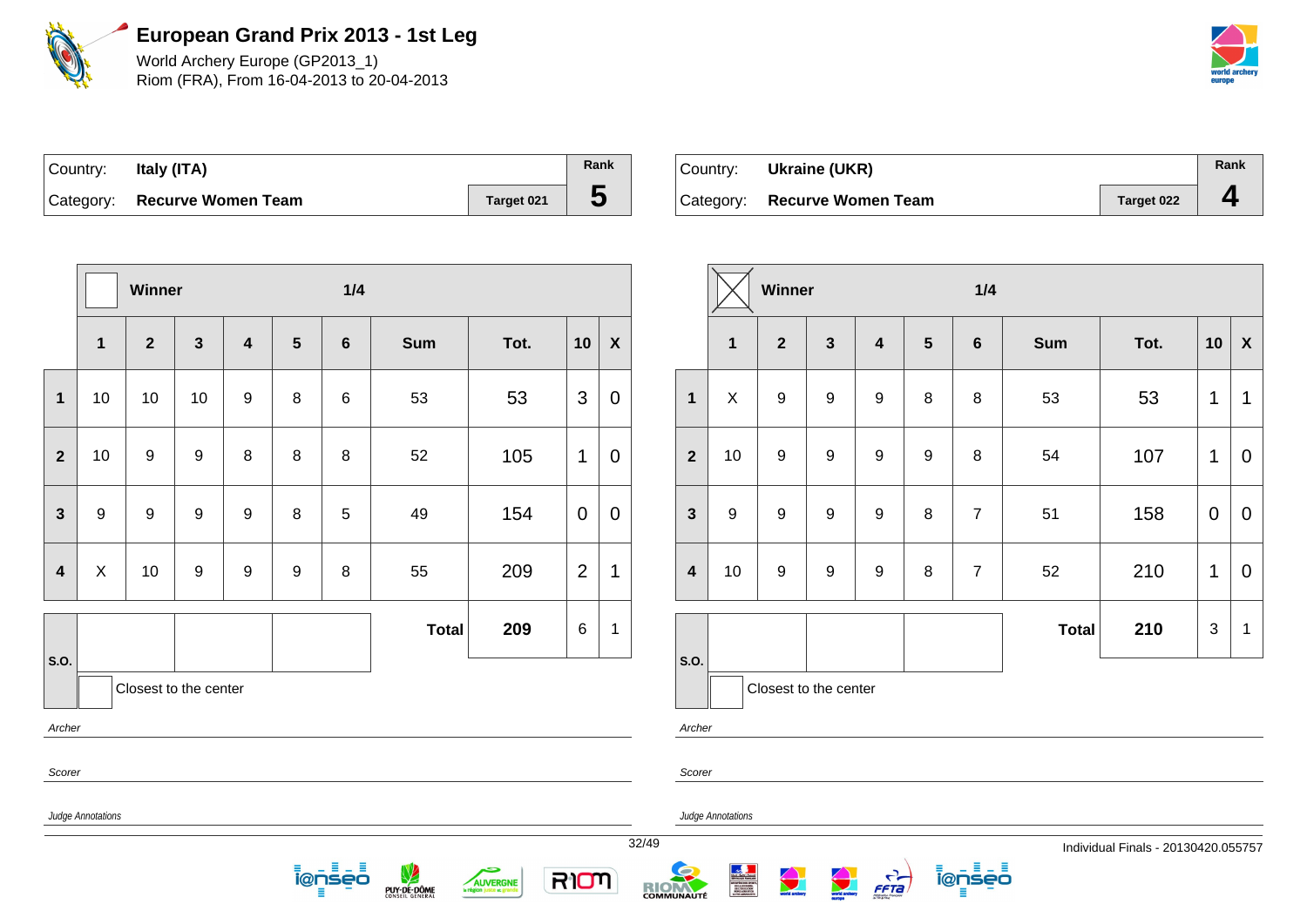

World Archery Europe (GP2013\_1) Riom (FRA), From 16-04-2013 to 20-04-2013



| Country: Poland (POL)        |            | Rank |
|------------------------------|------------|------|
| Category: Recurve Women Team | Target 025 | J.   |

| Country: France (FRA)        |            | Rank |
|------------------------------|------------|------|
| Category: Recurve Women Team | Target 026 |      |

|                         |                   | Winner                  |                  |                         |                  | 1/4                |              |                                       |                |                    |       |                         |                                                                          | Winner           |   |
|-------------------------|-------------------|-------------------------|------------------|-------------------------|------------------|--------------------|--------------|---------------------------------------|----------------|--------------------|-------|-------------------------|--------------------------------------------------------------------------|------------------|---|
|                         | $\mathbf{1}$      | $\overline{\mathbf{2}}$ | $\overline{3}$   | $\overline{\mathbf{4}}$ | 5                | $\bf 6$            | <b>Sum</b>   | Tot.                                  | 10             | $\pmb{\mathsf{X}}$ |       |                         | $\mathbf{1}$                                                             | $\mathbf{2}$     | 3 |
| $\mathbf{1}$            | 10                | 10                      | $\boldsymbol{9}$ | $9\,$                   | $\boldsymbol{9}$ | $\, 8$             | 55           | $\overline{2}$<br>55                  |                | $\mathbf 0$        |       | $\mathbf{1}$            | $\boldsymbol{9}$                                                         | $\boldsymbol{9}$ | 8 |
| $\overline{2}$          | 10                | 10                      | 8                | 8                       | $\overline{7}$   | $\,6$              | 49           | 104                                   | $\overline{2}$ | 0                  |       | $\overline{2}$          | 10                                                                       | $\boldsymbol{9}$ | 8 |
| $\mathbf{3}$            | 10                | 10                      | $\boldsymbol{9}$ | $\boldsymbol{9}$        | $\boldsymbol{9}$ | $\, 8$             | 55           | 159                                   | $\overline{2}$ | $\pmb{0}$          |       | $\mathbf{3}$            | 10                                                                       | $\boldsymbol{9}$ | 8 |
| $\overline{\mathbf{4}}$ | $\boldsymbol{9}$  | $\boldsymbol{9}$        | $\bf 8$          | $\,8\,$                 | $\bf 8$          | $\overline{7}$     | 49           | 208                                   | $\overline{0}$ | 0                  |       | $\overline{\mathbf{4}}$ | $\mathsf X$                                                              | 10               | 9 |
| S.O.                    |                   |                         |                  |                         |                  |                    | <b>Total</b> | 208                                   | $\,6$          | $\pmb{0}$          |       | S.O.                    |                                                                          |                  |   |
|                         |                   | Closest to the center   |                  |                         |                  |                    |              |                                       |                |                    |       |                         |                                                                          | Closest to the   |   |
| Archer                  |                   |                         |                  |                         |                  |                    |              |                                       |                |                    |       | Archer                  |                                                                          |                  |   |
| Scorer                  |                   |                         |                  |                         |                  |                    |              |                                       |                |                    |       | Scorer                  |                                                                          |                  |   |
|                         | Judge Annotations |                         |                  |                         |                  |                    |              |                                       |                |                    |       |                         | Judge Annotations                                                        |                  |   |
|                         |                   |                         |                  |                         | Ξ                | 日山目<br>i@nseo<br>Ξ | PUY-DE-DÔME  | <b>AUVERGNE</b><br>la région juste et | RIOM           |                    | 33/49 | <b>RICHARDITÉ</b>       | <b>ENGINEERS SPORT<br/>GELARUMENT,<br/>MINICARE PORT<br/>ANGLAMENTOS</b> |                  |   |

|                         |                  | Winner<br>1/4         |                  |                         |                  |                 |              |      |                |                    |
|-------------------------|------------------|-----------------------|------------------|-------------------------|------------------|-----------------|--------------|------|----------------|--------------------|
|                         | $\overline{1}$   | $\mathbf{2}$          | $\mathbf{3}$     | $\overline{\mathbf{4}}$ | 5                | $6\phantom{1}6$ | <b>Sum</b>   | Tot. | 10             | $\pmb{\mathsf{X}}$ |
| $\overline{\mathbf{1}}$ | $\boldsymbol{9}$ | 9                     | 8                | 8                       | 8                | 8               | 50           | 50   | $\mathbf 0$    | $\mathbf 0$        |
| $\overline{\mathbf{2}}$ | 10               | $\boldsymbol{9}$      | 8                | 8                       | $\overline{7}$   | $6\phantom{1}6$ | 48           | 98   | 1              | 0                  |
| 3                       | 10               | 9                     | 8                | 8                       | $\overline{7}$   | 6               | 48           | 146  | 1              | 0                  |
| 4                       | X                | 10                    | $\boldsymbol{9}$ | $\boldsymbol{9}$        | $\boldsymbol{9}$ | $\overline{7}$  | 54           | 200  | $\overline{2}$ | 1                  |
|                         |                  |                       |                  |                         |                  |                 | <b>Total</b> | 200  | 4              | 1                  |
| .O.                     |                  | Closest to the center |                  |                         |                  |                 |              |      |                |                    |

ienseo

FFTa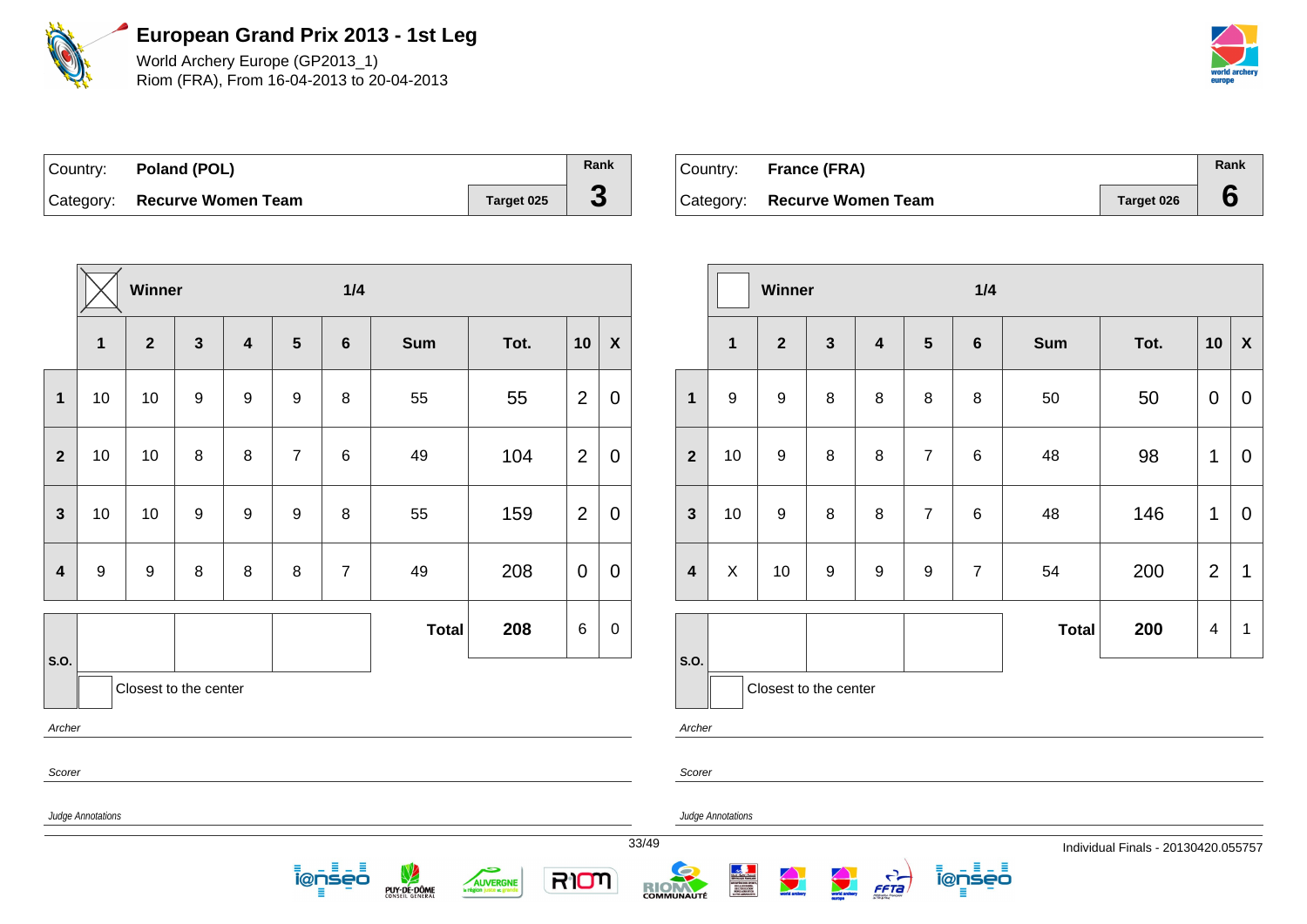

World Archery Europe (GP2013\_1) Riom (FRA), From 16-04-2013 to 20-04-2013



| Country: Georgia (GEO)       |            | Rank |
|------------------------------|------------|------|
| Category: Recurve Women Team | Target 029 |      |

| Country: | Germany (GER)                |            | Rank |
|----------|------------------------------|------------|------|
|          | Category: Recurve Women Team | Target 030 |      |

|                |                                                                                                                                                                                                                                                                                                                             | Winner                |                         |                         |                  | 1/4             |              |      |                |                           |                         |                  | Winner           |                       |                         |
|----------------|-----------------------------------------------------------------------------------------------------------------------------------------------------------------------------------------------------------------------------------------------------------------------------------------------------------------------------|-----------------------|-------------------------|-------------------------|------------------|-----------------|--------------|------|----------------|---------------------------|-------------------------|------------------|------------------|-----------------------|-------------------------|
|                | $\mathbf 1$                                                                                                                                                                                                                                                                                                                 | $\overline{2}$        | $\overline{\mathbf{3}}$ | $\overline{\mathbf{4}}$ | $5\phantom{.0}$  | $6\phantom{1}6$ | <b>Sum</b>   | Tot. | 10             | $\boldsymbol{\mathsf{X}}$ |                         | 1                | $\overline{2}$   | 3                     | $\overline{\mathbf{4}}$ |
| $\mathbf{1}$   | $\mathsf X$                                                                                                                                                                                                                                                                                                                 | 10                    | 10                      | 9                       | $\boldsymbol{9}$ | $\, 8$          | 56           | 56   | 3              | 1                         | $\mathbf{1}$            | $\boldsymbol{9}$ | $\boldsymbol{9}$ | $\boldsymbol{9}$      | $\boldsymbol{9}$        |
| $\overline{2}$ | $\boldsymbol{9}$                                                                                                                                                                                                                                                                                                            | 9                     | 9                       | $\boldsymbol{9}$        | 8                | $\overline{7}$  | 51           | 107  | $\overline{0}$ | $\overline{0}$            | $\overline{2}$          | 10               | $\boldsymbol{9}$ | $\boldsymbol{9}$      | $\boldsymbol{9}$        |
| $\mathbf{3}$   | 9                                                                                                                                                                                                                                                                                                                           | 8                     | $\,8\,$                 | $\overline{7}$          | $\overline{7}$   | $\,6$           | 45           | 152  | $\mathbf 0$    | $\mathbf 0$               | $\mathbf{3}$            | 10               | 9                | $\boldsymbol{9}$      | $\bf 8$                 |
| $\overline{4}$ | $\boldsymbol{9}$                                                                                                                                                                                                                                                                                                            | $\boldsymbol{9}$      | $\boldsymbol{9}$        | $\,8\,$                 | 8                | $\overline{7}$  | 50           | 202  | $\mathbf 0$    | $\overline{0}$            | $\overline{\mathbf{4}}$ | $\pmb{\times}$   | $\mathsf X$      | $\pmb{\times}$        | $\boldsymbol{9}$        |
| S.O.           |                                                                                                                                                                                                                                                                                                                             | Closest to the center |                         |                         |                  |                 | <b>Total</b> | 202  | $\mathfrak{S}$ | $\mathbf 1$               | S.O.                    |                  |                  | Closest to the center |                         |
| Archer         |                                                                                                                                                                                                                                                                                                                             |                       |                         |                         |                  |                 |              |      |                |                           | Archer                  |                  |                  |                       |                         |
| Scorer         |                                                                                                                                                                                                                                                                                                                             |                       |                         |                         |                  |                 |              |      |                |                           | Scorer                  |                  |                  |                       |                         |
|                | Judge Annotations<br>Judge Annotations<br>34/49<br>ienseo<br>$\frac{C}{FF7a}$<br>$\bigodot$<br>RION<br><b>Saur - Spiler - Francis<br/>RIPINASIE DES SPORTS<br/>MENTERE DES SPORTS<br/>MENTALISMENTS<br/>PIERTAARE ET DE<br/>LA VII ABROCIATIVE</b><br>AUVERGNE<br><b>All Charles</b><br><b>RIONAUTÉ</b><br>PUY-DE-DÔME<br>Ξ |                       |                         |                         |                  |                 |              |      |                |                           |                         |                  |                  |                       |                         |

|                         |              | Winner                |              |                         |                | 1/4            |              |      |                |                  |
|-------------------------|--------------|-----------------------|--------------|-------------------------|----------------|----------------|--------------|------|----------------|------------------|
|                         | $\mathbf{1}$ | $\overline{2}$        | $\mathbf{3}$ | $\overline{\mathbf{4}}$ | $5\phantom{1}$ | $6\phantom{1}$ | <b>Sum</b>   | Tot. | 10             | $\boldsymbol{X}$ |
| $\overline{\mathbf{1}}$ | 9            | 9                     | 9            | 9                       | 8              | $\overline{7}$ | 51           | 51   | $\overline{0}$ | 0                |
| $\overline{2}$          | 10           | 9                     | 9            | $\boldsymbol{9}$        | 8              | 6              | 51           | 102  | 1              | 0                |
| 3                       | 10           | 9                     | 9            | 8                       | 8              | 8              | 52           | 154  | 1              | $\overline{0}$   |
| 4                       | X            | X                     | X            | $\boldsymbol{9}$        | $\mathsf g$    | $\overline{7}$ | 55           | 209  | 3              | 3                |
|                         |              |                       |              |                         |                |                | <b>Total</b> | 209  | 5              | 3                |
| .0.                     |              | Closest to the center |              |                         |                |                |              |      |                |                  |

ienseo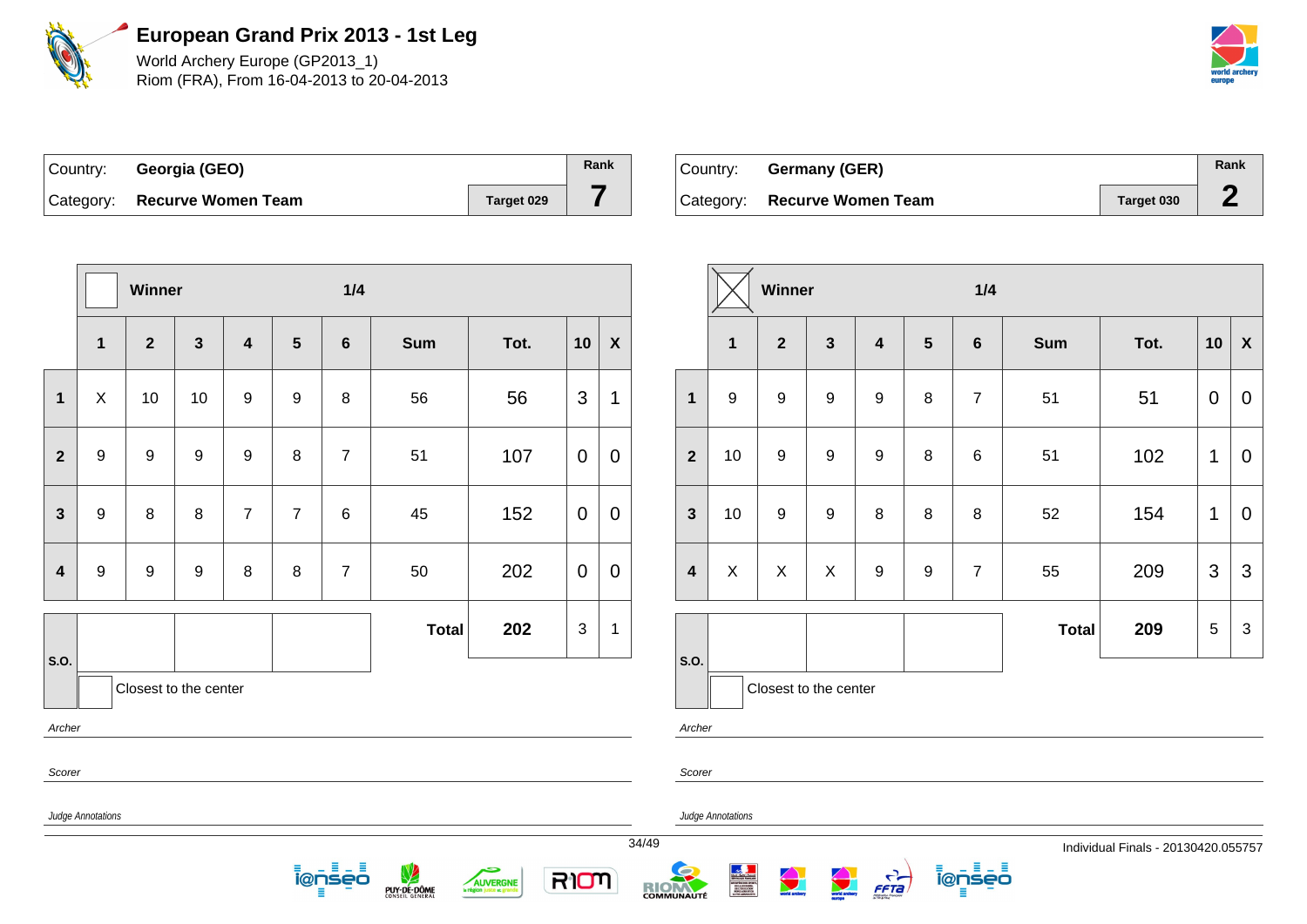

World Archery Europe (GP2013\_1) Riom (FRA), From 16-04-2013 to 20-04-2013



| Country: | <b>Russia (RUS)</b>          |            | Rank |
|----------|------------------------------|------------|------|
|          | Category: Recurve Women Team | Target 021 |      |

| ∣Country: | Ukraine (UKR)                |            | Rank           |
|-----------|------------------------------|------------|----------------|
|           | Category: Recurve Women Team | Target 022 | $\overline{ }$ |

|                         |                          | Winner                |              |                |                | $1/2$                |                  |                                           |                |                  |                         |                   |              | Winner                   |              | $1/2$         |                  |                |              |                                     |                |                |
|-------------------------|--------------------------|-----------------------|--------------|----------------|----------------|----------------------|------------------|-------------------------------------------|----------------|------------------|-------------------------|-------------------|--------------|--------------------------|--------------|---------------|------------------|----------------|--------------|-------------------------------------|----------------|----------------|
|                         | $\mathbf{1}$             | $\boldsymbol{2}$      | $\mathbf{3}$ | $\overline{4}$ | 5              | $6\phantom{1}$       | Sum              | Tot.                                      | 10             | $\boldsymbol{X}$ |                         |                   | $\mathbf{1}$ | $\overline{2}$           | $\mathbf{3}$ | 4             | $5\phantom{.0}$  | $6\phantom{1}$ | <b>Sum</b>   | Tot.                                |                | $10 \mid X$    |
| $\mathbf{1}$            | 10                       | 9                     | 9            | 8              | 8              | 8                    | 52               | 52                                        | $\mathbf{1}$   | $\mathbf 0$      | $\mathbf{1}$            | 10                |              | 10                       | 10           | 9             | $\boldsymbol{9}$ | $\overline{7}$ | 55           | 55                                  | 3              | $\overline{0}$ |
| $\mathbf{2}$            | 10                       | 10                    | 10           | 8              | 8              | $\overline{7}$       | 53               | 105                                       | 3              | 0                | $\overline{2}$          | 9                 |              | 8                        | 8            | 8             | 8                | 8              | 49           | 104                                 | $\overline{0}$ | $\overline{0}$ |
| $\mathbf{3}$            | 10                       | 9                     | 9            | 9              | 9              | 6                    | 52               | 157                                       | $\mathbf 1$    | $\mathbf 0$      | $\mathbf{3}$            | 10                |              | 10                       | 9            | 9             | $\boldsymbol{9}$ | $\overline{7}$ | 54           | 158                                 | $\overline{2}$ | $\overline{0}$ |
| $\overline{\mathbf{4}}$ | 10                       | 10                    | 9            | 8              | $\overline{7}$ | 6                    | 50               | 207                                       | $\overline{2}$ | $\pmb{0}$        | $\overline{\mathbf{4}}$ | 10                |              | 10                       | 8            | 8             | 8                | $\overline{7}$ | 51           | 209                                 | $\overline{2}$ | $\overline{0}$ |
|                         |                          |                       |              |                |                |                      | <b>Total</b>     | 207                                       | $\overline{7}$ | 0                |                         |                   |              |                          |              |               |                  |                | <b>Total</b> | 209                                 | $\overline{7}$ | $\overline{0}$ |
| <b>S.O.</b><br>Archer   |                          | Closest to the center |              |                |                |                      |                  |                                           |                |                  | S.O.                    | Archer            |              | Closest to the center    |              |               |                  |                |              |                                     |                |                |
| Scorer                  |                          |                       |              |                |                |                      |                  |                                           |                |                  |                         | Scorer            |              |                          |              |               |                  |                |              |                                     |                |                |
|                         | <b>Judge Annotations</b> |                       |              |                |                |                      |                  |                                           |                |                  |                         | Judge Annotations |              |                          |              |               |                  |                |              |                                     |                |                |
|                         |                          |                       |              |                |                | 8 L B<br>i@nseo<br>≡ | V<br>PUY-DE-DÔME | حكم<br>AUVERGNE<br>la région juste et gra | RIOM           |                  | 35/49<br><b>RIOM</b>    |                   |              | <b>Contract Contract</b> |              | $\frac{c}{1}$ |                  | ionseo<br>Ξ    |              | Individual Finals - 20130420.055757 |                |                |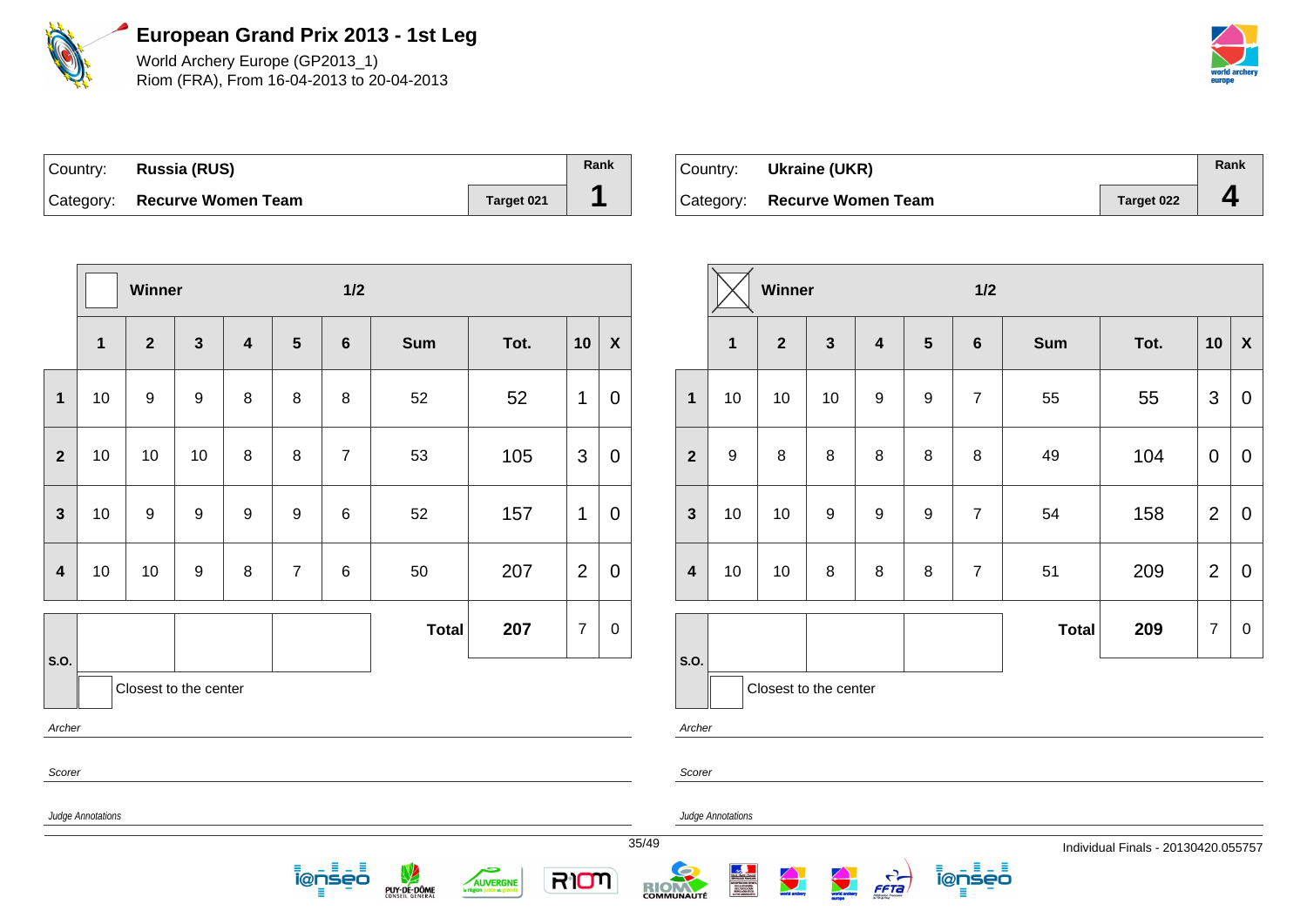

World Archery Europe (GP2013\_1) Riom (FRA), From 16-04-2013 to 20-04-2013



| Country: <b>Poland (POL)</b> |            | Rank |
|------------------------------|------------|------|
| Category: Recurve Women Team | Target 025 | C.   |

| Country: | Germany (GER)                |            | Rank |
|----------|------------------------------|------------|------|
|          | Category: Recurve Women Team | Target 026 |      |

**Winner 1/2**

|                         |                                                                                                                                                                                           | Winner                |                  |                         |                  | $1/2$            |              |      |                |                           |  |                |                       | Winner           |                  |                         |  |
|-------------------------|-------------------------------------------------------------------------------------------------------------------------------------------------------------------------------------------|-----------------------|------------------|-------------------------|------------------|------------------|--------------|------|----------------|---------------------------|--|----------------|-----------------------|------------------|------------------|-------------------------|--|
|                         | $\mathbf 1$                                                                                                                                                                               | $\overline{2}$        | $\mathbf{3}$     | $\overline{\mathbf{4}}$ | $5\phantom{1}$   | $6\phantom{1}$   | <b>Sum</b>   | Tot. | 10             | $\boldsymbol{\mathsf{X}}$ |  |                | $\mathbf{1}$          | $\mathbf{2}$     | 3                | $\overline{\mathbf{4}}$ |  |
| $\mathbf 1$             | 10                                                                                                                                                                                        | 9                     | 8                | 8                       | 8                | $\,6$            | 49           | 49   | $\mathbf 1$    | $\overline{0}$            |  | 1              | 10                    | $\boldsymbol{9}$ | $9\,$            | $\, 8$                  |  |
| $\boldsymbol{2}$        | X                                                                                                                                                                                         | X                     | 10               | 9                       | $\boldsymbol{9}$ | $\boldsymbol{9}$ | 57           | 106  | 3              | $\overline{2}$            |  | $\overline{2}$ | 10                    | $\boldsymbol{9}$ | $9\,$            | 8                       |  |
| $\mathbf{3}$            | 10                                                                                                                                                                                        | 10                    | $\boldsymbol{9}$ | 8                       | 8                | $\overline{7}$   | 52           | 158  | $\overline{2}$ | $\overline{0}$            |  | 3              | X                     | 10               | $\boldsymbol{9}$ | $\boldsymbol{9}$        |  |
| $\overline{\mathbf{4}}$ | 10                                                                                                                                                                                        | 9                     | $\, 8$           | 8                       | $\, 8$           | $\,6$            | 49           | 207  | $\mathbf{1}$   | $\overline{0}$            |  | 4              | $\pmb{\times}$        | $\boldsymbol{9}$ | $9\,$            | $\boldsymbol{9}$        |  |
| S.O.                    |                                                                                                                                                                                           |                       |                  |                         |                  |                  | <b>Total</b> | 207  | $\overline{7}$ | $\overline{c}$            |  | S.O.           |                       |                  |                  |                         |  |
|                         |                                                                                                                                                                                           | Closest to the center |                  |                         |                  |                  |              |      |                |                           |  |                | Closest to the center |                  |                  |                         |  |
| Archer                  |                                                                                                                                                                                           |                       |                  |                         |                  |                  |              |      |                |                           |  | Archer         |                       |                  |                  |                         |  |
|                         | Scorer<br>Scorer<br>Judge Annotations<br>Judge Annotations                                                                                                                                |                       |                  |                         |                  |                  |              |      |                |                           |  |                |                       |                  |                  |                         |  |
|                         | 36/49<br>Ξ<br>Ξ<br>Ξ<br><b>Contract Contract Contract</b><br>world archery<br>RION<br>i@nseo<br><b>AUVERGNE</b><br>FFTa<br><b>RICHMUNAUTÉ</b><br>PUY-DE-DÔME<br>la région juste et g<br>Ξ |                       |                  |                         |                  |                  |              |      |                |                           |  |                |                       |                  |                  |                         |  |

|                         | $\overline{\mathbf{1}}$ | $\overline{2}$        | $\mathbf{3}$     | $\overline{\mathbf{4}}$ | 5 | $6\phantom{1}6$ | <b>Sum</b>   | Tot. | 10             | $\boldsymbol{\mathsf{X}}$ |
|-------------------------|-------------------------|-----------------------|------------------|-------------------------|---|-----------------|--------------|------|----------------|---------------------------|
| $\overline{\mathbf{1}}$ | 10                      | 9                     | $\boldsymbol{9}$ | 8                       | 8 | $\overline{7}$  | 51           | 51   | 1              | $\overline{0}$            |
| $\overline{2}$          | 10                      | $\boldsymbol{9}$      | 9                | 8                       | 8 | $\overline{7}$  | 51           | 102  | 1              | $\mathbf 0$               |
| 3                       | X                       | 10                    | 9                | 9                       | 8 | $\,6$           | 52           | 154  | $\overline{2}$ | 1                         |
| 4                       | X                       | $\boldsymbol{9}$      | 9                | 9                       | 8 | $\,6$           | 51           | 205  | 1              | 1                         |
|                         |                         |                       |                  |                         |   |                 | <b>Total</b> | 205  | 5              | $\overline{2}$            |
| .O.                     |                         |                       |                  |                         |   |                 |              |      |                |                           |
|                         |                         | Closest to the center |                  |                         |   |                 |              |      |                |                           |

<u> ĩ@ņsēō</u>

36/49 Individual Finals - 20130420.055757

 $rac{\text{Sc}}{}$ 

 $\frac{Jud}{\phantom{0}}$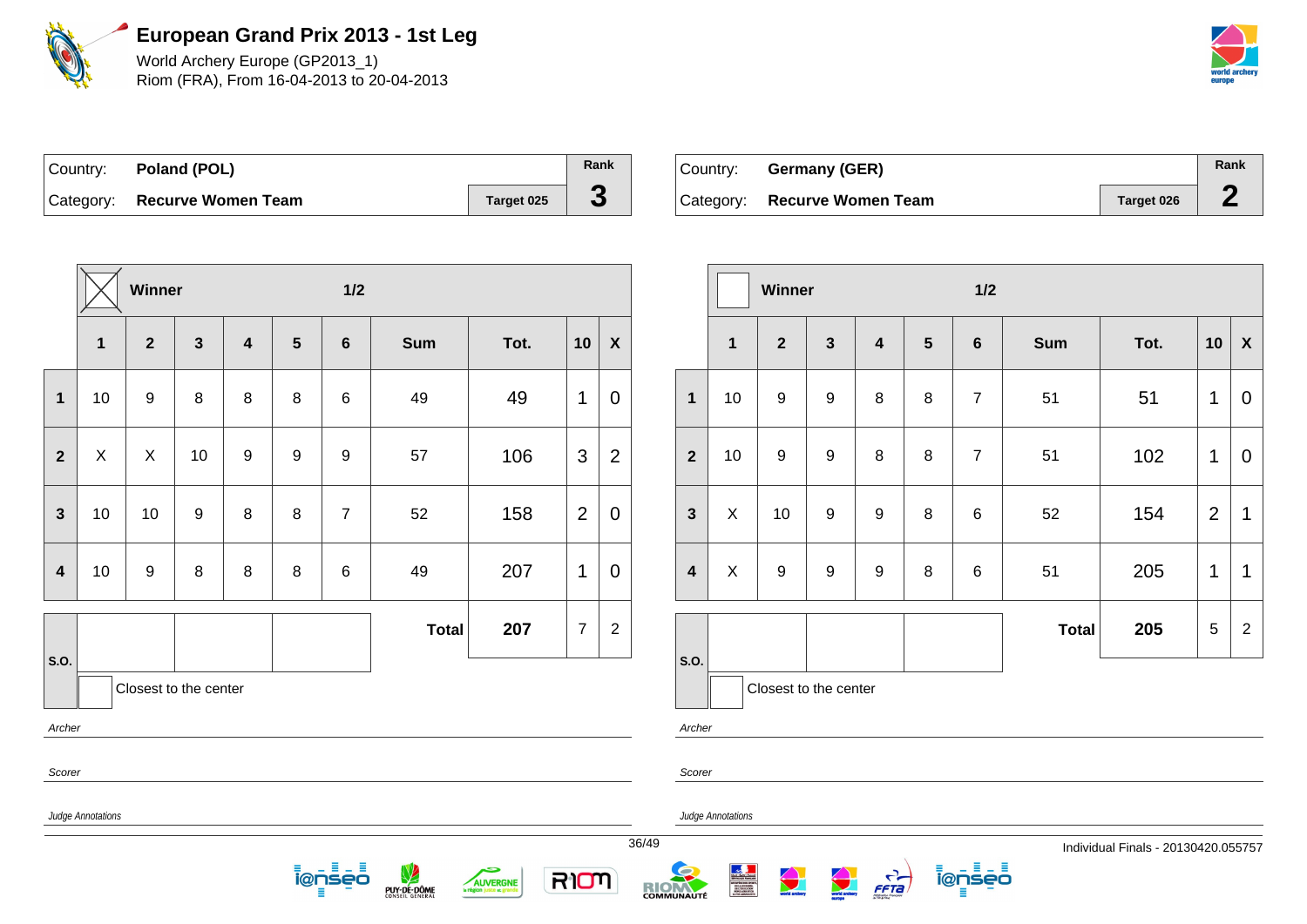

World Archery Europe (GP2013\_1) Riom (FRA), From 16-04-2013 to 20-04-2013

| world archery |
|---------------|

| Country: Russia (RUS)        |            | Rank |
|------------------------------|------------|------|
| Category: Recurve Women Team | Target 025 |      |

| ∣Country: ⊥ | Germany (GER)                |            | Rank |
|-------------|------------------------------|------------|------|
|             | Category: Recurve Women Team | Target 026 |      |

|                                        |                                                                                                                                                                                                                 | Winner                  |                |                         |                | <b>Bronze</b>  |              |      |                |                           |  |                         |                | Winner           |                |
|----------------------------------------|-----------------------------------------------------------------------------------------------------------------------------------------------------------------------------------------------------------------|-------------------------|----------------|-------------------------|----------------|----------------|--------------|------|----------------|---------------------------|--|-------------------------|----------------|------------------|----------------|
|                                        | 1                                                                                                                                                                                                               | $\overline{\mathbf{2}}$ | $\overline{3}$ | $\overline{\mathbf{4}}$ | $5\phantom{1}$ | $6\phantom{1}$ | <b>Sum</b>   | Tot. | 10             | $\boldsymbol{\mathsf{X}}$ |  |                         | $\mathbf{1}$   | $\overline{2}$   | $\ddot{\cdot}$ |
| $\mathbf{1}$                           | $\boldsymbol{9}$                                                                                                                                                                                                | $\boldsymbol{9}$        | 8              | $\,8\,$                 | 8              | $\, 8$         | 50           | 50   | $\mathbf 0$    | $\mathbf 0$               |  | $\mathbf{1}$            | 10             | $\boldsymbol{9}$ | Š              |
| $\overline{2}$                         | $\boldsymbol{9}$                                                                                                                                                                                                | $\boldsymbol{9}$        | 8              | $\overline{7}$          | 6              | M              | 39           | 89   | $\mathbf 0$    | $\mathbf 0$               |  | $\overline{2}$          | 10             | 10               | $\mathbf{1}$   |
| $\mathbf{3}$                           | 9                                                                                                                                                                                                               | $\boldsymbol{9}$        | 8              | $\,8\,$                 | $\,6\,$        | $\,6$          | 46           | 135  | $\mathbf 0$    | $\mathbf 0$               |  | $\mathbf{3}$            | $\pmb{\times}$ | X                | $\epsilon$     |
| $\overline{\mathbf{4}}$                | 10                                                                                                                                                                                                              | 10                      | 8              | $\,8\,$                 | $\bf 8$        | $\sqrt{5}$     | 49           | 184  | $\overline{2}$ | $\mathbf 0$               |  | $\overline{\mathbf{4}}$ | 10             | 9                | Š              |
| S.O.                                   |                                                                                                                                                                                                                 |                         |                |                         |                |                | <b>Total</b> | 184  | $\overline{2}$ | $\pmb{0}$                 |  | S.O.                    |                |                  |                |
|                                        |                                                                                                                                                                                                                 | Closest to the center   |                |                         |                |                |              |      |                |                           |  |                         |                | Closest to the   |                |
| Archer                                 |                                                                                                                                                                                                                 |                         |                |                         |                |                |              |      |                |                           |  | Archer                  |                |                  |                |
| Scorer                                 |                                                                                                                                                                                                                 |                         |                |                         |                |                |              |      |                |                           |  | Scorer                  |                |                  |                |
| Judge Annotations<br>Judge Annotations |                                                                                                                                                                                                                 |                         |                |                         |                |                |              |      |                |                           |  |                         |                |                  |                |
|                                        | 37/49<br>目出目<br>ienseo<br>RION<br><b>AUVERGNE</b><br><b>ENGINEERS SPORTS SPORTS SECTION CONTINUES.</b><br>THE LEGAL CARD POPULATION POPULATION FOR<br><b>RIONAUTÉ</b><br>PUY-DE-DÔME<br>la région juste et<br>Ξ |                         |                |                         |                |                |              |      |                |                           |  |                         |                |                  |                |

|                         |              | <b>Winner</b>         |                  |                         |                | <b>Bronze</b>   |              |      |                |                |  |  |
|-------------------------|--------------|-----------------------|------------------|-------------------------|----------------|-----------------|--------------|------|----------------|----------------|--|--|
|                         | $\mathbf{1}$ | $\overline{2}$        | $\mathbf{3}$     | $\overline{\mathbf{4}}$ | $5\phantom{1}$ | $6\phantom{1}6$ | <b>Sum</b>   | Tot. | 10             | X              |  |  |
| $\overline{\mathbf{1}}$ | 10           | 9                     | $\boldsymbol{9}$ | $\boldsymbol{9}$        | 8              | 5               | 50           | 50   | $\mathbf 1$    | 0              |  |  |
| $\overline{2}$          | 10           | 10                    | 10               | $\boldsymbol{9}$        | 9              | $\overline{7}$  | 55           | 105  | 3              | $\overline{0}$ |  |  |
| 3                       | X            | X                     | $\boldsymbol{9}$ | 8                       | 8              | $\,6$           | 51           | 156  | $\overline{2}$ | $\overline{2}$ |  |  |
| 4                       | 10           | 9                     | $\boldsymbol{9}$ | $\boldsymbol{9}$        | 8              | 8               | 53           | 209  | 1              | 0              |  |  |
|                         |              |                       |                  |                         |                |                 | <b>Total</b> | 209  | $\overline{7}$ | $\overline{2}$ |  |  |
| .O.                     |              | Closest to the center |                  |                         |                |                 |              |      |                |                |  |  |

**@nseo** 

FFTa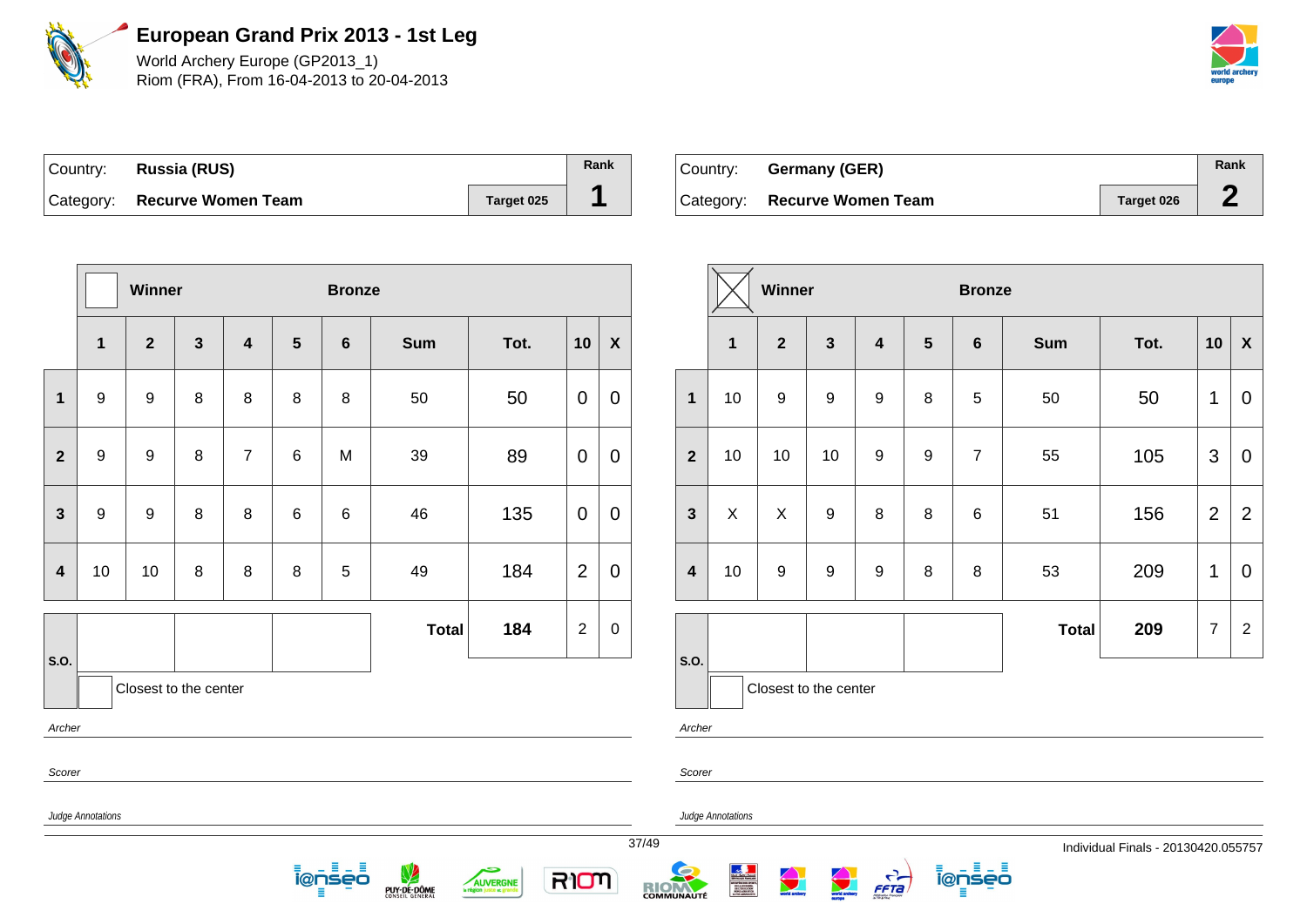

World Archery Europe (GP2013\_1) Riom (FRA), From 16-04-2013 to 20-04-2013



| Country:  | Ukraine (UKR)             |            | Rank |
|-----------|---------------------------|------------|------|
| Category: | <b>Recurve Women Team</b> | Target 001 |      |

| Country: Poland (POL)        |            | Rank |
|------------------------------|------------|------|
| Category: Recurve Women Team | Target 002 |      |

|                                                               |                     | Winner           |                       |                         |                  | <b>Final</b>    |            |      |                |                     |  |                         |         | Winner           |  |
|---------------------------------------------------------------|---------------------|------------------|-----------------------|-------------------------|------------------|-----------------|------------|------|----------------|---------------------|--|-------------------------|---------|------------------|--|
|                                                               | $\mathbf{1}$        | $\overline{2}$   | $\overline{3}$        | $\overline{\mathbf{4}}$ | $5\phantom{1}$   | $6\phantom{1}6$ | <b>Sum</b> | Tot. | 10             | $\pmb{\chi}$        |  |                         | 1       | $\overline{2}$   |  |
| $\mathbf{1}$                                                  | 8                   | $\overline{7}$   | $\boldsymbol{9}$      | $\boldsymbol{9}$        | 8                | 8               | 49         | 49   | $\mathbf 0$    | $\mathbf 0$         |  | $\mathbf 1$             | 8       | 10               |  |
| $\mathbf{2}$                                                  | 8                   | $\bf 8$          | 8                     | 6                       | $\boldsymbol{9}$ | 8               | 47         | 96   | $\mathbf 0$    | $\mathbf 0$         |  | $\overline{2}$          | $\bf 8$ | $\boldsymbol{9}$ |  |
| $\mathbf{3}$                                                  | $\boldsymbol{9}$    | $\,8\,$          | 8                     | $\,8\,$                 | 10               | 8               | 51         | 147  | 1              | $\mathbf 0$         |  | $\mathbf{3}$            | 8       | $\overline{7}$   |  |
| $\overline{\mathbf{4}}$                                       | 10                  | $\boldsymbol{9}$ | 8                     | $\boldsymbol{9}$        | 9                | $\overline{7}$  | 52         | 199  | 1              | $\mathbf 0$         |  | $\overline{\mathbf{4}}$ | 10      | $\,8\,$          |  |
| S.O.                                                          | <b>Total</b><br>199 |                  |                       |                         |                  |                 |            |      | $\overline{2}$ | $\pmb{0}$           |  | S.O.                    |         |                  |  |
|                                                               |                     |                  | Closest to the center |                         |                  |                 |            |      |                |                     |  |                         |         | Closest to th    |  |
| Archer<br>Archer<br>Scorer<br>Scorer                          |                     |                  |                       |                         |                  |                 |            |      |                |                     |  |                         |         |                  |  |
| Judge Annotations<br>Judge Annotations                        |                     |                  |                       |                         |                  |                 |            |      |                |                     |  |                         |         |                  |  |
| Ε<br><u> Ī̃@ņ̃sēō</u><br>RIOM<br>AUVERGNE<br>PUY-DE-DÔME<br>Ξ |                     |                  |                       |                         |                  |                 |            |      |                | 38/49<br>COMMUNAUTÉ |  |                         |         |                  |  |

|                         |              | Winner                |                  |                         |                | <b>Final</b>     |              |      |             |             |
|-------------------------|--------------|-----------------------|------------------|-------------------------|----------------|------------------|--------------|------|-------------|-------------|
|                         | $\mathbf{1}$ | $\mathbf{2}$          | $\mathbf{3}$     | $\overline{\mathbf{4}}$ | 5              | $6\phantom{1}$   | <b>Sum</b>   | Tot. | 10          | X           |
| $\mathbf{1}$            | 8            | 10                    | $\boldsymbol{9}$ | 8                       | 8              | 9                | 52           | 52   | 1           | $\mathbf 0$ |
| $\overline{2}$          | 8            | $\boldsymbol{9}$      | 8                | 4                       | 10             | 9                | 48           | 100  | 1           | 0           |
| $\mathbf{3}$            | 8            | $\overline{7}$        | 8                | $\overline{7}$          | 8              | $\overline{7}$   | 45           | 145  | $\mathbf 0$ | $\mathbf 0$ |
| $\overline{\mathbf{4}}$ | 10           | 8                     | 9                | 9                       | $\overline{7}$ | $\boldsymbol{9}$ | 52           | 197  | 1           | $\mathbf 0$ |
|                         |              |                       |                  |                         |                |                  | <b>Total</b> | 197  | 3           | $\pmb{0}$   |
| S.O.                    |              | Closest to the center |                  |                         |                |                  |              |      |             |             |

ienseo

 $\frac{1}{\sqrt{1-\frac{1}{2}}}$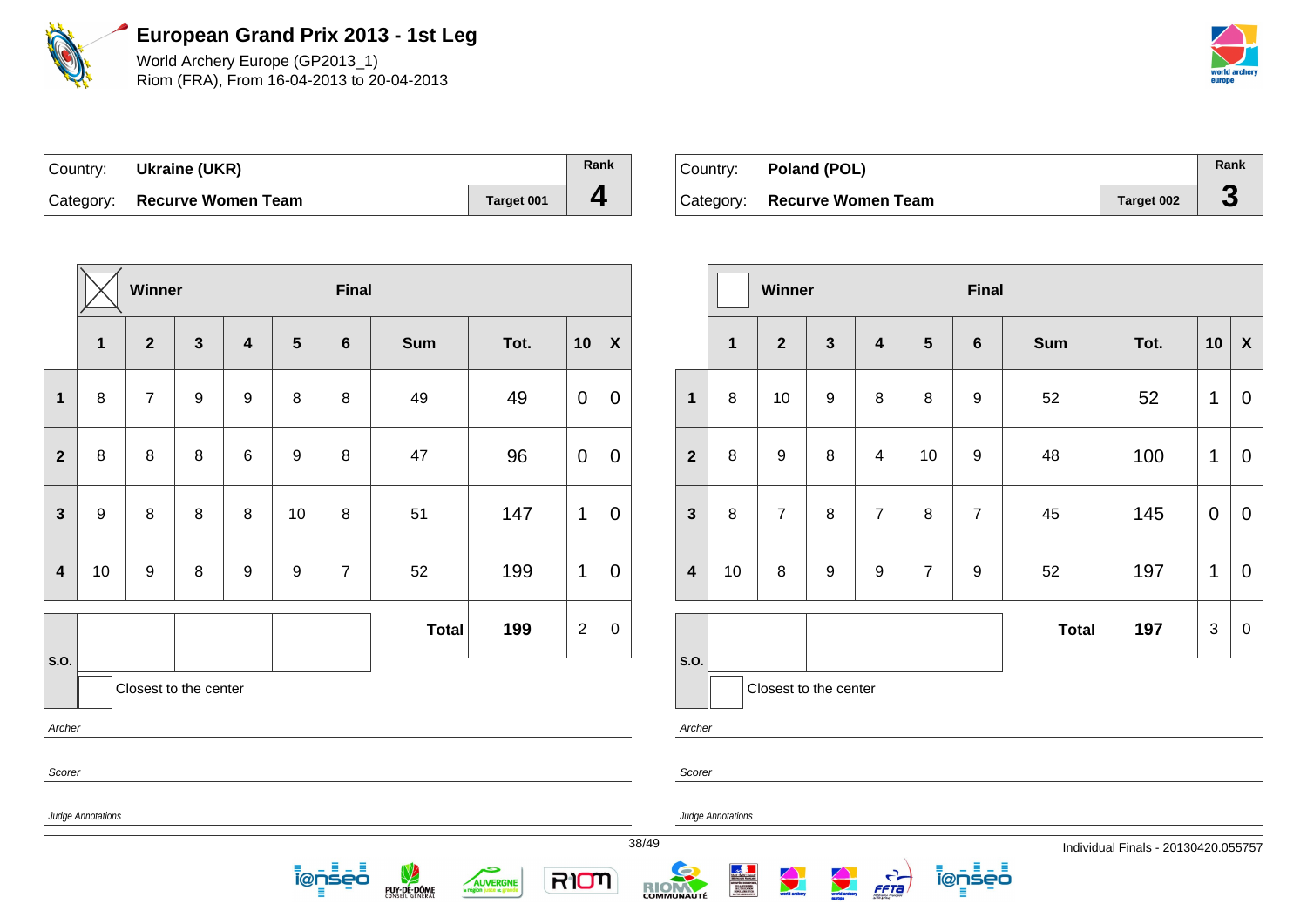

World Archery Europe (GP2013\_1) Riom (FRA), From 16-04-2013 to 20-04-2013



| Country: Georgia (GEO)       |            | Rank |
|------------------------------|------------|------|
| Category: Recurve Mixed Team | Target 025 |      |

| Country: | Slovenia (SLO)               |            | Rank |
|----------|------------------------------|------------|------|
|          | Category: Recurve Mixed Team | Target 026 |      |

|                         |                   | Winner                |                  | 1/8              |              |      |                |                    |       |                         |                          |
|-------------------------|-------------------|-----------------------|------------------|------------------|--------------|------|----------------|--------------------|-------|-------------------------|--------------------------|
|                         | $\mathbf 1$       | $\overline{2}$        | $\mathbf{3}$     | $\boldsymbol{4}$ | <b>Sum</b>   | Tot. | 10             | $\pmb{\mathsf{X}}$ |       |                         | 1                        |
| $\mathbf{1}$            | $\pmb{\times}$    | $\boldsymbol{9}$      | $\, 8$           | $\boldsymbol{2}$ | 29           | 29   | 1              | 1                  |       | $\mathbf{1}$            | $\mathsf X$              |
| $\overline{2}$          | $\,8\,$           | 8                     | $\,8\,$          | $\overline{7}$   | 31           | 60   | $\overline{0}$ | $\mathbf 0$        |       | $\overline{2}$          | $\boldsymbol{9}$         |
| $\mathbf{3}$            | $\boldsymbol{9}$  | $\boldsymbol{9}$      | $\boldsymbol{7}$ | $\boldsymbol{7}$ | 32           | 92   | $\mathbf 0$    | $\mathbf 0$        |       | $\mathbf{3}$            | $\boldsymbol{9}$         |
| $\overline{\mathbf{4}}$ | $\boldsymbol{9}$  | $\,8\,$               | $\, 8$           | 4                | 29           | 121  | $\overline{0}$ | $\mathbf 0$        |       | $\overline{\mathbf{4}}$ | $10\,$                   |
| S.O.                    |                   |                       |                  |                  | <b>Total</b> | 121  | 1              | 1                  |       | S.O.                    |                          |
|                         |                   | Closest to the center |                  |                  |              |      |                |                    |       |                         | Clos                     |
| Archer<br>Scorer        |                   |                       |                  |                  |              |      |                |                    |       | Archer<br>Scorer        |                          |
|                         | Judge Annotations |                       |                  |                  |              |      |                |                    | 39/49 |                         | <b>Judge Annotations</b> |
|                         |                   |                       |                  |                  |              |      |                |                    |       |                         |                          |

PUY-DE-DÔME

5

AUVERGNE

RIOM

目

ienseo

|                         |                  | Winner                  |                | 1/8                     |              |      |                |                           |
|-------------------------|------------------|-------------------------|----------------|-------------------------|--------------|------|----------------|---------------------------|
|                         | $\mathbf 1$      | $\overline{\mathbf{2}}$ | $\mathbf{3}$   | $\overline{\mathbf{4}}$ | <b>Sum</b>   | Tot. | 10             | $\boldsymbol{\mathsf{X}}$ |
| $\mathbf{1}$            | $\pmb{\times}$   | X                       | 10             | $\bf 8$                 | 38           | 38   | 3              | $\overline{2}$            |
| $\overline{2}$          | $\boldsymbol{9}$ | $\bf 8$                 | $\overline{7}$ | $\,6$                   | 30           | 68   | $\overline{0}$ | $\boldsymbol{0}$          |
| $\mathbf{3}$            | $\boldsymbol{9}$ | $\bf 8$                 | $\bf 8$        | $\overline{7}$          | 32           | 100  | $\mathbf 0$    | 0                         |
| $\overline{\mathbf{4}}$ | 10               | $\boldsymbol{9}$        | $\bf 8$        | $\overline{7}$          | 34           | 134  | 1              | $\boldsymbol{0}$          |
|                         |                  |                         |                |                         | <b>Total</b> | 134  | 4              | $\overline{2}$            |
| S.O.                    |                  | Closest to the center   |                |                         |              |      |                |                           |

ienseo

 $\frac{C}{FFA}$ 

E

RIOM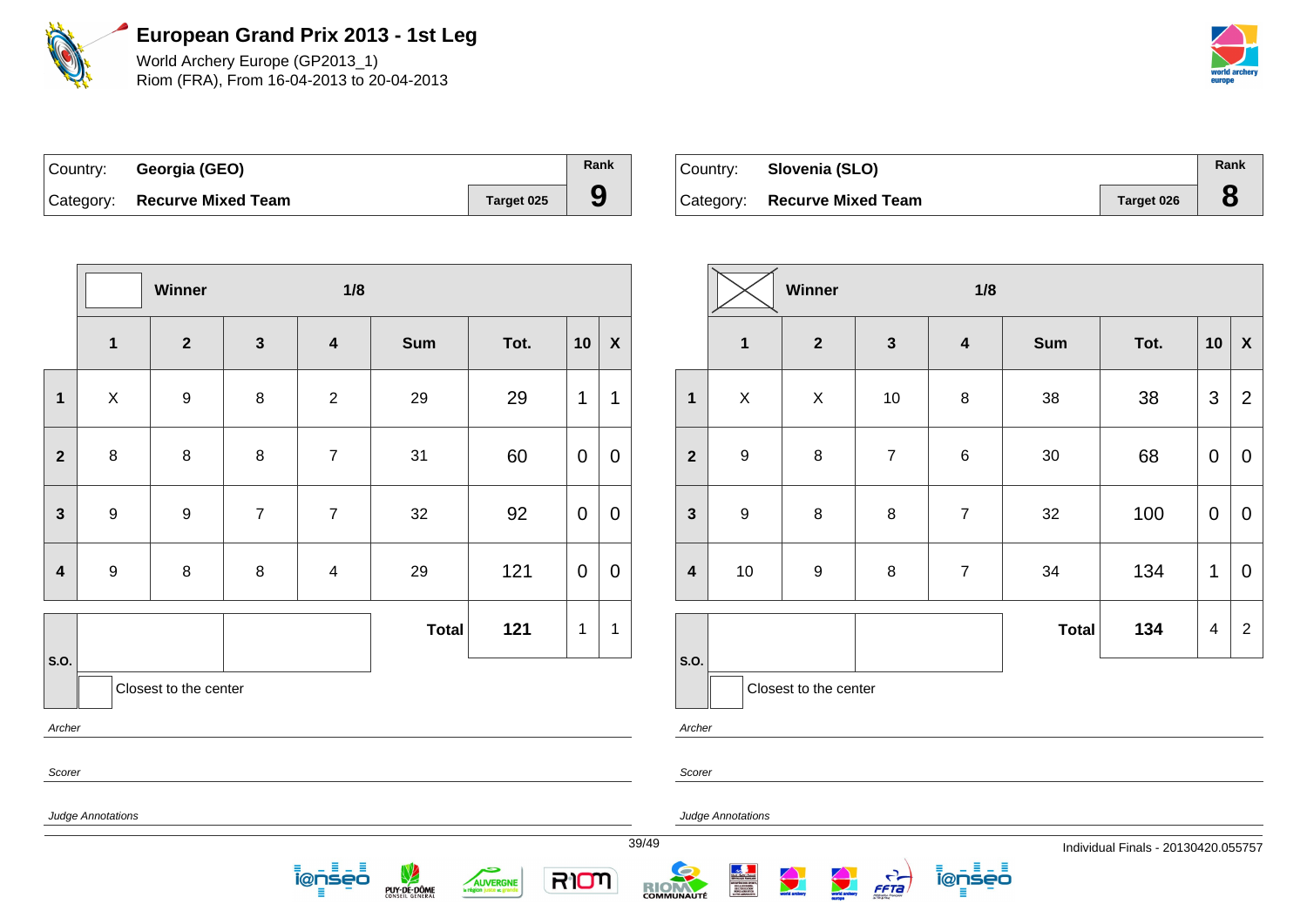

World Archery Europe (GP2013\_1) Riom (FRA), From 16-04-2013 to 20-04-2013



| Country: <b>Armenia (ARM)</b> |            | Rank |
|-------------------------------|------------|------|
| Category: Recurve Mixed Team  | Target 027 | 11   |

| Country: | Ukraine (UKR)                |            | Rank |
|----------|------------------------------|------------|------|
|          | Category: Recurve Mixed Team | Target 028 |      |

|                         |                                                                                                                                                           | 1/8<br>Winner         |                |                         |              |      |    |              |                         |                   | Winner                |              | 1/8                     |              |                                     |             |  |
|-------------------------|-----------------------------------------------------------------------------------------------------------------------------------------------------------|-----------------------|----------------|-------------------------|--------------|------|----|--------------|-------------------------|-------------------|-----------------------|--------------|-------------------------|--------------|-------------------------------------|-------------|--|
|                         | $\mathbf 1$                                                                                                                                               | $\overline{2}$        | $3\phantom{a}$ | $\overline{\mathbf{4}}$ | <b>Sum</b>   | Tot. | 10 | $\pmb{\chi}$ |                         | 1                 | $\boldsymbol{2}$      | $\mathbf{3}$ | $\overline{\mathbf{4}}$ | <b>Sum</b>   | Tot.                                | $10 \mid X$ |  |
| $\mathbf 1$             |                                                                                                                                                           |                       |                |                         |              |      |    |              | $\mathbf{1}$            |                   |                       |              |                         |              |                                     |             |  |
| $\mathbf{2}$            |                                                                                                                                                           |                       |                |                         |              |      |    |              | $\overline{2}$          |                   |                       |              |                         |              |                                     |             |  |
| $\mathbf{3}$            |                                                                                                                                                           |                       |                |                         |              |      |    |              | $\mathbf{3}$            |                   |                       |              |                         |              |                                     |             |  |
| $\overline{\mathbf{4}}$ |                                                                                                                                                           |                       |                |                         |              |      |    |              | $\overline{\mathbf{4}}$ |                   |                       |              |                         |              |                                     |             |  |
|                         |                                                                                                                                                           |                       |                |                         | <b>Total</b> |      |    |              |                         |                   |                       |              |                         | <b>Total</b> |                                     |             |  |
| S.O.                    |                                                                                                                                                           | Closest to the center |                |                         |              |      |    |              | S.O.                    |                   | Closest to the center |              |                         |              |                                     |             |  |
| Archer                  |                                                                                                                                                           |                       |                |                         |              |      |    |              | Archer                  |                   |                       |              |                         |              |                                     |             |  |
| Scorer                  |                                                                                                                                                           |                       |                |                         |              |      |    |              | Scorer                  |                   |                       |              |                         |              |                                     |             |  |
|                         | Judge Annotations                                                                                                                                         |                       |                |                         |              |      |    |              | 40/49                   | Judge Annotations |                       |              |                         |              | Individual Finals - 20130420.055757 |             |  |
|                         | ionseo<br>W<br>Ξ<br>world archery<br><b>Contractor</b><br>RIOM<br>$\frac{1}{\sqrt{1-\frac{1}{2}}}$<br>i@l<br>iseo<br>AUVERGNE<br>RIOM<br>PUY-DE-DÔME<br>Ε |                       |                |                         |              |      |    |              |                         |                   |                       |              |                         |              |                                     |             |  |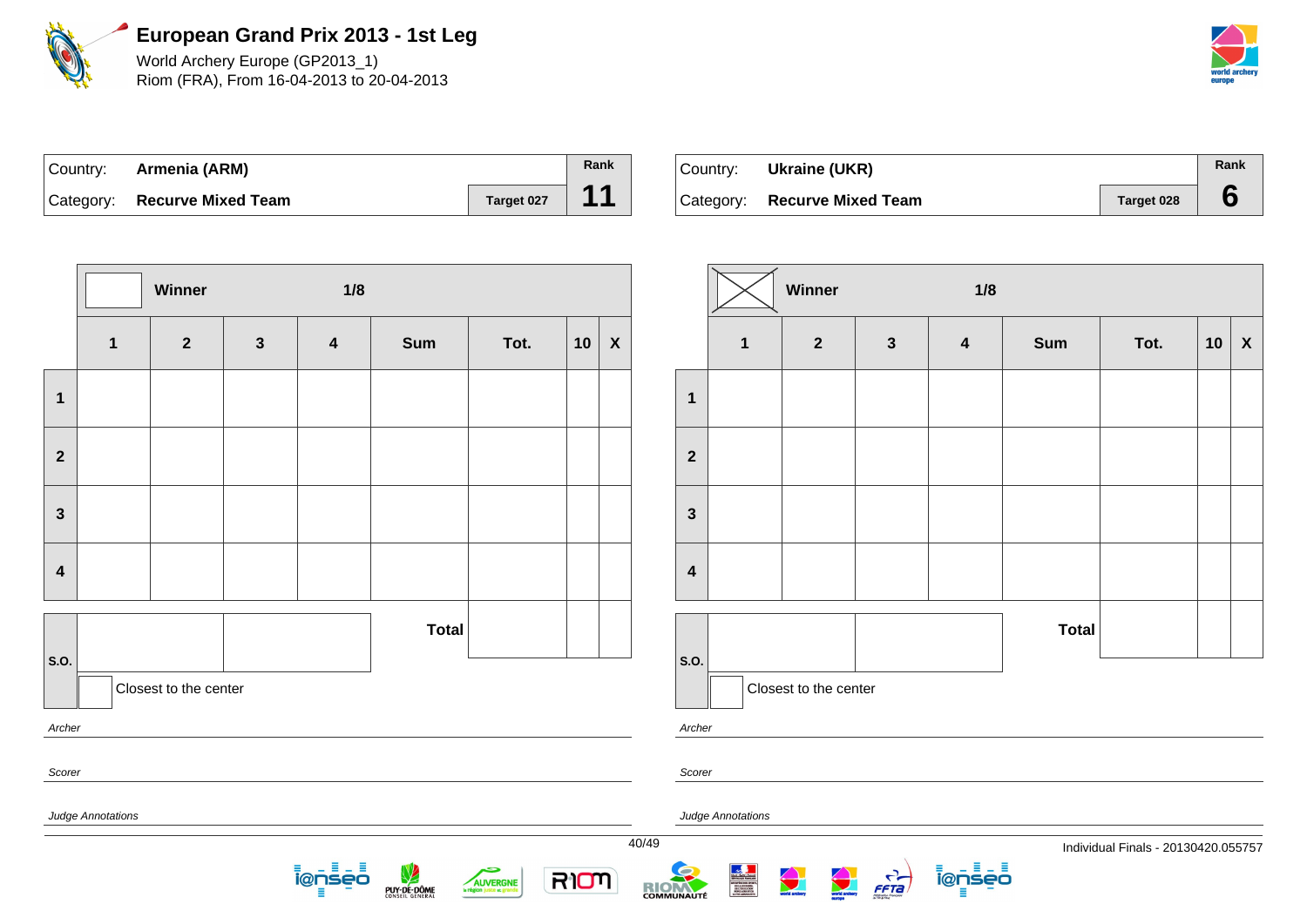

World Archery Europe (GP2013\_1) Riom (FRA), From 16-04-2013 to 20-04-2013



| Country: <b>Poland (POL)</b> |            | Rank |
|------------------------------|------------|------|
| Category: Recurve Mixed Team | Target 029 |      |

| Country: | <b>Switzerland (SUI)</b>     |            | Rank |
|----------|------------------------------|------------|------|
|          | Category: Recurve Mixed Team | Target 030 |      |

|                         |                          | Winner                |                  | 1/8                     |              |      |             |                    |
|-------------------------|--------------------------|-----------------------|------------------|-------------------------|--------------|------|-------------|--------------------|
|                         | $\mathbf 1$              | $\overline{2}$        | $\mathbf{3}$     | $\overline{\mathbf{4}}$ | <b>Sum</b>   | Tot. | 10          | $\pmb{\mathsf{X}}$ |
| $\mathbf{1}$            | 10                       | $\boldsymbol{9}$      | 8                | $\overline{7}$          | 34           | 34   | 1           | $\boldsymbol{0}$   |
| $\mathbf{2}$            | $\boldsymbol{9}$         | $\boldsymbol{9}$      | $\mathsf g$      | $\overline{7}$          | 34           | 68   | $\mathbf 0$ | $\mathbf 0$        |
| $\overline{\mathbf{3}}$ | $\boldsymbol{9}$         | $\boldsymbol{9}$      | $\boldsymbol{9}$ | 8                       | 35           | 103  | $\pmb{0}$   | $\mathbf 0$        |
| $\overline{\mathbf{4}}$ | $\bf 8$                  | $\bf 8$               | 6                | $\overline{\mathbf{4}}$ | 26           | 129  | 0           | $\mathbf 0$        |
|                         |                          |                       |                  |                         | <b>Total</b> | 129  | $\mathbf 1$ | $\pmb{0}$          |
| S.O.                    |                          | Closest to the center |                  |                         |              |      |             |                    |
| Archer                  |                          |                       |                  |                         |              |      |             |                    |
| Scorer                  |                          |                       |                  |                         |              |      |             |                    |
|                         | <b>Judge Annotations</b> |                       |                  |                         |              |      |             | 41/49              |

. ≣ - ≣

÷

AUVERGNE

RIOM

ienseo

PUY-DE-DÔME

|                         |                  | Winner                |                | 1/8                     |              |      |             |                           |
|-------------------------|------------------|-----------------------|----------------|-------------------------|--------------|------|-------------|---------------------------|
|                         | $\mathbf{1}$     | $\mathbf{2}$          | $\mathbf{3}$   | $\overline{\mathbf{4}}$ | <b>Sum</b>   | Tot. | 10          | $\boldsymbol{\mathsf{X}}$ |
| $\mathbf{1}$            | 10               | $\boldsymbol{9}$      | $\bf 8$        | $\overline{7}$          | 34           | 34   | 1           | 0                         |
| $\overline{2}$          | $\boldsymbol{9}$ | $\mathsf g$           | $\bf 8$        | $\bf 8$                 | 34           | 68   | $\mathbf 0$ | 0                         |
| $\mathbf{3}$            | $\mathsf X$      | $\bf 8$               | $\bf 8$        | $\overline{7}$          | 33           | 101  | 1           | 1                         |
| $\overline{\mathbf{4}}$ | $10$             | $\boldsymbol{9}$      | $\overline{7}$ | $\overline{7}$          | 33           | 134  | 1           | 0                         |
|                         |                  |                       |                |                         | <b>Total</b> | 134  | 3           | 1                         |
| S.O.                    |                  | Closest to the center |                |                         |              |      |             |                           |

ienseo

Ξ

 $\frac{C}{FFA}$ 

RIOM

Annotations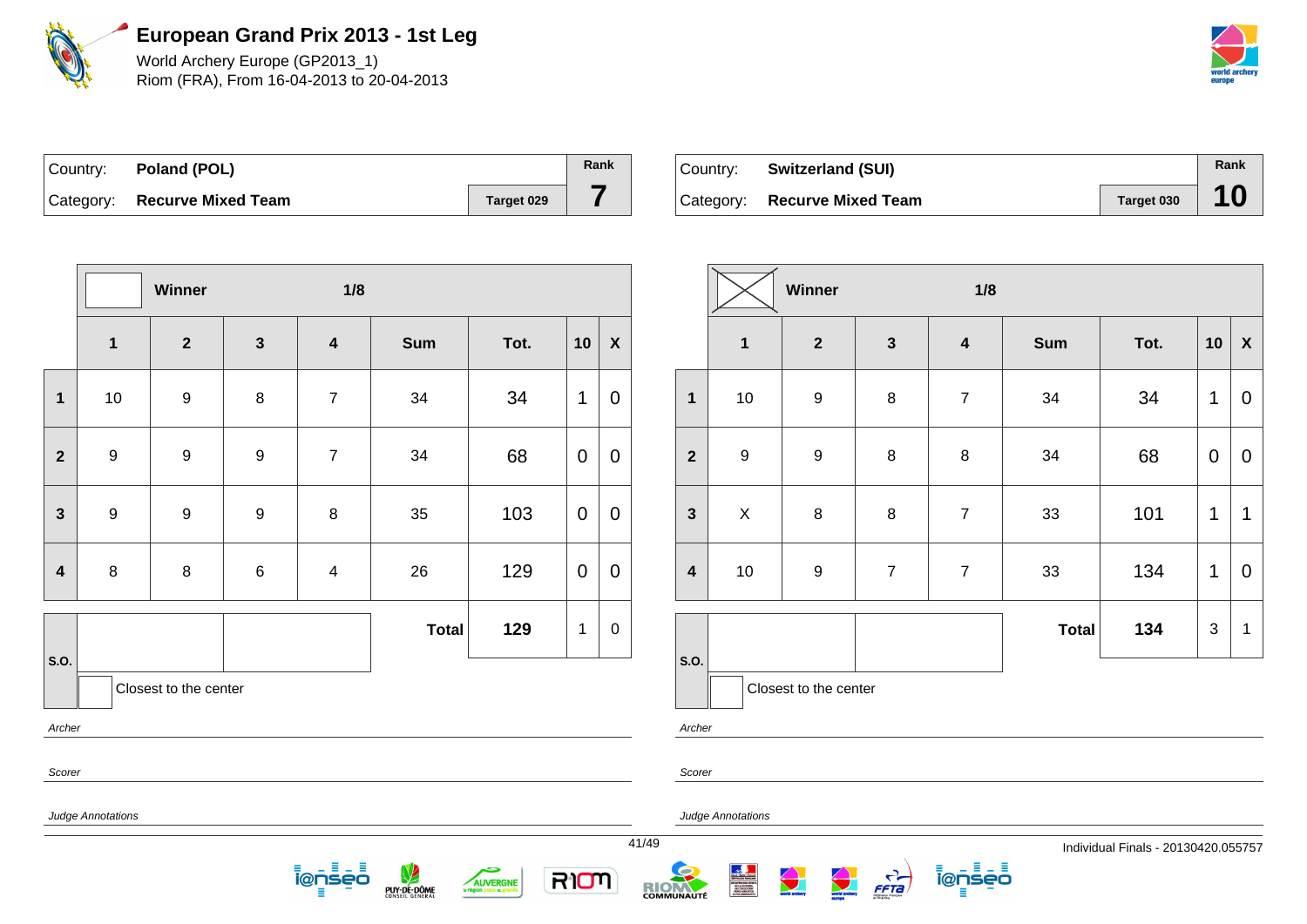

World Archery Europe (GP2013\_1) Riom (FRA), From 16-04-2013 to 20-04-2013



| Country: Russia (RUS)        |            | Rank |
|------------------------------|------------|------|
| Category: Recurve Mixed Team | Target 017 |      |

| Country: | Slovenia (SLO)               |            | Rank |
|----------|------------------------------|------------|------|
|          | Category: Recurve Mixed Team | Target 018 |      |

|                         |                          | Winner                |                  | 1/4                     |              |      |                         |                    |       |                         |  |
|-------------------------|--------------------------|-----------------------|------------------|-------------------------|--------------|------|-------------------------|--------------------|-------|-------------------------|--|
|                         | $\mathbf{1}$             | $\overline{2}$        | $\mathbf{3}$     | $\overline{\mathbf{4}}$ | <b>Sum</b>   | Tot. | 10                      | $\pmb{\mathsf{X}}$ |       |                         |  |
| $\mathbf{1}$            | 10                       | $\boldsymbol{9}$      | 9                | $\overline{7}$          | 35           | 35   | 1                       | $\mathbf 0$        |       | $\mathbf 1$             |  |
| $\overline{\mathbf{2}}$ | 9                        | $\boldsymbol{9}$      | $\boldsymbol{9}$ | $\bf 8$                 | 35           | 70   | $\mathbf 0$             | $\overline{0}$     |       | $\overline{2}$          |  |
| 3                       | 10                       | $\boldsymbol{9}$      | 8                | 8                       | 35           | 105  | 1                       | $\overline{0}$     |       | $\mathbf{3}$            |  |
| $\overline{\mathbf{4}}$ | $10$                     | $10$                  | $\boldsymbol{9}$ | $\bf 8$                 | $37\,$       | 142  | $\overline{2}$          | $\pmb{0}$          |       | $\overline{\mathbf{4}}$ |  |
|                         |                          |                       |                  |                         | <b>Total</b> | 142  | $\overline{\mathbf{4}}$ | $\pmb{0}$          |       |                         |  |
| S.O.                    |                          | Closest to the center |                  |                         |              |      |                         |                    |       | S.O.                    |  |
| Archer                  |                          |                       |                  |                         |              |      |                         |                    |       | Archer                  |  |
| Scorer                  |                          |                       |                  |                         |              |      |                         |                    |       | Scorer                  |  |
|                         | <b>Judge Annotations</b> |                       |                  |                         |              |      |                         |                    | 42/49 | Judge A                 |  |

<u> ionseo</u> - ≣ – ≣

**PUY-DE-DÔME** 

÷

AUVERGNE

RIOM

|                         |                  | Winner                |                  | 1/4                     |              |      |             |                  |
|-------------------------|------------------|-----------------------|------------------|-------------------------|--------------|------|-------------|------------------|
|                         | $\mathbf{1}$     | $\overline{2}$        | $\mathbf{3}$     | $\overline{\mathbf{4}}$ | <b>Sum</b>   | Tot. | 10          | $\mathbf x$      |
| $\mathbf 1$             | $\boldsymbol{9}$ | $\bf 8$               | $\,6$            | 6                       | 29           | 29   | $\mathbf 0$ | 0                |
| $\overline{2}$          | 10               | $\boldsymbol{9}$      | $\bf 8$          | 6                       | 33           | 62   | 1           | $\pmb{0}$        |
| $\mathbf{3}$            | $10$             | $\,8\,$               | $\bf 8$          | 8                       | 34           | 96   | 1           | 0                |
| $\overline{\mathbf{4}}$ | $10$             | $\overline{7}$        | $\boldsymbol{7}$ | 5                       | 29           | 125  | 1           | 0                |
|                         |                  |                       |                  |                         | <b>Total</b> | 125  | 3           | $\boldsymbol{0}$ |
| S.O.                    |                  | Closest to the center |                  |                         |              |      |             |                  |

ienseo

Ξ

 $\frac{C}{FFA}$ 

Annotations

RIOM

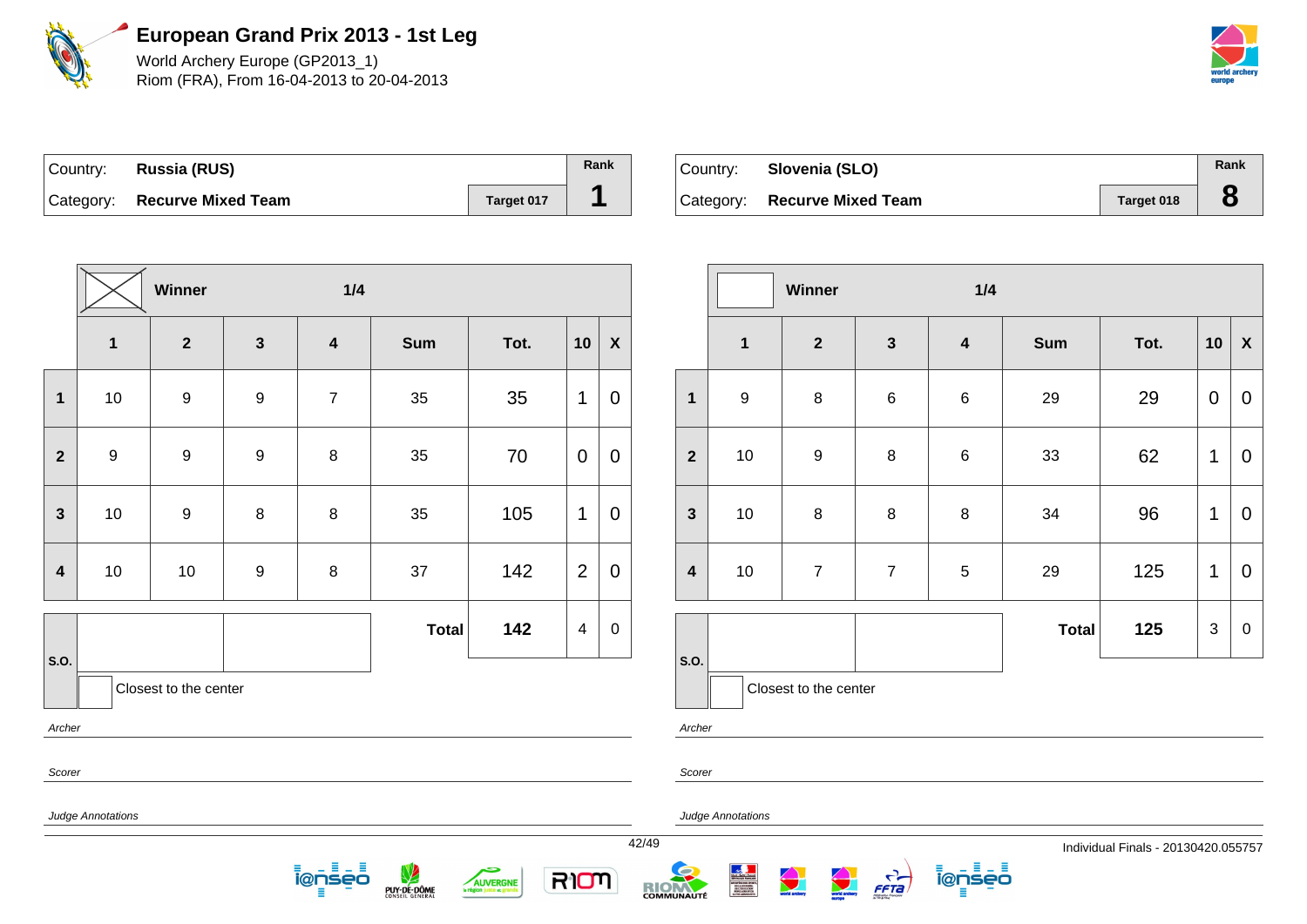

World Archery Europe (GP2013\_1) Riom (FRA), From 16-04-2013 to 20-04-2013



| ∣Country: | Italy (ITA)                  |            | Rank |
|-----------|------------------------------|------------|------|
|           | Category: Recurve Mixed Team | Target 019 | C    |

| Country: Great Britain (GBR) |            | Rank |
|------------------------------|------------|------|
| Category: Recurve Mixed Team | Target 020 | д    |

|                  |                   | Winner                  |                  | 1/4                     |              |      |                |                    |       |                         |  |
|------------------|-------------------|-------------------------|------------------|-------------------------|--------------|------|----------------|--------------------|-------|-------------------------|--|
|                  | $\mathbf{1}$      | $\overline{\mathbf{2}}$ | $\mathbf{3}$     | $\overline{\mathbf{4}}$ | <b>Sum</b>   | Tot. | 10             | $\pmb{\mathsf{X}}$ |       |                         |  |
| $\mathbf{1}$     | $\boldsymbol{9}$  | $\boldsymbol{9}$        | $\bf 8$          | $\bf 8$                 | 34           | 34   | $\mathbf 0$    | $\boldsymbol{0}$   |       | $\mathbf{1}$            |  |
| $\mathbf{2}$     | $\mathsf X$       | $\boldsymbol{9}$        | $\boldsymbol{9}$ | $\bf 8$                 | 36           | 70   | 1              | 1                  |       | $\overline{2}$          |  |
| $\mathbf{3}$     | 10                | $\boldsymbol{9}$        | $\bf 8$          | $\overline{7}$          | 34           | 104  | 1              | $\overline{0}$     |       | $\mathbf{3}$            |  |
| $\boldsymbol{4}$ | $\mathsf X$       | $\boldsymbol{9}$        | $\bf 8$          | $\overline{7}$          | 34           | 138  | 1              | 1                  |       | $\overline{\mathbf{4}}$ |  |
| S.O.             |                   |                         |                  |                         | <b>Total</b> | 138  | $\mathfrak{S}$ | $\overline{2}$     |       | S.O.                    |  |
|                  |                   | Closest to the center   |                  |                         |              |      |                |                    |       |                         |  |
| Archer           |                   |                         |                  |                         |              |      |                |                    |       | Archer                  |  |
| Scorer           |                   |                         |                  |                         |              |      |                |                    |       | Scorer                  |  |
|                  | Judge Annotations |                         |                  |                         |              |      |                |                    | 43/49 | Judge An                |  |

<u> ionseo</u> . ≣ – ≣

PUY-DE-DÔME

5

AUVERGNE

RIOM

|                         |                  | <b>Winner</b>         |              | 1/4                     |              |      |                         |                    |
|-------------------------|------------------|-----------------------|--------------|-------------------------|--------------|------|-------------------------|--------------------|
|                         | $\mathbf{1}$     | $\mathbf{2}$          | $\mathbf{3}$ | $\overline{\mathbf{4}}$ | <b>Sum</b>   | Tot. | 10                      | $\pmb{\mathsf{X}}$ |
| $\mathbf{1}$            | $\boldsymbol{9}$ | 8                     | 8            | 6                       | 31           | 31   | $\mathbf 0$             | $\mathbf 0$        |
| $\overline{2}$          | $10$             | $10$                  | $\bf 8$      | $\overline{7}$          | 35           | 66   | $\overline{2}$          | 0                  |
| $\mathbf{3}$            | $\pmb{\times}$   | $\boldsymbol{9}$      | $\bf 8$      | 8                       | 35           | 101  | 1                       | 1                  |
| $\overline{\mathbf{4}}$ | $\mathsf X$      | $\boldsymbol{9}$      | $\bf 8$      | 6                       | 33           | 134  | 1                       | 1                  |
|                         |                  |                       |              |                         | <b>Total</b> | 134  | $\overline{\mathbf{4}}$ | $\overline{2}$     |
| S.O.                    |                  | Closest to the center |              |                         |              |      |                         |                    |

notations

RIOM

 $\frac{C}{FFA}$ 

Ξ

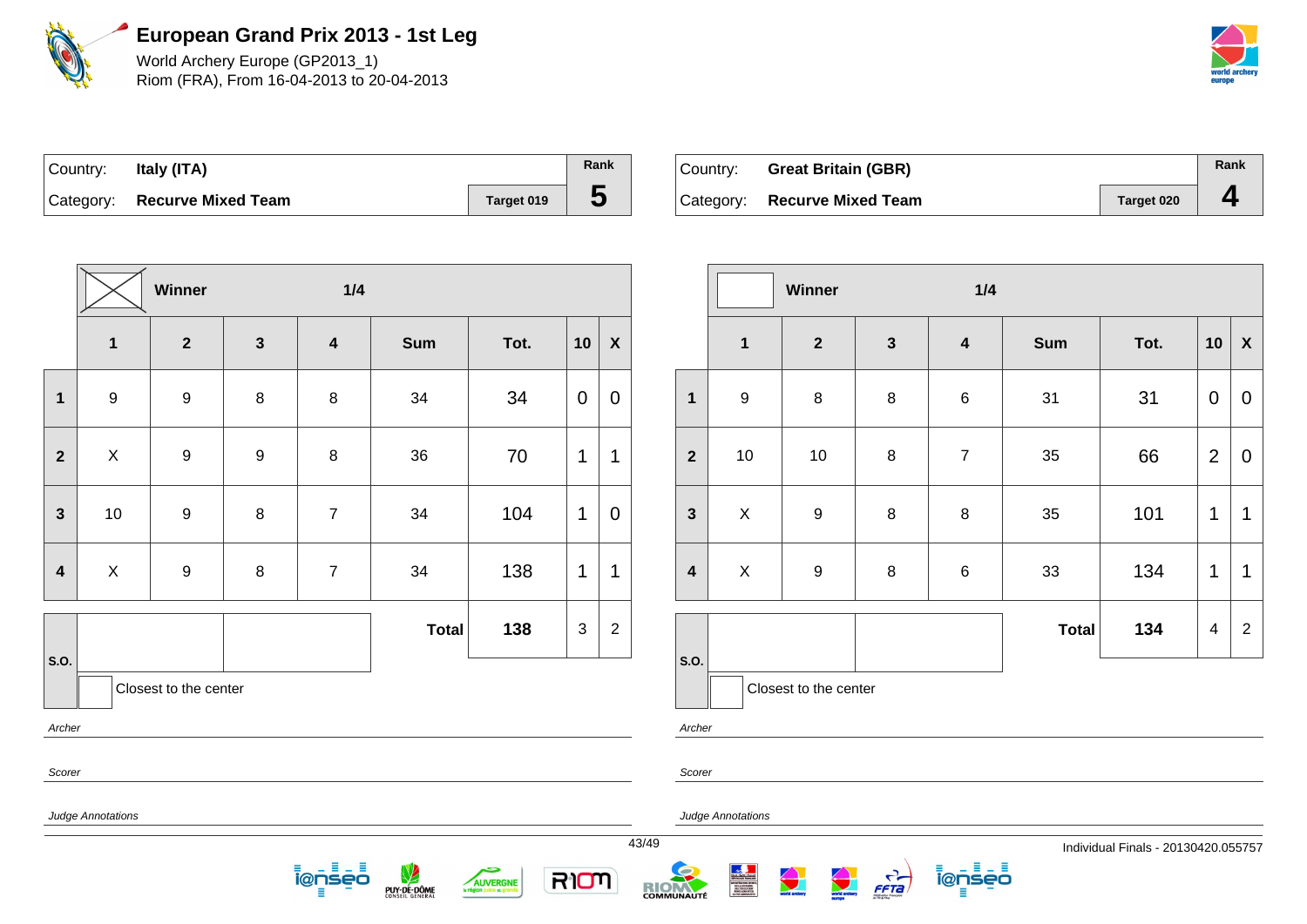

World Archery Europe (GP2013\_1) Riom (FRA), From 16-04-2013 to 20-04-2013



| Country: France (FRA)        |            | Rank |
|------------------------------|------------|------|
| Category: Recurve Mixed Team | Target 021 | C.   |

| ∣Country: | Ukraine (UKR)                |                   | Rank |
|-----------|------------------------------|-------------------|------|
|           | Category: Recurve Mixed Team | <b>Target 022</b> |      |

|                         |                          | Winner                |                  | 1/4                     |              |      |                |                    |       |                         |
|-------------------------|--------------------------|-----------------------|------------------|-------------------------|--------------|------|----------------|--------------------|-------|-------------------------|
|                         | $\mathbf{1}$             | $\mathbf{2}$          | $\mathbf{3}$     | $\overline{\mathbf{4}}$ | <b>Sum</b>   | Tot. | 10             | $\pmb{\mathsf{X}}$ |       |                         |
| $\mathbf 1$             | $\mathsf X$              | $\pmb{\times}$        | $\boldsymbol{9}$ | $\boldsymbol{9}$        | 38           | 38   | $\overline{2}$ | $\overline{2}$     |       | 1                       |
| $\overline{2}$          | $10$                     | $10$                  | $10$             | $\sqrt{5}$              | 35           | 73   | 3              | $\mathbf 0$        |       | $\overline{2}$          |
| $\mathbf{3}$            | $10$                     | $\boldsymbol{9}$      | $\boldsymbol{9}$ | $\,6$                   | 34           | 107  | $\mathbf 1$    | $\mathbf 0$        |       | $\mathbf{3}$            |
| $\overline{\mathbf{4}}$ | $\boldsymbol{9}$         | $\bf 8$               | $\,6$            | $\sqrt{5}$              | 28           | 135  | $\mathbf 0$    | $\mathbf 0$        |       | $\overline{\mathbf{4}}$ |
| S.O.                    |                          |                       |                  |                         | <b>Total</b> | 135  | 6              | $\overline{2}$     |       | S.O.                    |
|                         |                          | Closest to the center |                  |                         |              |      |                |                    |       |                         |
| Archer                  |                          |                       |                  |                         |              |      |                |                    |       | Archer                  |
| Scorer                  |                          |                       |                  |                         |              |      |                |                    |       | Scorer                  |
|                         | <b>Judge Annotations</b> |                       |                  |                         |              |      |                |                    | 44/49 | Judge Ar.               |

. ≣ - ≣

5

AUVERGNE

RIOM

ienseo

PUY-DE-DÔME

|                         |                  | Winner                |                  | 1/4                     |              |      |                |                    |
|-------------------------|------------------|-----------------------|------------------|-------------------------|--------------|------|----------------|--------------------|
|                         | $\mathbf{1}$     | $\mathbf{2}$          | $\mathbf{3}$     | $\overline{\mathbf{4}}$ | <b>Sum</b>   | Tot. | 10             | $\pmb{\mathsf{X}}$ |
| $\mathbf{1}$            | $\boldsymbol{9}$ | $\boldsymbol{9}$      | 8                | $\,6$                   | 32           | 32   | $\mathbf 0$    | $\mathbf 0$        |
| $\overline{2}$          | 10               | $\boldsymbol{9}$      | $\boldsymbol{9}$ | $\boldsymbol{9}$        | 37           | 69   | 1              | $\mathbf 0$        |
| $\mathbf{3}$            | $\boldsymbol{9}$ | $\bf 8$               | $\overline{7}$   | $\overline{7}$          | 31           | 100  | $\mathbf 0$    | $\mathbf 0$        |
| $\overline{\mathbf{4}}$ | 10               | $\boldsymbol{9}$      | $\boldsymbol{9}$ | $\boldsymbol{9}$        | 37           | 137  | 1              | $\overline{0}$     |
|                         |                  |                       |                  |                         | <b>Total</b> | 137  | $\overline{2}$ | $\mathbf 0$        |
| S.O.                    |                  | Closest to the center |                  |                         |              |      |                |                    |

ienseo

 $\frac{C}{FFA}$ 

nnotations

RIOM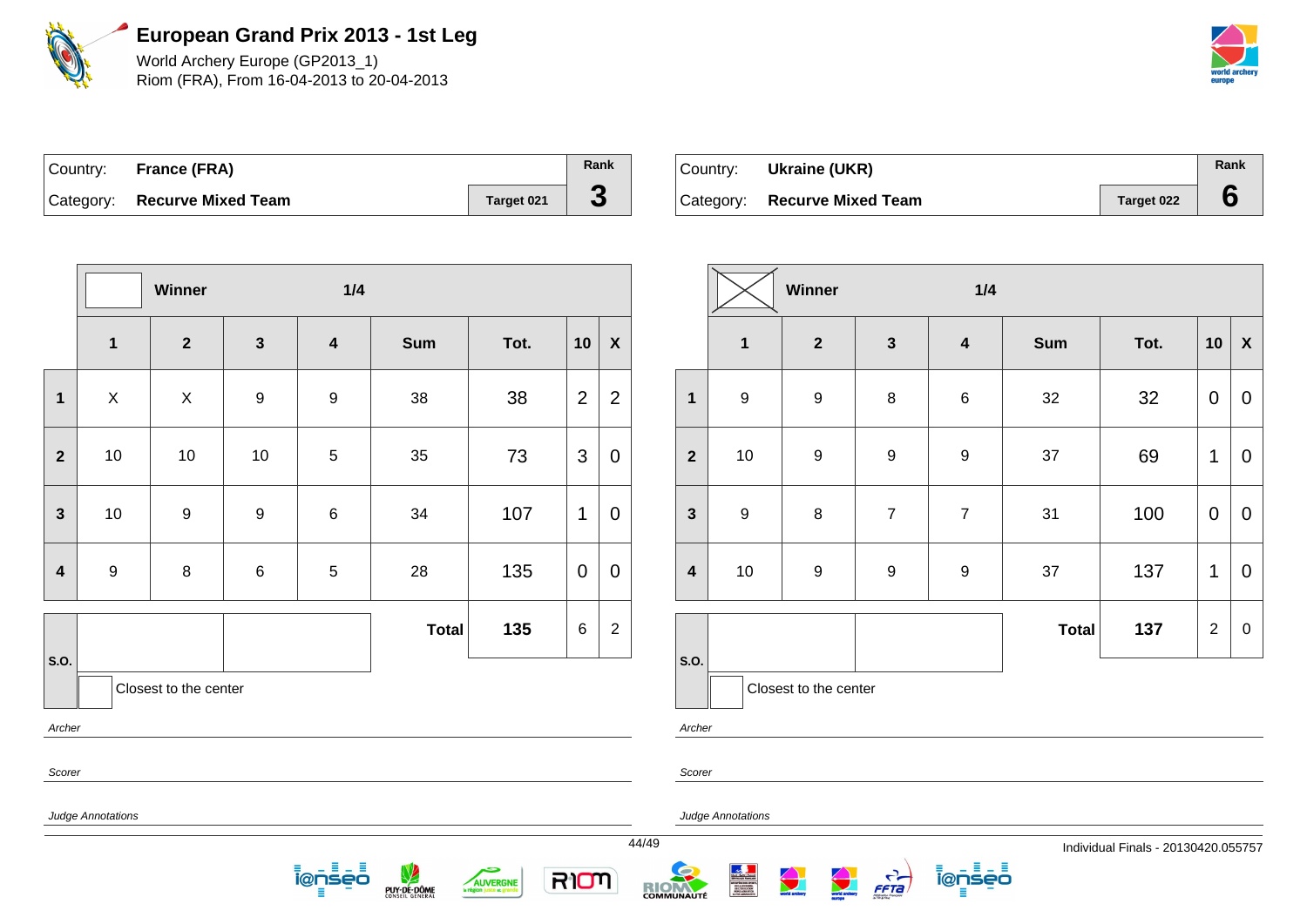

World Archery Europe (GP2013\_1) Riom (FRA), From 16-04-2013 to 20-04-2013



| Country: Switzerland (SUI)   |            | Rank |
|------------------------------|------------|------|
| Category: Recurve Mixed Team | Target 023 | 10   |

| ⊺Country: | Germany (GER)                |            | Rank |
|-----------|------------------------------|------------|------|
|           | Category: Recurve Mixed Team | Target 024 |      |

|                         |                           | Winner                |                  | 1/4                     |              |          |                |                           |       |                         |                   |
|-------------------------|---------------------------|-----------------------|------------------|-------------------------|--------------|----------|----------------|---------------------------|-------|-------------------------|-------------------|
|                         | $\mathbf{1}$              | $\overline{2}$        | $\mathbf{3}$     | $\overline{\mathbf{4}}$ | <b>Sum</b>   | Tot.     | 10             | $\boldsymbol{\mathsf{X}}$ |       |                         | $\mathbf{1}$      |
| $\mathbf{1}$            | $\boldsymbol{9}$          | $\boldsymbol{9}$      | 6                | $\sqrt{5}$              | 29           | 29       | $\mathbf 0$    | 0                         |       | $\mathbf{1}$            | $\mathsf{X}$      |
| $\overline{2}$          | $\boldsymbol{\mathsf{X}}$ | $\boldsymbol{9}$      | $\boldsymbol{9}$ | $\boldsymbol{9}$        | 37           | 66       | $\mathbf 1$    | 1                         |       | $\overline{2}$          | $\boldsymbol{9}$  |
| $\mathbf{3}$            | $\boldsymbol{9}$          | $\boldsymbol{9}$      | $\boldsymbol{9}$ | 6                       | 33           | 99       | $\mathbf 0$    | $\overline{0}$            |       | $\mathbf{3}$            | 10                |
| $\overline{\mathbf{4}}$ | $\mathsf X$               | 10                    | $\boldsymbol{9}$ | $\overline{4}$          | 33           | 132      | $\overline{2}$ | 1                         |       | $\overline{\mathbf{4}}$ | 10                |
| S.O.                    |                           |                       |                  |                         | <b>Total</b> | 132      | $\sqrt{3}$     | $\overline{c}$            |       | S.O.                    |                   |
|                         |                           | Closest to the center |                  |                         |              |          |                |                           |       |                         | Clo               |
| Archer                  |                           |                       |                  |                         |              |          |                |                           |       | Archer                  |                   |
| Scorer                  |                           |                       |                  |                         |              |          |                |                           |       | Scorer                  |                   |
|                         | Judge Annotations         |                       |                  |                         |              |          |                |                           |       |                         | Judge Annotations |
|                         |                           |                       |                  |                         |              |          |                |                           | 45/49 |                         |                   |
|                         |                           |                       |                  | <u>ienses</u>           | PUY-DE-DÔME  | AUVERGNE | RION           |                           | R     |                         | NORTHE DES SPORT  |

RIOM

|                         |                  | Winner                |                  | 1/4                     |              |      |                         |                           |
|-------------------------|------------------|-----------------------|------------------|-------------------------|--------------|------|-------------------------|---------------------------|
|                         | $\mathbf{1}$     | $\overline{2}$        | $\mathbf{3}$     | $\overline{\mathbf{4}}$ | <b>Sum</b>   | Tot. | 10                      | $\boldsymbol{\mathsf{X}}$ |
| $\mathbf{1}$            | X                | $10$                  | $\boldsymbol{9}$ | $\overline{7}$          | 36           | 36   | $\overline{2}$          | 1                         |
| $\overline{2}$          | $\boldsymbol{9}$ | $\boldsymbol{7}$      | $\overline{7}$   | $\overline{7}$          | $30\,$       | 66   | $\mathbf 0$             | $\mathbf 0$               |
| $\mathbf{3}$            | $10$             | $\mathsf g$           | $\boldsymbol{9}$ | $\overline{7}$          | 35           | 101  | 1                       | $\overline{0}$            |
| $\overline{\mathbf{4}}$ | $10$             | $\mathsf g$           | 8                | $\overline{7}$          | 34           | 135  | 1                       | 0                         |
|                         |                  |                       |                  |                         | <b>Total</b> | 135  | $\overline{\mathbf{4}}$ | 1                         |
| S.O.                    |                  | Closest to the center |                  |                         |              |      |                         |                           |

ienseo

 $\frac{C}{FFB}$ 

**World Breiter** 

world archery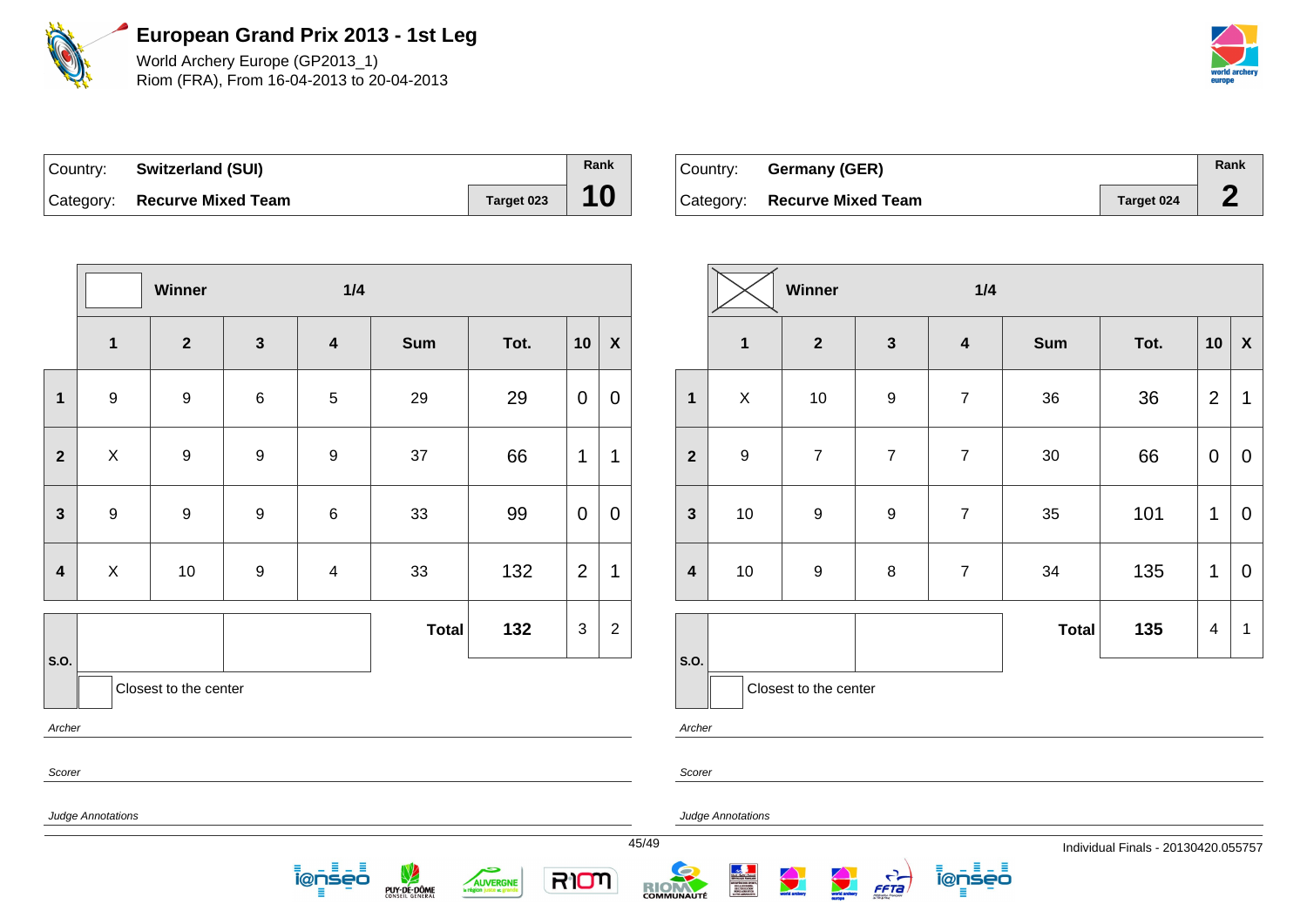

World Archery Europe (GP2013\_1) Riom (FRA), From 16-04-2013 to 20-04-2013



| Country: Russia (RUS)        |            | Rank |
|------------------------------|------------|------|
| Category: Recurve Mixed Team | Target 019 |      |

| Country:  | Italy (ITA)               |            | Rank      |
|-----------|---------------------------|------------|-----------|
| Category: | <b>Recurve Mixed Team</b> | Target 020 | $\bullet$ |

|                         |                                 | Winner           |                  | $1/2$                   |              |      |                |                    |       |                         |  |
|-------------------------|---------------------------------|------------------|------------------|-------------------------|--------------|------|----------------|--------------------|-------|-------------------------|--|
|                         | $\mathbf{1}$                    | $\overline{2}$   | $\mathbf{3}$     | $\overline{\mathbf{4}}$ | <b>Sum</b>   | Tot. | 10             | $\pmb{\mathsf{X}}$ |       |                         |  |
| $\mathbf 1$             | $10$                            | $10$             | $\boldsymbol{9}$ | $\boldsymbol{9}$        | 38           | 38   | $\overline{2}$ | $\mathbf 0$        |       | $\mathbf{1}$            |  |
| $\overline{2}$          | 10                              | $\boldsymbol{9}$ | $\,8\,$          | $\,6$                   | 33           | 71   | 1              | $\overline{0}$     |       | $\overline{2}$          |  |
| $\mathbf{3}$            | 10                              | 10               | $\,8\,$          | 8                       | 36           | 107  | $\overline{2}$ | $\overline{0}$     |       | $\mathbf{3}$            |  |
| $\overline{\mathbf{4}}$ | $10$                            | $\boldsymbol{9}$ | $\bf 8$          | $\bf 8$                 | 35           | 142  | 1              | $\mathbf 0$        |       | $\overline{\mathbf{4}}$ |  |
| S.O.                    |                                 |                  |                  |                         | <b>Total</b> | 142  | 6              | $\mathbf 0$        |       | S.O.                    |  |
|                         | Closest to the center<br>Archer |                  |                  |                         |              |      |                |                    |       | Archer                  |  |
| Scorer                  |                                 |                  |                  |                         |              |      |                |                    |       | Scorer                  |  |
|                         | Judge Annotations               |                  |                  |                         |              |      |                |                    | 46/49 | Judge A                 |  |

<u> ionseo</u> . ≣ – ≣

PUY-DE-DÔME

÷

AUVERGNE

RIOM

|                         |                  | Winner                |                  | 1/2                     |              |      |    |                           |
|-------------------------|------------------|-----------------------|------------------|-------------------------|--------------|------|----|---------------------------|
|                         | $\mathbf{1}$     | $\mathbf{2}$          | $\mathbf{3}$     | $\overline{\mathbf{4}}$ | <b>Sum</b>   | Tot. | 10 | $\boldsymbol{\mathsf{X}}$ |
| $\mathbf{1}$            | $\boldsymbol{9}$ | 9                     | $\boldsymbol{9}$ | $\overline{7}$          | 34           | 34   | 0  | $\mathbf 0$               |
| $\overline{2}$          | 10               | $\boldsymbol{9}$      | $\,6$            | 5                       | $30\,$       | 64   | 1  | 0                         |
| $\mathbf{3}$            | 10               | $\boldsymbol{9}$      | $\bf 8$          | $\,6$                   | 33           | 97   | 1  | $\mathbf 0$               |
| $\overline{\mathbf{4}}$ | $10$             | $\overline{7}$        | $\,6$            | $\overline{2}$          | 25           | 122  | 1  | $\mathbf 0$               |
|                         |                  |                       |                  |                         | <b>Total</b> | 122  | 3  | $\boldsymbol{0}$          |
| S.O.                    |                  | Closest to the center |                  |                         |              |      |    |                           |

Annotations

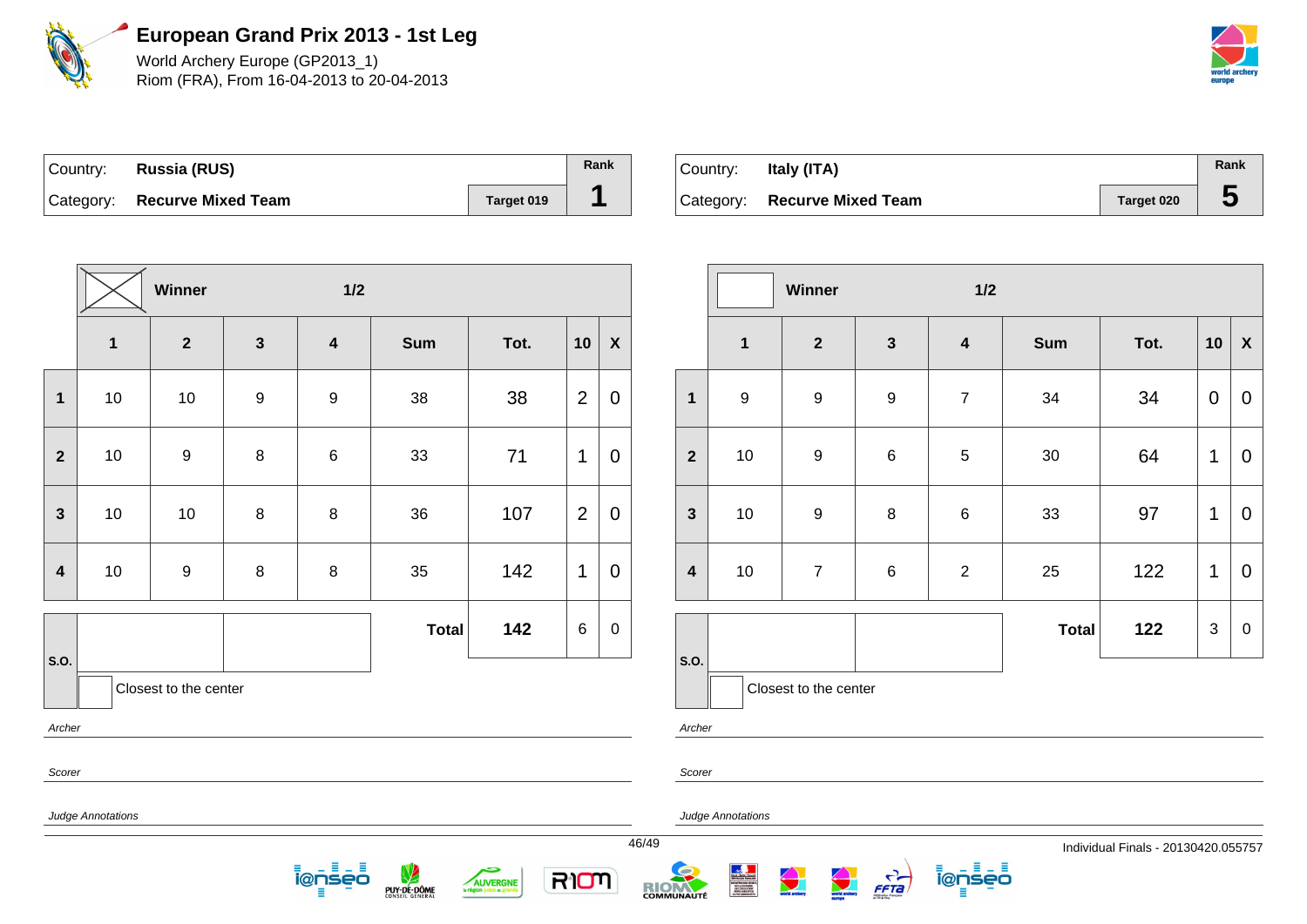

World Archery Europe (GP2013\_1) Riom (FRA), From 16-04-2013 to 20-04-2013



| Country: Ukraine (UKR)       |            | Rank |
|------------------------------|------------|------|
| Category: Recurve Mixed Team | Target 021 |      |

| Country: | Germany (GER)                |            | Rank |
|----------|------------------------------|------------|------|
|          | Category: Recurve Mixed Team | Target 022 |      |

|                         |                   | Winner                |                | $1/2$                   |              |      |                |                    |         |
|-------------------------|-------------------|-----------------------|----------------|-------------------------|--------------|------|----------------|--------------------|---------|
|                         | $\mathbf{1}$      | $\mathbf{2}$          | $\mathbf{3}$   | $\overline{\mathbf{4}}$ | Sum          | Tot. | 10             | $\pmb{\mathsf{X}}$ |         |
| $\mathbf 1$             | $10$              | $10$                  | $\bf 8$        | 6                       | 34           | 34   | $\overline{2}$ | $\pmb{0}$          |         |
| $\mathbf{2}$            | $10$              | $\overline{7}$        | $\overline{7}$ | $\overline{7}$          | 31           | 65   | $\mathbf 1$    | $\mathbf 0$        |         |
| $\mathbf{3}$            | 9                 | $\boldsymbol{9}$      | $\overline{7}$ | 6                       | 31           | 96   | $\mathbf 0$    | $\mathbf 0$        |         |
| $\overline{\mathbf{4}}$ | $10$              | $\bf 8$               | $\bf 8$        | $\overline{7}$          | 33           | 129  | 1              | $\boldsymbol{0}$   |         |
| S.O.                    |                   |                       |                |                         | <b>Total</b> | 129  | $\overline{4}$ | $\boldsymbol{0}$   | S.O.    |
|                         |                   | Closest to the center |                |                         |              |      |                |                    |         |
| Archer                  |                   |                       |                |                         |              |      |                |                    | Archer  |
| Scorer                  |                   |                       |                |                         |              |      |                |                    | Scorer  |
|                         | Judge Annotations |                       |                |                         |              |      |                |                    | Judge A |

<u> ionseo</u> - ≣ – ≣

**PUY-DE-DÔME** 

÷

AUVERGNE

RIOM

|                         |                  | Winner                |                  | 1/2                     |              |      |             |                           |
|-------------------------|------------------|-----------------------|------------------|-------------------------|--------------|------|-------------|---------------------------|
|                         | $\mathbf{1}$     | $\mathbf{2}$          | $\mathbf 3$      | $\overline{\mathbf{4}}$ | <b>Sum</b>   | Tot. | 10          | $\boldsymbol{\mathsf{X}}$ |
| $\mathbf{1}$            | $\boldsymbol{9}$ | $\bf8$                | $\overline{7}$   | $\,6$                   | $30\,$       | 30   | $\mathbf 0$ | $\mathbf 0$               |
| $\boldsymbol{2}$        | $\boldsymbol{9}$ | $\boldsymbol{9}$      | $\,$ 5 $\,$      | $\overline{4}$          | 27           | 57   | 0           | $\mathbf 0$               |
| $\mathbf{3}$            | $10$             | $\boldsymbol{9}$      | $\boldsymbol{9}$ | $\bf 8$                 | 36           | 93   | 1           | $\mathbf 0$               |
| $\overline{\mathbf{4}}$ | $\boldsymbol{9}$ | $\bf8$                | $\bf 8$          | $\,6$                   | 31           | 124  | $\mathbf 0$ | $\mathbf 0$               |
|                         |                  |                       |                  |                         | <b>Total</b> | 124  | $\mathbf 1$ | $\boldsymbol{0}$          |
| S.O.                    |                  | Closest to the center |                  |                         |              |      |             |                           |

Annotations

RIOM

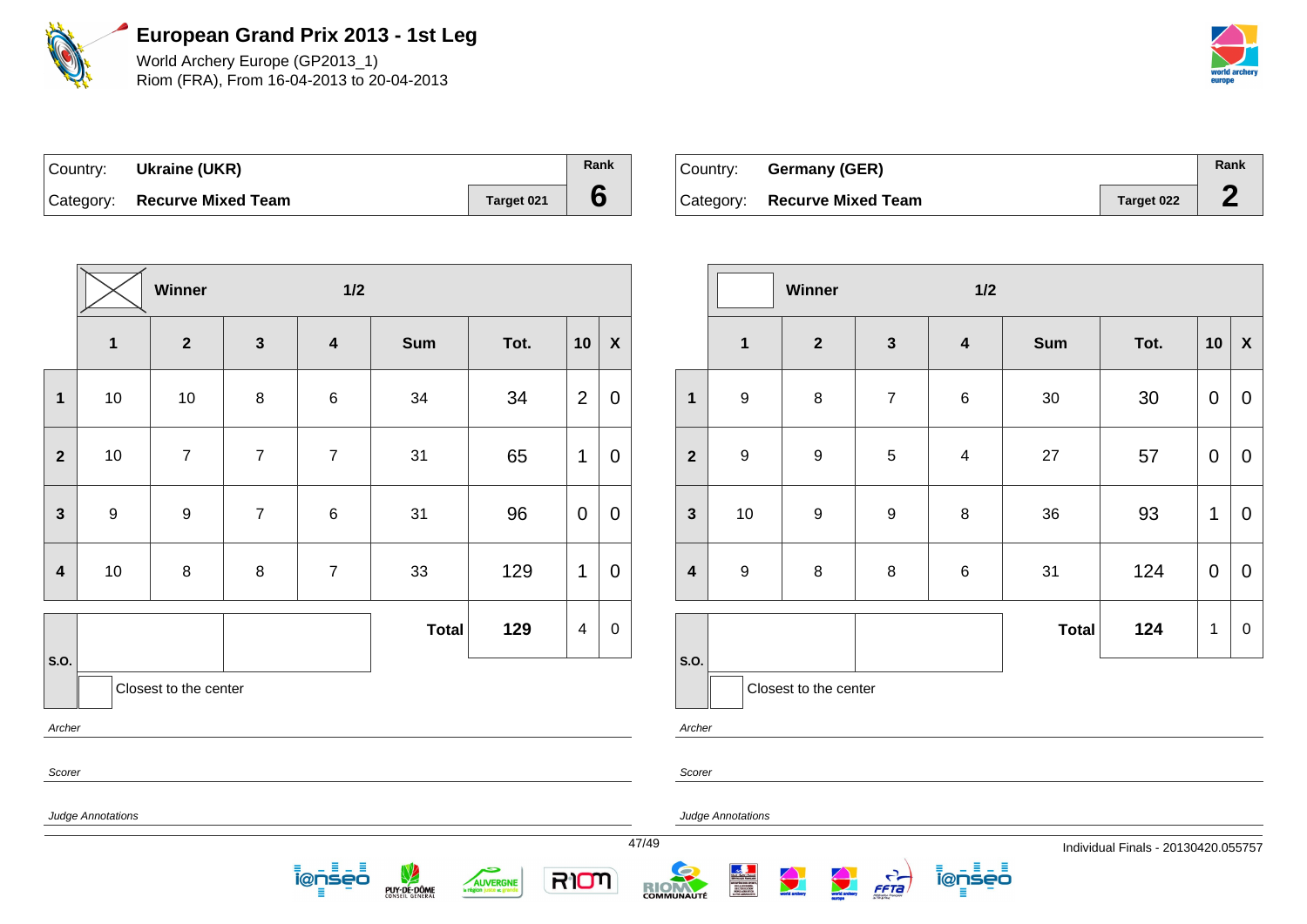

World Archery Europe (GP2013\_1) Riom (FRA), From 16-04-2013 to 20-04-2013



| Country: | Italy (ITA)                  |            | Rank |
|----------|------------------------------|------------|------|
|          | Category: Recurve Mixed Team | Target 019 | ა    |

| Country: | <b>Germany (GER)</b>         |            | Rank |
|----------|------------------------------|------------|------|
|          | Category: Recurve Mixed Team | Target 020 |      |

|                          | Winner<br><b>Bronze</b> |                       |                |                         |              |      |                |                  |  |
|--------------------------|-------------------------|-----------------------|----------------|-------------------------|--------------|------|----------------|------------------|--|
|                          | $\mathbf{1}$            | $\overline{2}$        | $\mathbf{3}$   | $\overline{\mathbf{4}}$ | <b>Sum</b>   | Tot. | 10             | $\boldsymbol{X}$ |  |
| $\overline{\mathbf{1}}$  | $\boldsymbol{9}$        | $\boldsymbol{9}$      | 9              | $\bf 8$                 | 35           | 35   | 0              | 0                |  |
| $\mathbf{2}$             | $10$                    | 8                     | 8              | 8                       | 34           | 69   | 1              | 0                |  |
| $\mathbf{3}$             | X                       | 9                     | 8              | $\bf 8$                 | 35           | 104  | 1              | 1                |  |
| $\overline{\mathbf{4}}$  | $\boldsymbol{9}$        | 8                     | $\overline{7}$ | $\,6$                   | $30\,$       | 134  | 0              | 0                |  |
|                          |                         |                       |                |                         | <b>Total</b> | 134  | $\overline{2}$ | 1                |  |
| S.O.                     |                         | Closest to the center |                |                         |              |      |                |                  |  |
| Archer                   |                         |                       |                |                         |              |      |                |                  |  |
| Scorer                   |                         |                       |                |                         |              |      |                |                  |  |
| <b>Judge Annotations</b> |                         |                       |                |                         |              |      |                |                  |  |

<u> ĩ@ņs៎ēŌ</u>

PUY-DE-DÔME

ڪ

AUVERGNE

|                         |                         | Winner                |                | <b>Bronze</b>           |              |      |              |                           |
|-------------------------|-------------------------|-----------------------|----------------|-------------------------|--------------|------|--------------|---------------------------|
|                         | $\overline{\mathbf{1}}$ | $\overline{2}$        | $\mathbf{3}$   | $\overline{\mathbf{4}}$ | <b>Sum</b>   | Tot. | 10           | $\boldsymbol{\mathsf{X}}$ |
| $\mathbf{1}$            | $\boldsymbol{9}$        | 8                     | $\bf 8$        | 8                       | 33           | 33   | 0            | $\mathbf 0$               |
| $\overline{2}$          | $\bf 8$                 | 8                     | $\bf 8$        | $\overline{7}$          | 31           | 64   | $\pmb{0}$    | $\mathbf 0$               |
| $\mathbf{3}$            | $\mathsf g$             | 9                     | 8              | 8                       | 34           | 98   | $\pmb{0}$    | $\mathbf 0$               |
| $\overline{\mathbf{4}}$ | $10$                    | 8                     | $\overline{7}$ | $\overline{7}$          | 32           | 130  | 1            | $\mathbf 0$               |
|                         |                         |                       |                |                         | <b>Total</b> | 130  | $\mathbf{1}$ | $\boldsymbol{0}$          |
| S.O.                    |                         | Closest to the center |                |                         |              |      |              |                           |

Archer

Scorer

Judge Annotations